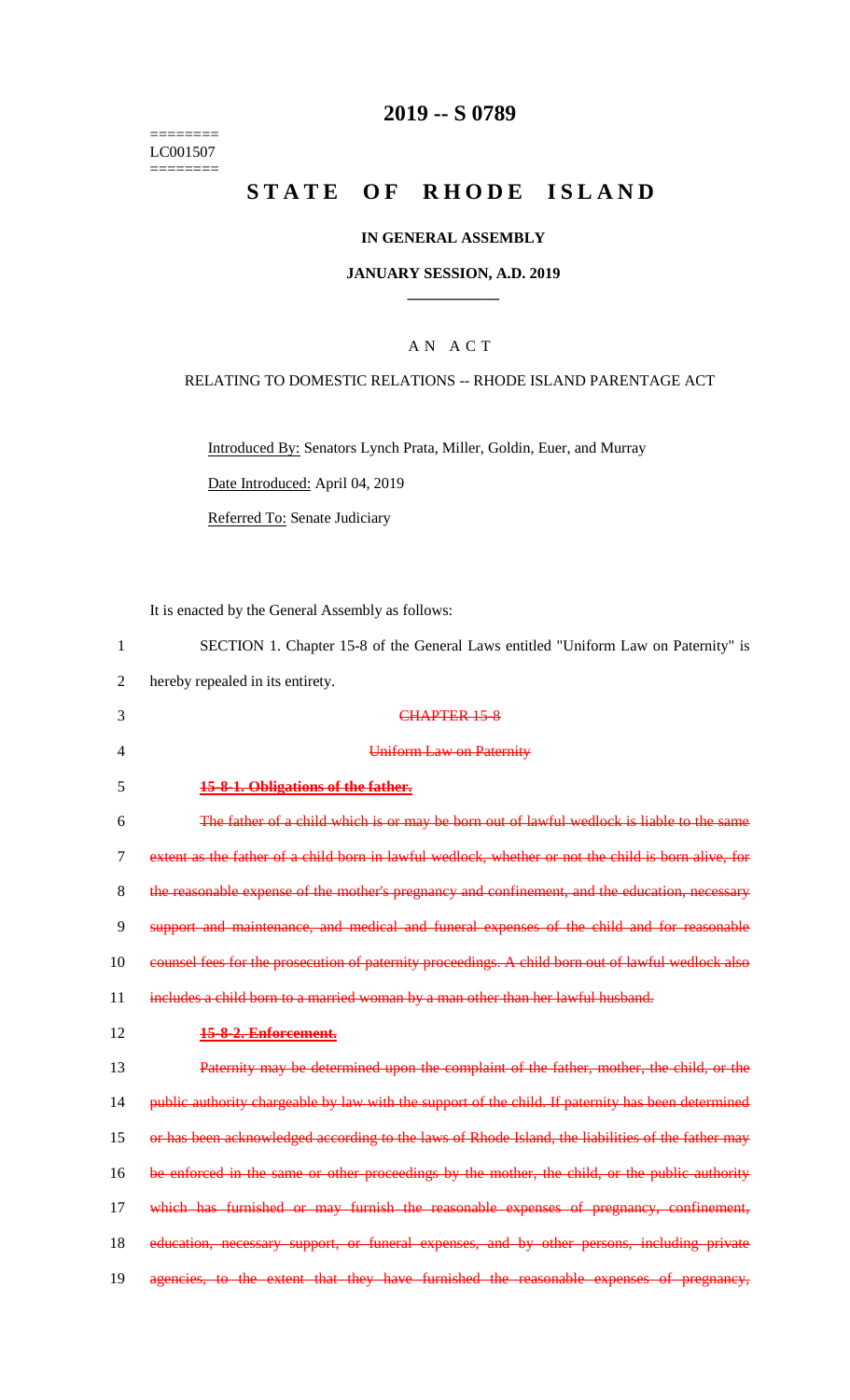| 1              | confinement, education, necessary maintenance and support, or funeral expenses.                    |
|----------------|----------------------------------------------------------------------------------------------------|
| $\overline{2}$ | 15-8-3. Presumption of paternity.                                                                  |
| 3              | (a) A man is presumed to be the natural father of a child if:                                      |
| $\overline{4}$ | (1) He and the child's natural mother are or have been married to each other and the child         |
| 5              | is born during the marriage, or within three hundred (300) days after the marriage is terminated   |
| 6              | by death, annulment, declaration of invalidity, or divorce, or after a decree of separation is     |
| $\overline{7}$ | entered by a court;                                                                                |
| 8              | (2) Before the child's birth, he and the child's natural mother have attempted to marry            |
| 9              | each other by a marriage solemnized in apparent compliance with law, although the attempted        |
| 10             | marriage is or could be declared invalid, and:                                                     |
| 11             | (i) If the attempted marriage could be declared invalid only by a court, the child is born         |
| 12             | during the attempted marriage, or within three hundred (300) days after its termination by death,  |
| 13             | annulment, declaration of invalidity, or divorce; or                                               |
| 14             | (ii) If the attempted marriage is invalid without a court order, the child is born within          |
| 15             | three hundred (300) days after the termination of cohabitation;                                    |
| 16             | (3) After the child's birth, he and the child's natural mother have married, or attempted to       |
| 17             | marry, each other by a marriage solemnized in apparent compliance with law, although the           |
| 18             | attempted marriage could be declared invalid, and:                                                 |
| 19             | (i) He has acknowledged his paternity of the child in writing filed with the clerk of the          |
| 20             | family court;                                                                                      |
| 21             | (ii) With his consent, he is named as the child's father on the child's birth certificate; or      |
| 22             | (iii) He is obligated to support the child under a written voluntary promise or by court           |
| 23             | order;                                                                                             |
| 24             | (4) He acknowledges his paternity of the child in a writing filed with the clerk of the            |
| 25             | family court, who shall promptly inform the mother of the filing of the acknowledgement, and       |
| 26             | she does not dispute the acknowledgement, within a reasonable time after being informed, in a      |
| 27             | writing filed with the clerk of the family court. If another man is presumed under this section to |
| 28             | be the child's father, acknowledgement may be effected only with the written consent of the        |
| 29             | presumed father or after the presumption has been rebutted. The written acknowledgement of         |
| 30             | paternity shall be admissible as evidence of paternity;                                            |
| 31             | (5) He has submitted to blood testing and the results establish a conclusive presumption           |
| 32             | in accordance with $\frac{8}{5}$ 15 8 11(e); or                                                    |
| 33             | (6) A sworn acknowledgment of paternity of a child born out of wedlock is signed by                |
| 34             | both parents on forms prescribed in accordance with § 23-3-9, either at the department of human    |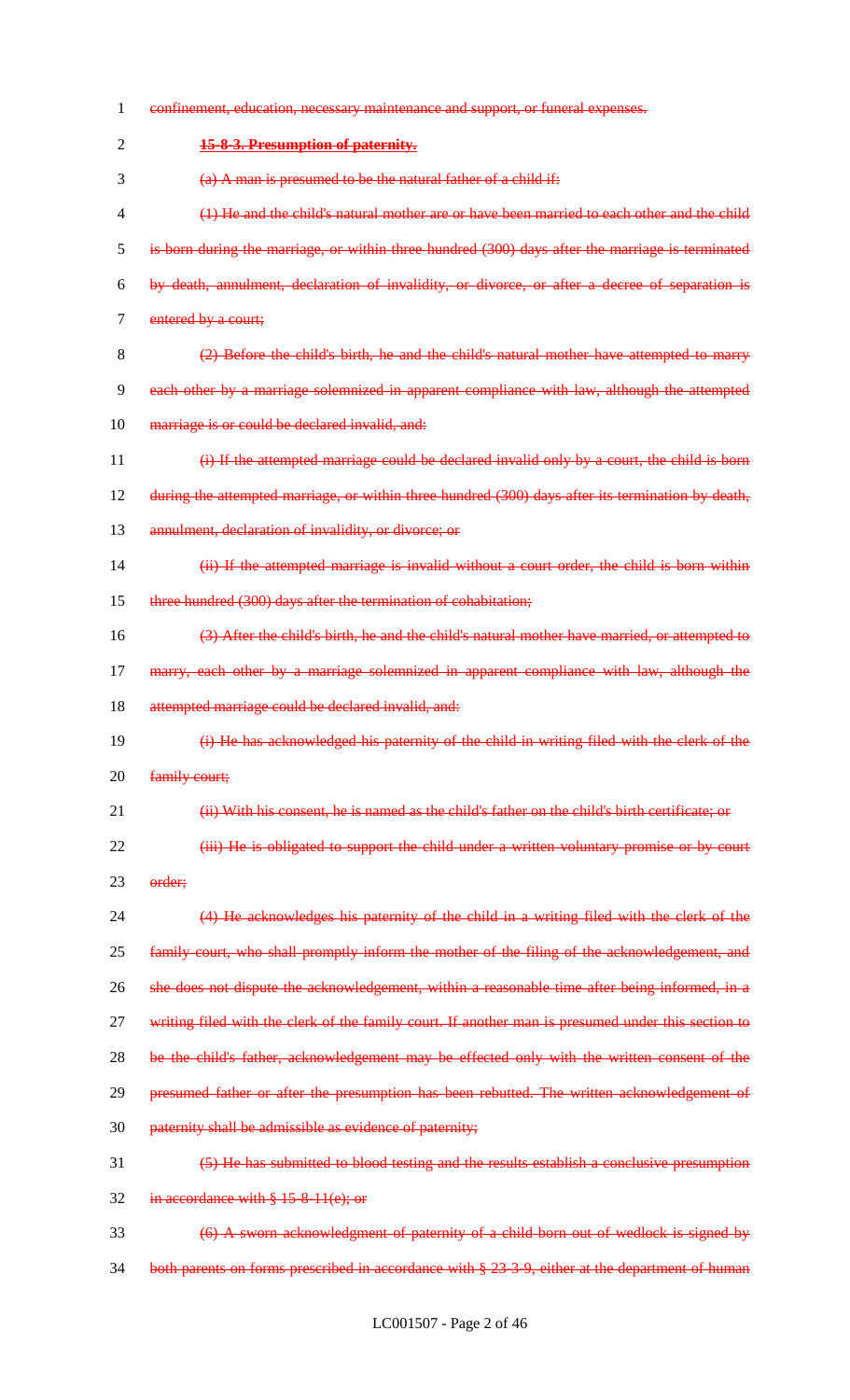services or division of taxation within the department of administration, and is forwarded to the state registrar of vital records for the purpose of amending the birth certificate. Before signing the sworn acknowledgment of paternity, the parents shall be given written notice of their respective rights and responsibilities. The sworn acknowledgment of paternity becomes a conclusive presumption if there is no court challenge to this acknowledgement within sixty (60) days of the signing of this acknowledgment. The only defenses which may be raised to the signing of this acknowledgment after the sixty (60) day period are fraud, duress or mistake of fact. (b) Except for a conclusive presumption under subdivisions (a)(5) and (a)(6) of this section, a presumption under this section may be rebutted in an appropriate action only by clear

10 and convincing evidence. If two (2) or more presumptions arise which conflict with each other, 11 the presumption, which on its facts, is founded on the weightier considerations of policy and logic 12 controls. The presumption is rebutted by a court decree establishing paternity of the child by

- 13 another man.
- 

#### **15-8-4. Limitation on recovery from the father.**

 The father's liabilities for past education and necessary support and maintenance are 16 limited to a period of six (6) years next preceding the commencement of an action under the 17 provisions of this chapter.

### **15-8-5. Limitations of recovery from father's estate.**

 (a) The obligation of the estate of the father for liabilities under §§ 15-8-1 -- 15-8-26 are 20 limited to those amounts accrued prior to his death. In order to hold the estate of the father liable 21 under §§ 15-8-1 -- 15-8-26, an action under the provisions of this chapter must have been 22 commenced during the lifetime of the father.

# (b) This section shall in no way limit the provisions of § 33-1-8, permitting the inheriting

or transmitting inheritance by a child born out of wedlock.

#### **15-8-6. Statute of limitations.**

 An action to determine the existence of the father and child relationship is not barred 27 until four (4) years after the child reaches the age of majority.

#### **15-8-7. Jurisdiction and remedies.**

29 (a) The family court has jurisdiction of an action commenced under §§ 15-8-1 -- 15-8-26, and all remedies for the enforcement of orders for the expense of pregnancy and confinement for the mother, and for education, necessary support and maintenance, or funeral expenses for legitimate children shall apply. The court has continuing jurisdiction to modify or revoke an order and to increase or decrease amounts fixed by order for future education and necessary support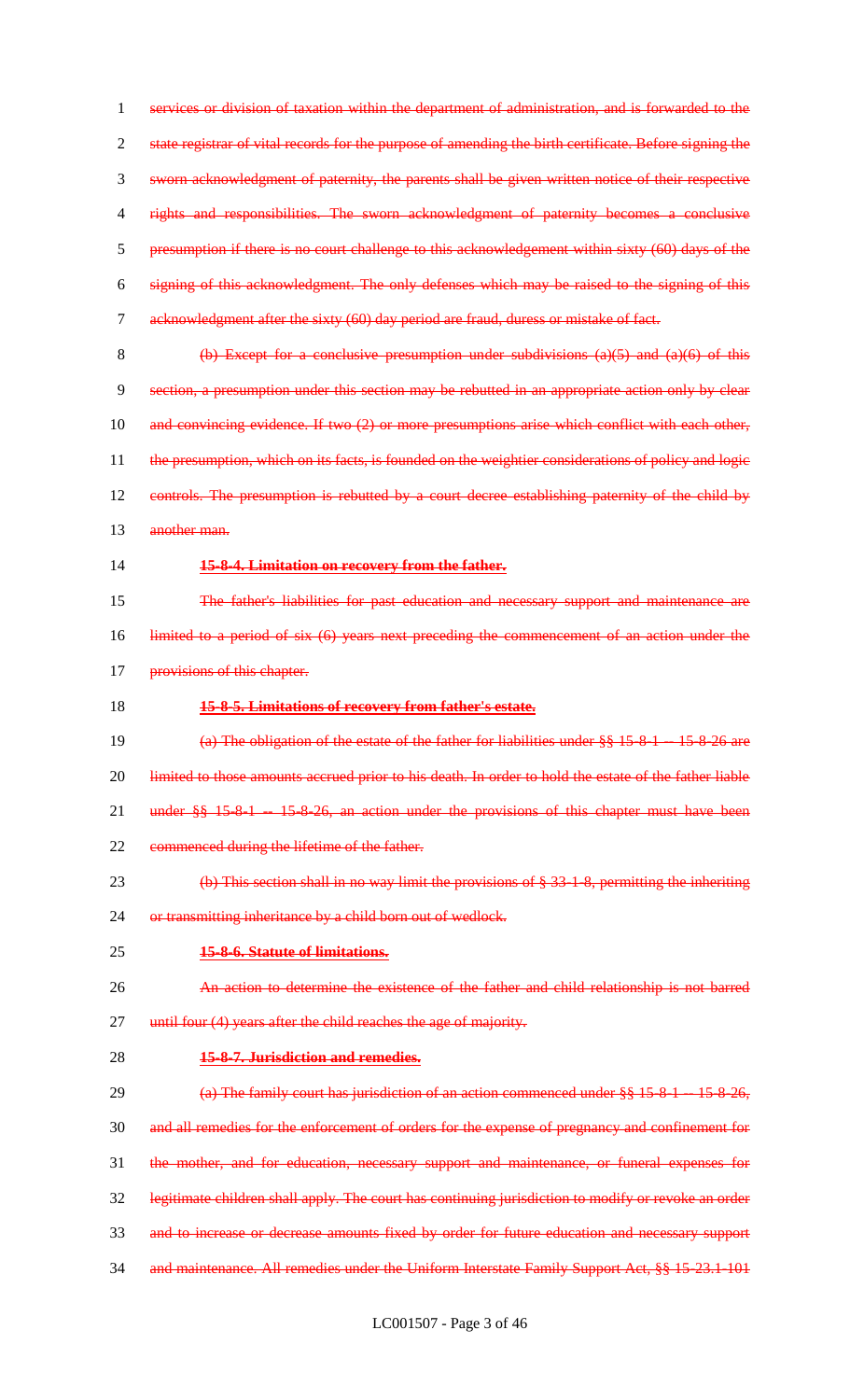1 -- 15-23.1-903, are available for enforcement of duties of support and maintenance under §§ 15-  $2 \quad 8 \quad 1 \quad 15 \quad 8 \quad 26.$ 3 (b) A person who has had sexual intercourse in this state submits to the jurisdiction of the 4 courts of this state as to any action with respect to a child who may have been conceived by that 5 act of intercourse. In addition, the court may exercise jurisdiction over a nonresident individual 6 pursuant to § 15-23.1-201. Jurisdiction shall be acquired by service made in accordance with § 9- 7 5-33. 8 **15-8-8. Clear and convincing evidence.** 9 In any action to establish paternity under this chapter, other than an action brought 10 pursuant to § 15-8-2 or § 15-8-3, the standard that must be met by the plaintiff shall be that of 11 elear and convincing evidence. 12 **15-8-8.1. Trial by court.** 13 Trial shall be by the court. 14 **15-8-9. Venue.** 15 The action may be brought in the county in which the child or the alleged father resides 16 or is found, or, if the father is deceased, in which proceedings for probate of his estate have been 17 or could be commenced. 18 **15-8-10. Time of trial.** 19 If the issue of paternity is raised in an action commenced during the pregnancy of the 20 mother, the trial shall not, without the consent of the alleged father, be held until after the birth or 21 miscarriage. 22 **15-8-11. Parentage tests.** 23 (a) In a proceeding under this chapter before trial, the court, upon application made by or 24 on behalf of any party to the action, and supported by sworn affidavit, or on its own motion, shall 25 order that the mother, child, alleged father, and any other party to the action submit to blood or 26 tissue typing tests which may include, but are not limited to, tests of red cell antigens, red cell 27 isoenzymes, human leukocyte antigens, serum proteins, DNA and other genetic testing, to 28 determine whether the alleged father is likely to be, or is not, the father of the child. The sworn 29 affidavit must include a statement alleging paternity and setting forth facts establishing a 30 reasonable possibility of sexual contact during the probable period of conception or a statement 31 denying paternity and setting forth facts establishing a reasonable possibility of the nonexistence 32 of sexual contact during the probable period of conception. In a proceeding to establish paternity 33 and/or support brought pursuant to the Rhode Island state plan for child and spousal support 34 enforcement, in conformance with title IV, part D of the federal Social Security Act, 42 U.S.C. §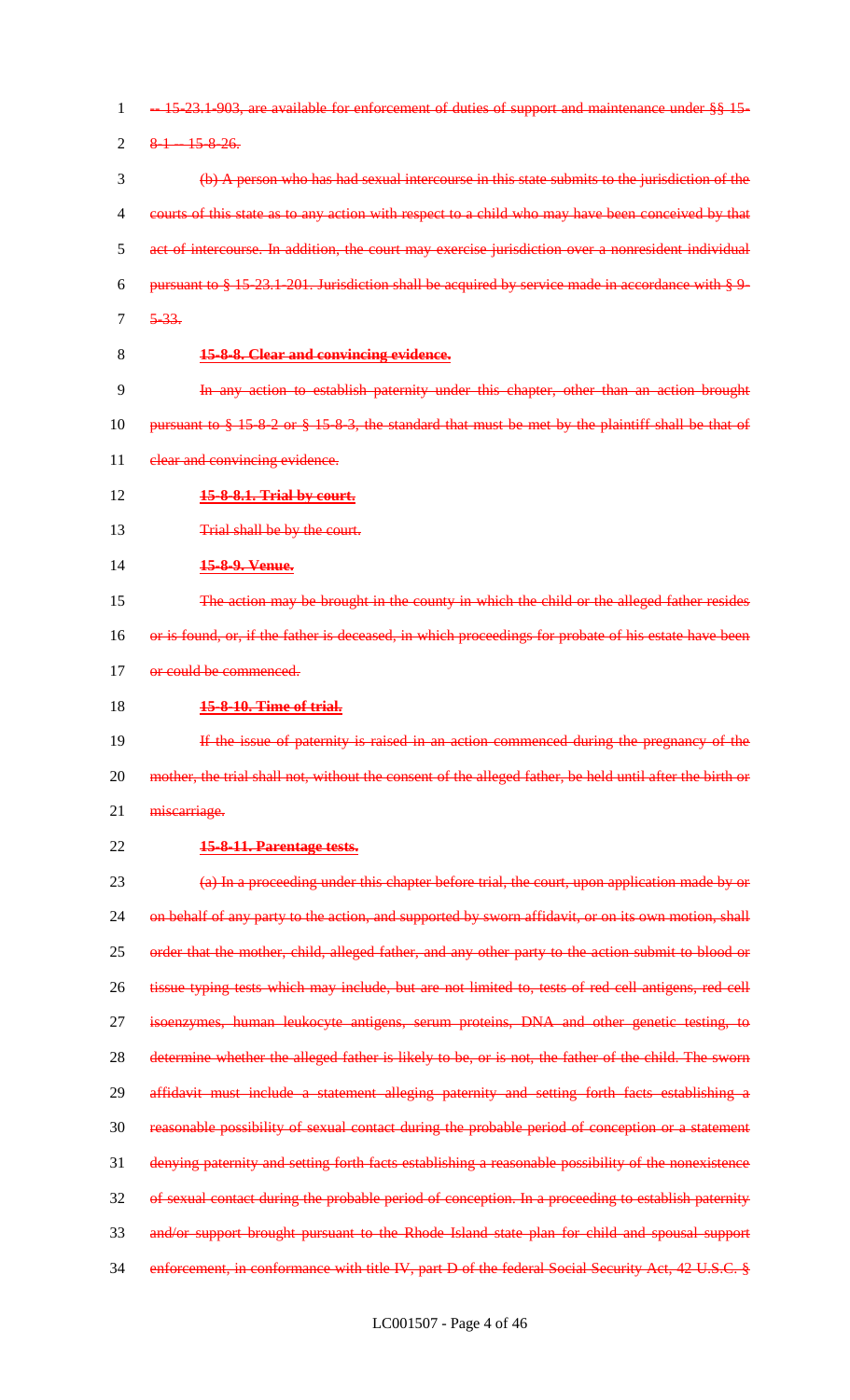651 et seq., if the alleged father denies paternity in response to a paternity complaint and provides a sworn affidavit as provided in this section, the division of taxation within the department of administration shall have the authority to administratively order the parties to attend a blood or tissue typing test and schedule blood or tissue typing test for the parties, of the type described in this section, without the necessity of making application to the court, and the parties shall attend and submit to a blood or tissue typing test under penalty of default in accordance with § 15-8-  $7 \frac{18.1}{18.1}$ 

8 (b) A blood or tissue typing test shall be made by a person the court determines is

9 qualified as an examiner of blood or tissue types.

10 (c) The court shall fix or approve the compensation of any expert at a reasonable amount, 11 and may direct the compensation to be paid by the state, or by any other party to the case, or by 12 both, in the proportions and at the times the court prescribes, and that, after payment by a party, 13 all or part or none of the payment shall be taxed as costs in the action. Before the making of a 14 blood or tissue typing test, the court may order any part or all of the compensation paid in 15 advance.

16 (d) The result of a blood or tissue typing test and, if a determination of exclusion of 17 paternity cannot be made, a calculation of the probability of paternity made by a person the court 18 determines is qualified as an examiner of blood or tissue types based on the result of a blood or 19 tissue typing test shall be admissible in evidence in the trial of the case. A written report of the 20 test results, including a calculation of the probability of paternity or a determination of exclusion 21 of paternity, prepared by the duly qualified expert conducting the test, or by a duly qualified 22 expert under whose supervision or direction the test and analysis have been performed, certified 23 by an affidavit duly subscribed and sworn to by him or her before a notary public, may be 24 introduced into evidence without the need for foundation testimony or other proof of authenticity 25 or accuracy and without the necessity of calling the expert as a witness, unless an objection 26 challenging the test procedures or results has been filed within ten (10) days before any hearing at 27 which the results may be introduced into evidence and a cash bond posted with the registry of the 28 family court in an amount sufficient to cover the costs of the duly qualified expert to appear and 29 testify. 30 (e) If the results of the blood or tissue typing tests duly admitted into evidence establish a

31 ninety-seven percent (97%) or greater probability of inclusion that a party is the biological father

32 of the child, then that probability shall constitute a conclusive presumption of paternity.

33 (f) Any reference to "blood test" in this chapter means blood or tissue typing test.

34 **15-8-12 -- 15-8-14. Repealed.**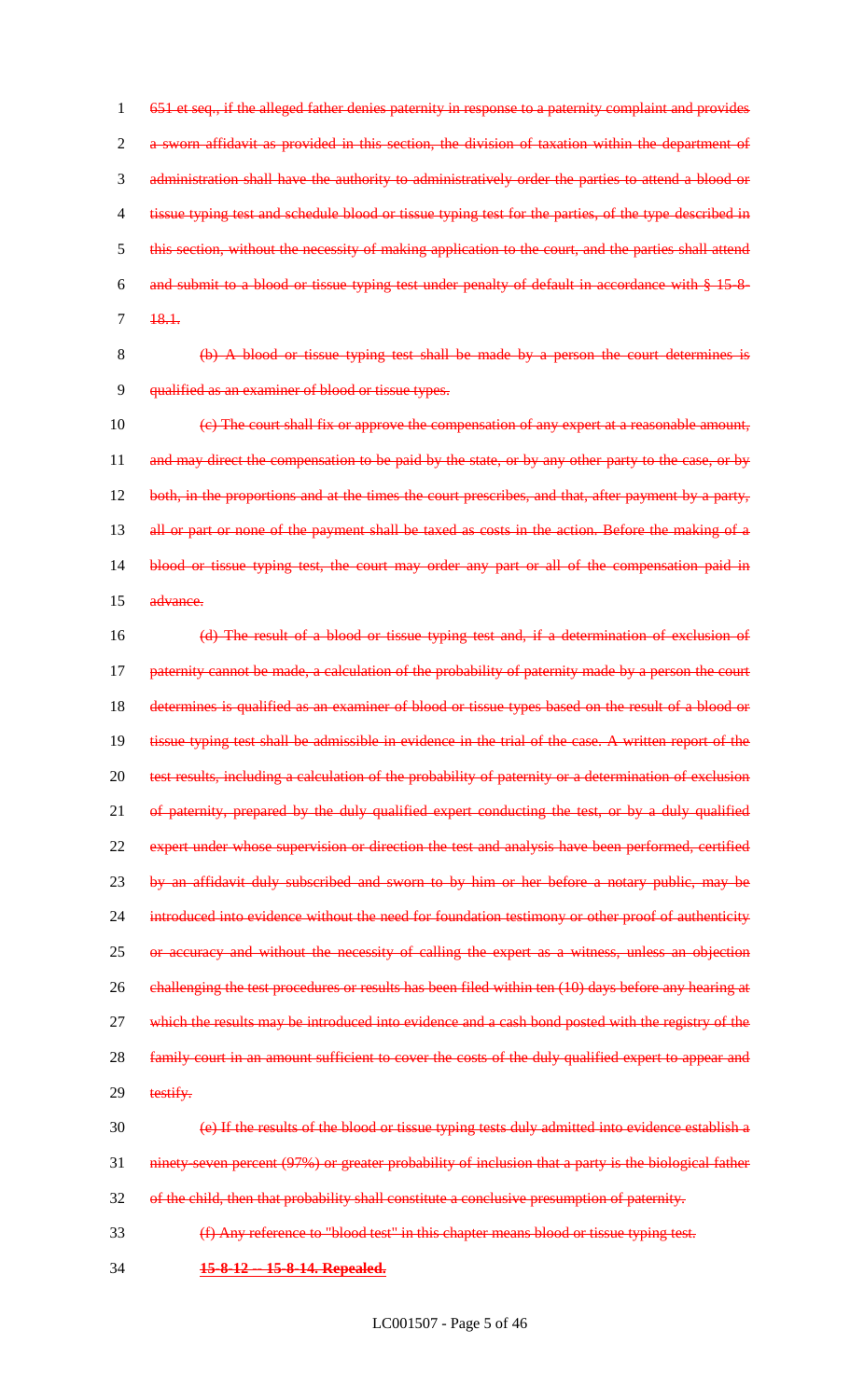| 1  | <b>15-8-15. Evidence relating to paternity.</b>                                                     |
|----|-----------------------------------------------------------------------------------------------------|
| 2  | Evidence relating to paternity may include:                                                         |
| 3  | (1) Evidence of sexual intercourse between the mother and alleged father at any possible            |
| 4  | time of conception;                                                                                 |
| 5  | (2) A written report of blood or tissue typing test results including a calculation of the          |
| 6  | probability of paternity as specified under § 15 8-11;                                              |
| 7  | (3) Medical or anthropological evidence relating to the alleged father's paternity of the           |
| 8  | child based on tests performed by experts. If a man has been identified as a possible father of the |
| 9  | child, the court may, and upon motion of a party shall, require the child, the mother, and the man  |
| 10 | to submit to appropriate tests;                                                                     |
| 11 | (4) All other evidence relevant to the issue of paternity of the child; and                         |
| 12 | (5) Copies of bills for parentage testing, and for prenatal and postnatal health care of the        |
| 13 | mother and child may be introduced into evidence without the need for foundation testimony or       |
| 14 | other proof of authenticity or accuracy and without the necessity of calling the expert as a        |
| 15 | witness, unless an objection challenging the test procedures or results has been filed within ten   |
| 16 | (10) days before any hearing at which the results may be introduced into evidence and a cash        |
| 17 | bond posted with the registry of the family court in an amount sufficient to cover the costs of the |
| 18 | duly qualified expert or witness to appear and testify.                                             |
| 19 | 15-8-16. Civil action.                                                                              |
| 20 | (a) An action under this chapter is a civil action governed by the rules of civil procedure.        |
| 21 | The mother of the child and the alleged father are competent to testify and may be compelled to     |
| 22 | testify.                                                                                            |
| 23 | (b) Upon refusal of any witness, including a party, to testify under oath or produce                |
| 24 | evidence, the court may order him or her to testify under oath and produce evidence concerning      |
| 25 | all relevant facts. If the refusal is upon the ground that this, his or her testimony or evidence,  |
| 26 | might tend to incriminate him or her, the court may grant him or her immunity from all criminal     |
| 27 | liability on account of the testimony or evidence that he or she is required to produce. An order   |
| 28 | granting immunity bars prosecution of the witness for any offenses shown in whole or in part by     |
| 29 | testimony or evidence that he or she is required to produce, except for perjury committed in his or |
| 30 | her testimony. The refusal of a witness, who has been granted immunity, to obey an order to         |
| 31 | testify or produce evidence is a civil contempt of court.                                           |
| 32 | (e) Testimony of a physician concerning the medical circumstances of the pregnancy and              |
| 33 | the condition and characteristics of the child upon birth is not privileged.                        |
| 34 | (d) Testimony relating to sexual access to the mother by an unidentified man at any time            |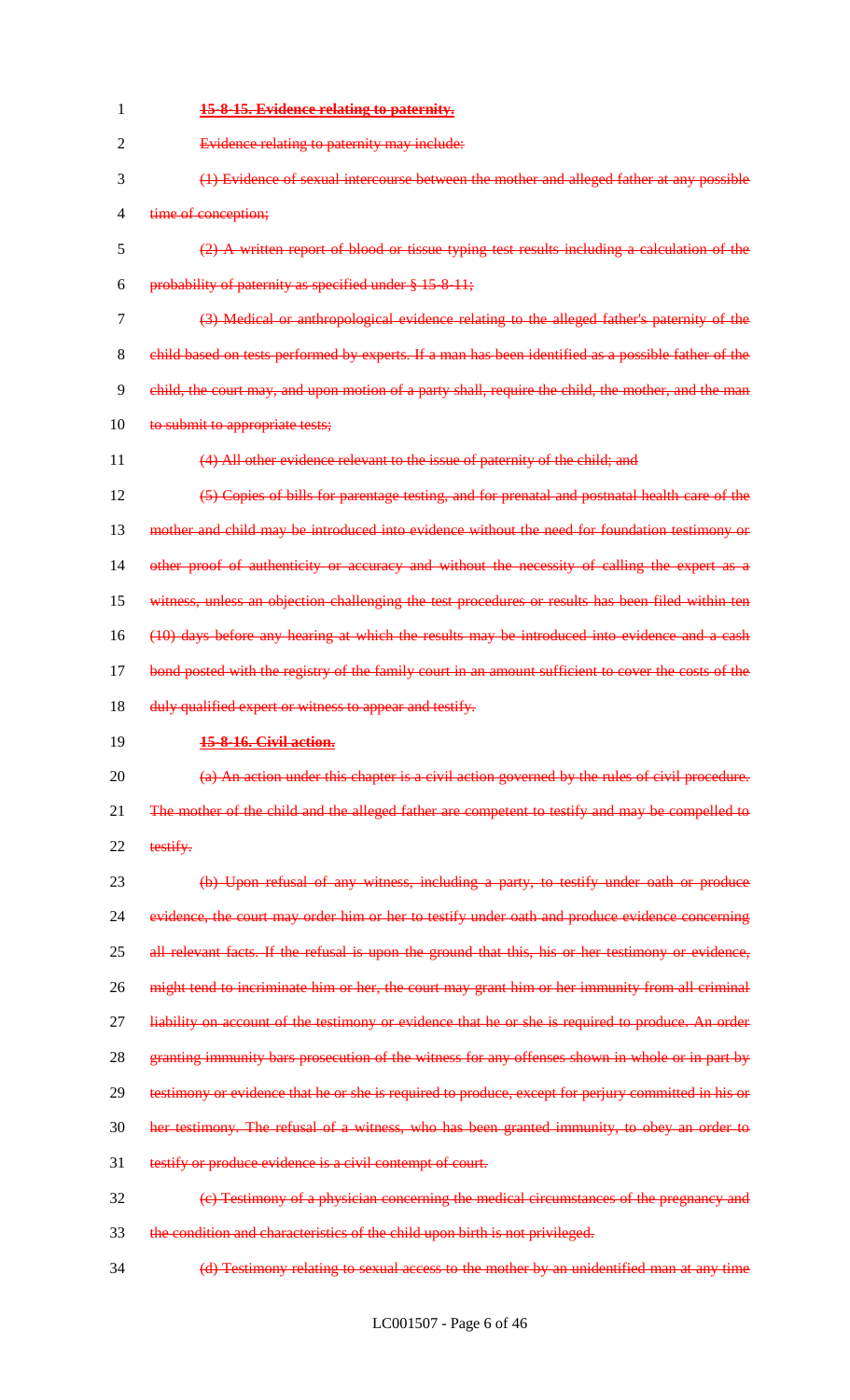1 or by an identified man at a time other than the probable time of conception of the child is

2 inadmissible in evidence, unless offered by the mother.

 (e) In an action against an alleged father, evidence offered by him with respect to a man who is not subject to the jurisdiction of the court concerning his sexual intercourse with the 5 mother at or about the probable time of conception of the child is admissible in evidence only if he has undergone and made available to the court blood or tissue typing tests, the results of which do not exclude the possibility of his paternity of the child. A man who is identified and is subject to the jurisdiction of the court shall be made a defendant in the action.

### 9 **15-8-17. Hearings and records -- Confidentiality.**

10 Notwithstanding any other law concerning public hearings and records, any hearing or 11 trial held under this chapter shall be held in closed court without admittance of any person other 12 than those necessary to the action of the proceeding. All papers and records, other than the final 13 judgment pertaining to the action or proceeding, whether part of the permanent record of the court 14 or elsewhere, are subject to inspection only upon consent of the court and all interested persons, 15 or in exceptional cases only upon an order of the court for good cause shown.

- 16 **15-8-18. Judgments.**
- 17 (a) The judgment or order of the court determining the existence or nonexistence of the 18 parent and child relationship is determinative for all purposes.
- 19 (b) If the judgment or order of the court is at variance with the child's birth certificate, the 20 court shall order that a new birth certificate be issued in accordance with § 15-8-23.
- 21 (c) The judgment or order may contain any other provision directed against the
- 22 appropriate party to the proceeding, concerning the duty of support, the custody and guardianship
- 23 of the child, visitation privileges with the child, or any other matter in the best interest of the
- 24 child. The judgment or order may direct the father to pay the reasonable expenses of the mother's
- 25 pregnancy and confinement.
- 26 (d) Support judgments or orders may be for periodic payments which may vary in
- 27 amount. In determining the amount to be paid by a parent for support of the child and the period
- 28 during which the duty of support is owed, the court shall consider all relevant facts, including:
- 29 (1) The needs of the child;
- 30 (2) The standard of living and circumstances of the parents;
- 31 (3) The relative financial means of the parents;
- 32 (4) The earning ability of the parents;
- 33 (5) The need and capacity of the child for education, including higher education;
- 34 (6) The age of the child;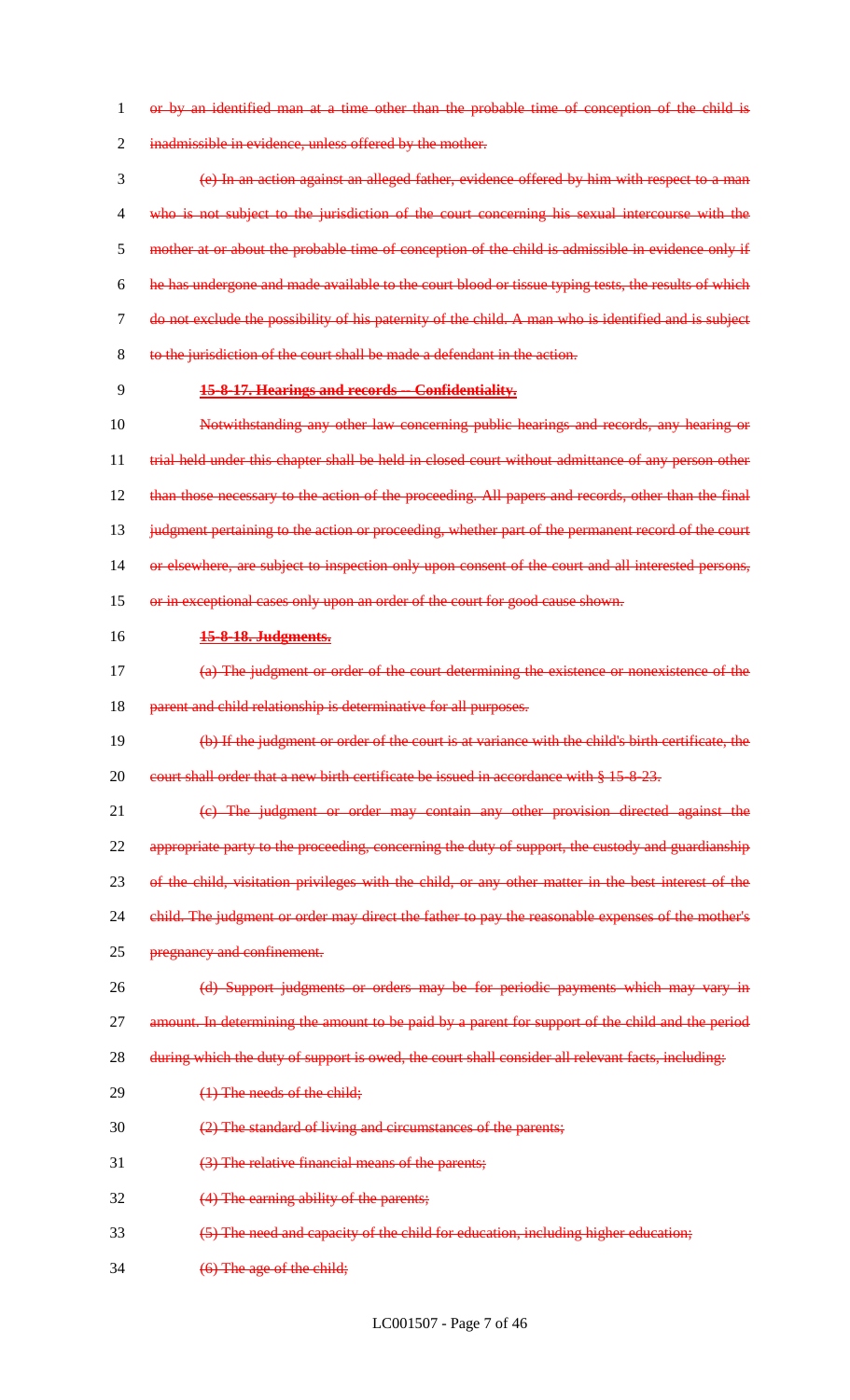| $\mathbf{1}$   | (7) The financial resources and the earning ability of the child;                                     |
|----------------|-------------------------------------------------------------------------------------------------------|
| $\overline{2}$ | (8) The responsibility of the parents for the support of others; and                                  |
| 3              | (9) The value of services contributed by the custodial parent.                                        |
| 4              | 15-8-18.1. Entry of default and default judgment.                                                     |
| 5              | (a) In addition to any other basis for entry of default and default judgment provided in the          |
| 6              | rules of procedure for domestic relations, the family court shall enter the defendant's default and a |
| 7              | judgment by default in a paternity action under this chapter upon the following conditions:           |
| 8              | (1) Failure to respond to the paternity complaint within twenty (20) days, upon proof                 |
| 9              | presented that the defendant has been duly served the complaint;                                      |
| 10             | (2) Failure to appear at a scheduled hearing or trial after being duly notified of the                |
| 11             | hearing or trial, upon proof presented that the defendant has been duly served with notice of the     |
| 12             | scheduled hearing or trial; or                                                                        |
| 13             | (3) Failure to appear or refusal to attend blood testing upon proof presented that the                |
| 14             | defendant has been duly notified of the date, time, and place of the testing.                         |
| 15             | (b) The court may set aside an entry of default and, if judgment by default has been                  |
| 16             | entered, may likewise set it aside, in accordance with the rules of procedure for domestic            |
| 17             | relations.                                                                                            |
| 18             | 15-8-19. Judgments -- Enforcement.                                                                    |
| 19             | (a) If existence of the father and child relationship is declared, or paternity or a duty of          |
| 20             | support has been acknowledged or adjudicated under this chapter or under prior law, the               |
| 21             | obligation of the father may be enforced in the same or other proceedings by the mother, the          |
| 22             | child, the public authority that has furnished or may furnish the reasonable expenses of              |
| 23             | pregnancy, confinement, education, support, or funeral, or by other persons, including a private      |
| 24             | agency, to the extent that they furnished or are furnishing those expenses.                           |
| 25             | (b) Willful failure to obey the judgment or order of the court is a civil contempt of the             |
| 26             | court. All remedies for the enforcement of judgments apply.                                           |
| 27             | 15-8-20. Bond.                                                                                        |
| 28             | (a) In a proceeding to establish paternity, when the alleged father has submitted to blood            |
| 29             | testing and the blood test results establish a ninety seven percent (97%) or greater probability of   |
| 30             | inclusion that he is the biological father of the child, and upon motion, the court shall, after an   |
| 31             | opportunity for a hearing, issue a temporary order for child support payable into the registry of     |
| 32             | the court and to be held pending entry of judgment.                                                   |
| 33             | (b) In the event of a final adjudication requiring no payment or payments in an amount                |
| 34             | less than those payments which have been made pursuant to a temporary order under this section,       |
|                |                                                                                                       |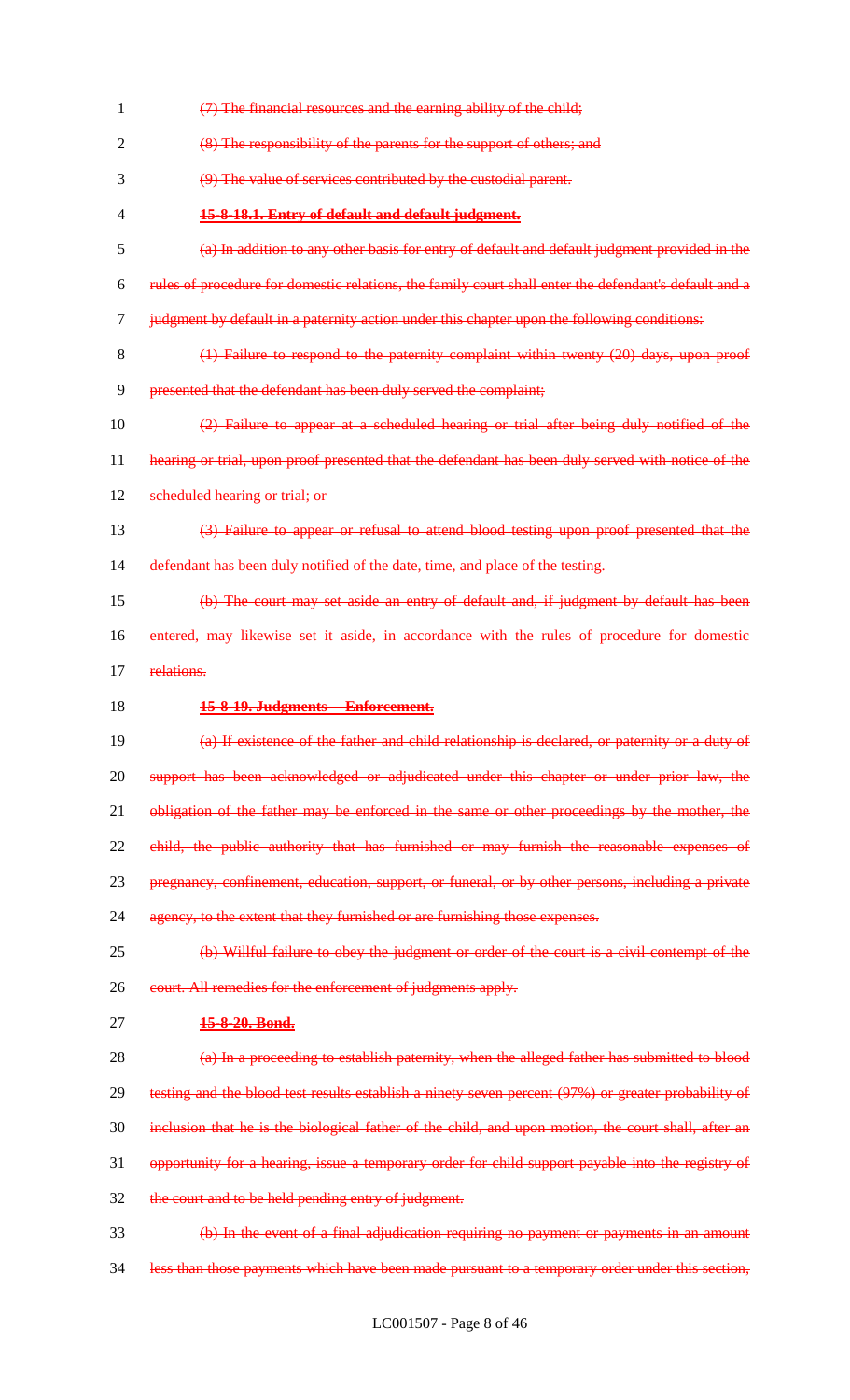the alleged father shall be entitled to a refund of all or a portion of the amounts paid. (c) The court at any time may require, in addition to the temporary order described in this section, the alleged or adjudicated father to give bond or other security for the payment of any 4 judgment which exists or may exist in the future. **15-8-21. Settlement agreements.** An agreement of settlement with the alleged father is binding only when approved by the court. **15-8-22. False declaration of identity.** The making of a false complaint as to the identity of the father, or the aiding or abetting in the making of a false complaint, shall be punishable with a penalty as for perjury. **15-8-23. Birth records.** (a) Upon order of the family court, the registrar of vital records shall prepare a new birth 13 certificate consistent with the findings of the court and shall substitute the new certificate for the 14 original certificate of birth. (b) The fact that the father and child relationship was declared after the child's birth shall 16 not be ascertainable from the new certificate, but the actual place and date of birth shall be shown 17 on it. **15-8-24. Appeals.** (a) An appeal in all cases may be taken by the defendant, the mother or her personal 20 representative, or the public welfare official from any final order or judgment of the family court, 21 upon an action commenced under this chapter, directly to the supreme court within thirty (30) 22 days after the entry of the order of judgment. (b) No appeal shall operate as a stay of execution unless the defendant shall give the 24 security provided for under § 15-8-20, and further security to pay the costs of the appeal. **15-8-25. Costs. If the court makes an order declaring paternity and for the support and maintenance and** 27 education of the child, court costs, including the costs of legal services of the attorney 28 representing the petitioner, expert witness fees, and all other costs shall be taxed against the defendant. **15-8-26. Action to declare mother and child relationship.** Any interested party may bring an action to determine the existence or nonexistence of a mother and child relationship. The provisions of this chapter applicable to the father and child relationship shall apply as far as practicable. **15-8-27. Voluntary acknowledgement -- Family court practice.**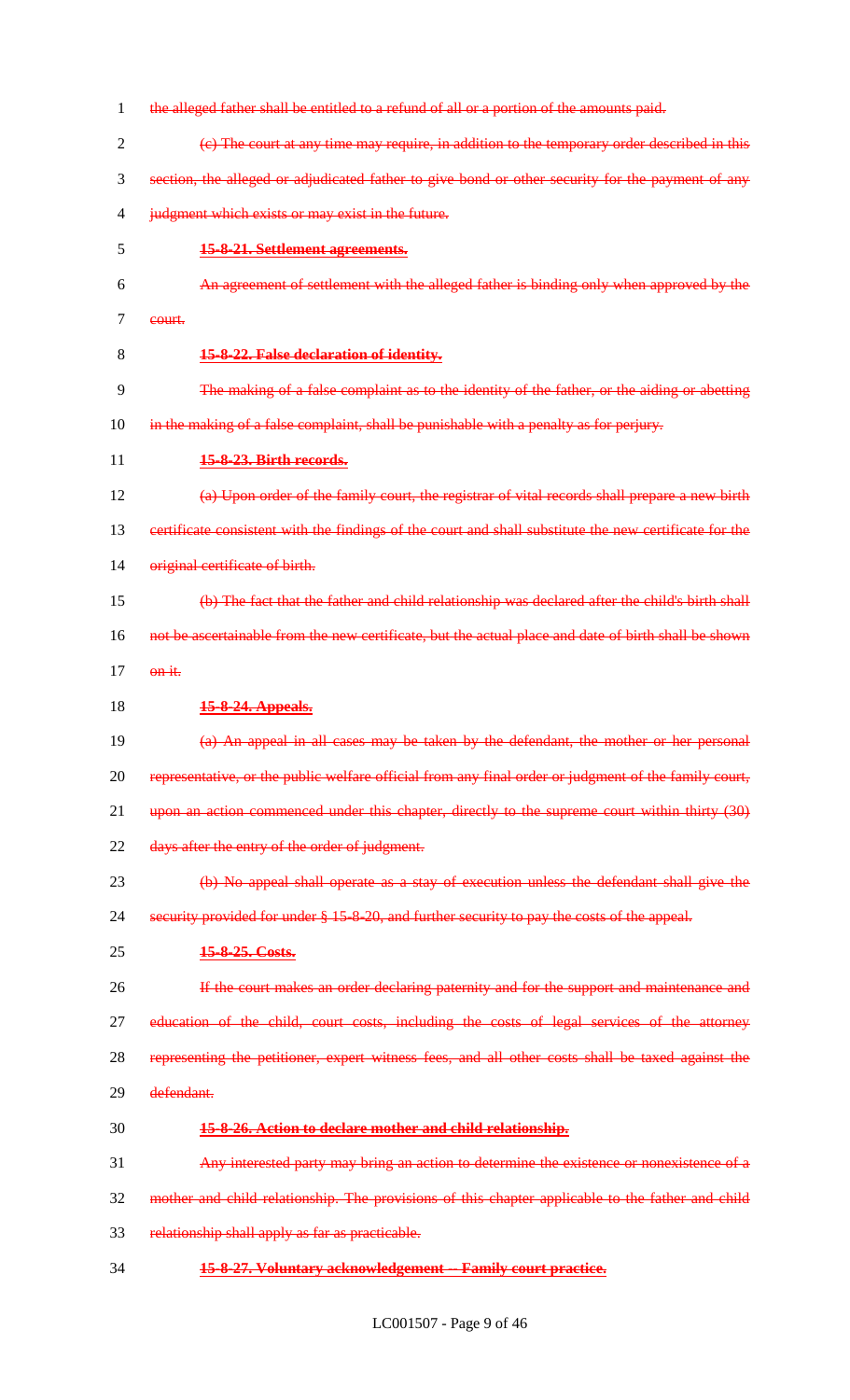(a) In any action commenced before the family court, the father may acknowledge his paternity of the child with the clerk of the family court. Each acknowledgement must be signed by the person filing it and contain: (1) The name, social security number, date of birth, and address of the person filing the acknowledgement; (2) The name and last known address of the mother of the child; (3) The date of birth of the child, or, if the child is unborn, the month and year in which the child is expected to be born; and (4) The name and address of the presumed father, if any. (b) The judge shall hold an informal hearing on the acknowledgement and shall enter an 11 order establishing the paternity of the child and an order of support for the child; provided, that 12 there are no objections from the natural mother or presumed father filed with the family court 13 prior to the date of the informal hearing; and provided, further, that a copy of the 14 acknowledgement and a notice of the informal hearing are duly served upon the mother and any presumed father in accordance with the rules of procedure for domestic relations. (c) The voluntary acknowledgement of paternity shall be recognized by the family court 17 as a basis for establishing a child support order for the child without requiring any further 18 proceedings to establish paternity. **15-8-28. Duty of parents to notify department.** (a) During the pendency of the paternity proceedings and throughout the duration of the 21 child support order, the parents must notify the department of any change in address, phone 22 number or place of employment within ten (10) days of the change. (b) All notices and pleadings shall be mailed and/or served as appropriate to the most 24 recent address of record. SECTION 2. Title 15 of the General Laws entitled "DOMESTIC RELATIONS" is hereby amended by adding thereto the following chapter: CHAPTER 8.1 RHODE ISLAND PARENTAGE ACT **15-8.1-1. Short title.** This chapter shall be known and may be cited as the "Rhode Island Parentage Act." **15-8.1-2. Definitions.** As used in this chapter: (1) "Acknowledged parent" means an individual who has established a parent-child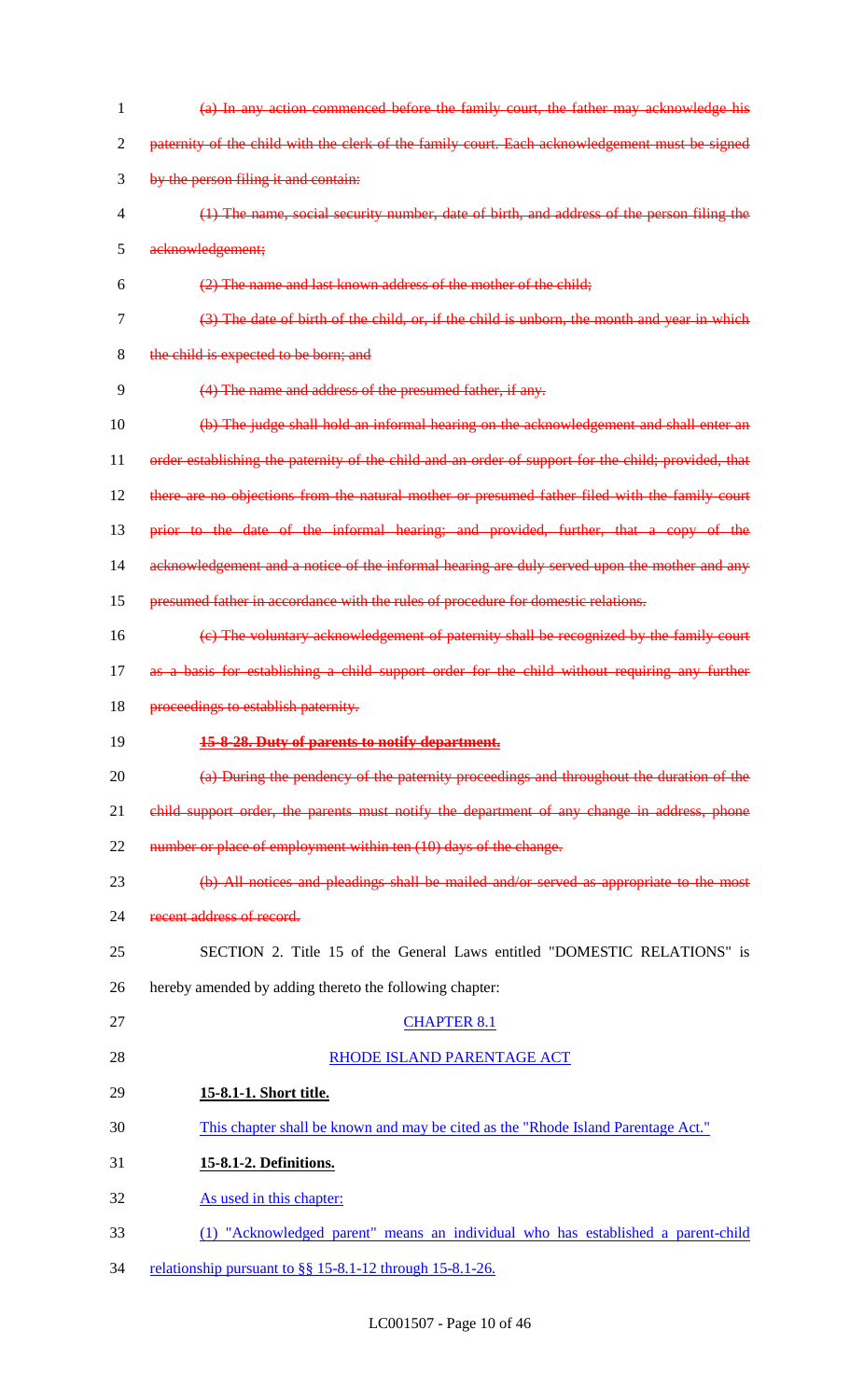| $\mathbf{1}$   | (2) "Adjudicated parent" means an individual who has been adjudicated to be a parent of            |
|----------------|----------------------------------------------------------------------------------------------------|
| $\mathfrak{2}$ | a child by a court with jurisdiction.                                                              |
| 3              | (3) "Alleged genetic parent" means an individual who is alleged to be, or alleges that the         |
| 4              | individual is, a genetic parent or possible genetic parent of a child whose parentage has not been |
| 5              | adjudicated. The term includes an alleged genetic father and alleged genetic mother. The term      |
| 6              | does not include:                                                                                  |
| $\tau$         | (i) A presumed parent;                                                                             |
| 8              | (ii) An individual whose parental rights have been terminated or declared not to exist; or         |
| 9              | (iii) A donor.                                                                                     |
| 10             | (4) "Assisted reproduction" means a method of causing pregnancy other than through                 |
| 11             | sexual intercourse and includes, but is not limited to:                                            |
| 12             | (i) Intrauterine, intracervical insemination, or vaginal insemination;                             |
| 13             | (ii) Donation of gametes;                                                                          |
| 14             | (iii) Donation of embryos;                                                                         |
| 15             | (iv) In vitro fertilization and transfer of embryos; and                                           |
| 16             | (v) Intracytoplasmic sperm injection.                                                              |
| 17             | (5) "Birth" includes birth and fetal death.                                                        |
| 18             | (6) "Child" means an individual of any age whose parentage may be determined under                 |
| 19             | this chapter.                                                                                      |
| 20             | (7) "Child-support agency" means a government entity, public official, or private agency,          |
| 21             | authorized to provide parentage-establishment services under Title IV-D of the Social Security     |
| 22             | Act, 42 U.S.C. Sections 651 through 669.                                                           |
| 23             | (8) "Combined relationship index" means the product of all tested relationship indices.            |
| 24             | (9) "Department of health" means the Rhode Island department of health, center for vital           |
| 25             | records.                                                                                           |
| 26             | (10) "Determination of parentage" means establishment of a parent-child relationship by            |
| 27             | a judicial or administrative proceeding or signing of a valid acknowledgment of parentage          |
| 28             | pursuant to §§ 15-8.1-12 through 15-8.1-26.                                                        |
| 29             | (11) "Donor" means an individual who provides a gamete or gametes or an embryo or                  |
| 30             | embryos intended for assisted reproduction or gestation, whether or not for consideration. This    |
| 31             | term does not include:                                                                             |
| 32             | (i) A person who gives birth to a child conceived by assisted reproduction, except as              |
| 33             | otherwise provided in §§ 15-8.1-68 through 15-8.1-84; or                                           |
| 34             | (ii) A parent or an intended parent provided for pursuant to $\S$ § 15-8.1-59 through 15-8.1-      |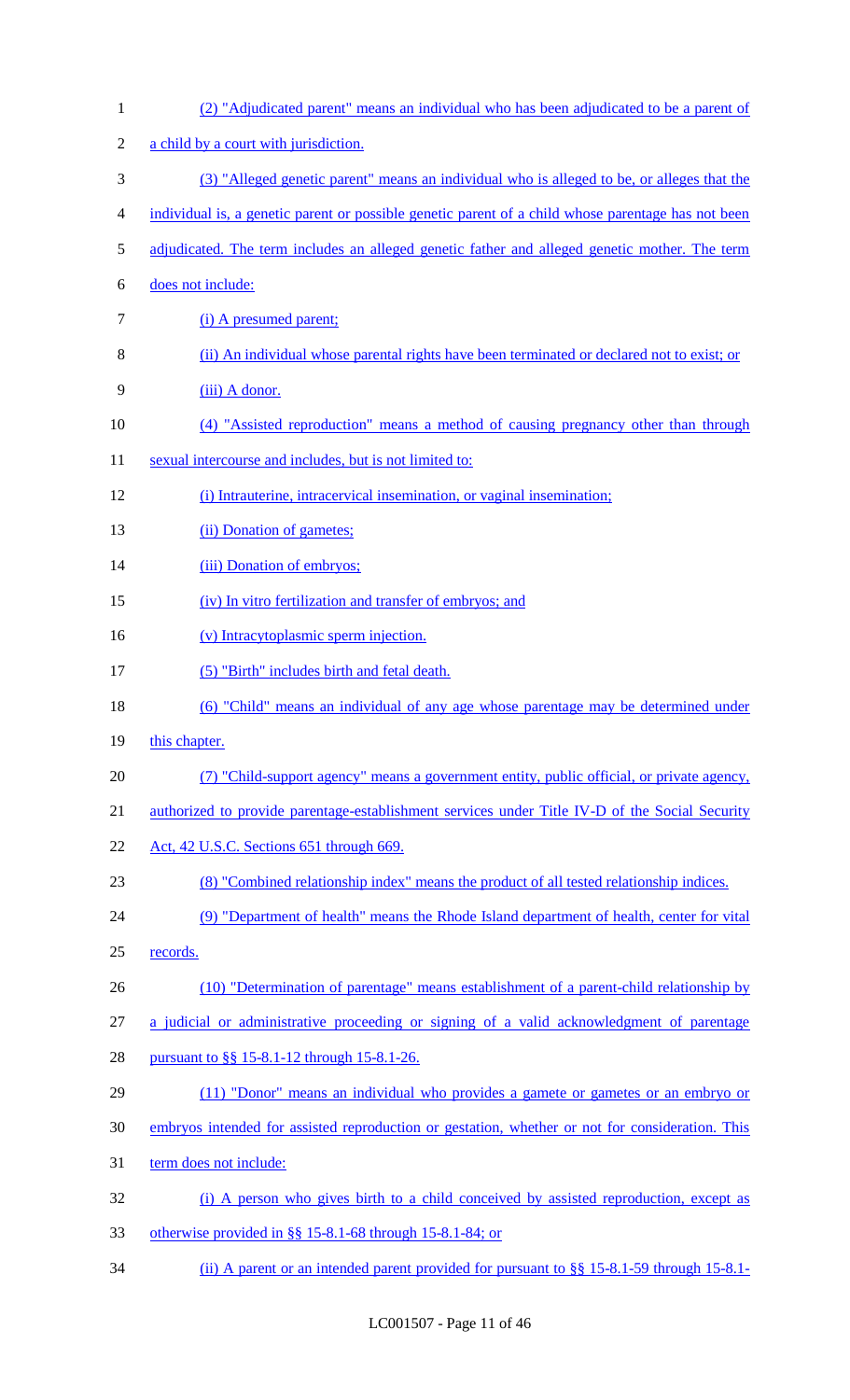1 84.

| $\sqrt{2}$     | (12) "Ethnic or racial group" means, for the purpose of genetic testing, a recognized                |
|----------------|------------------------------------------------------------------------------------------------------|
| 3              | group that an individual identifies as the individual's ancestry or part of the ancestry or that is  |
| 4              | identified by other information.                                                                     |
| 5              | (13) "Gamete" means sperm, egg, or any part of a sperm or egg.                                       |
| 6              | (14) "Genetic surrogate" means a person who is not an intended parent and who agrees to              |
| $\tau$         | become pregnant through assisted reproduction using the surrogate's own gamete, under a genetic      |
| $8\,$          | surrogacy agreement as provided in this chapter.                                                     |
| $\overline{9}$ | (15) "Genetic testing" means an analysis of genetic markers to identify or exclude a                 |
| 10             | genetic relationship.                                                                                |
| 11             | (16) "Gestational surrogate" means a person who is not an intended parent and who                    |
| 12             | agrees to become pregnant through assisted reproduction using gametes that are not the               |
| 13             | surrogate's own, under a gestational surrogacy agreement as provided in this chapter.                |
| 14             | (17) "Hypothesized genetic relationship" means an asserted genetic relationship between              |
| 15             | an individual and a child.                                                                           |
| 16             | (18) "Individual" means a natural person of any age.                                                 |
| 17             | (19) "Intended parent" means an individual, married or unmarried, who manifests an                   |
| 18             | intent to be legally bound as a parent of a child conceived by assisted reproduction or a            |
| 19             | gestational carrier agreement.                                                                       |
| 20             | (20) "Marriage" includes any legal relationship that provides substantially the same                 |
| 21             | rights, benefits, and responsibilities as marriage and is recognized as valid in the state or        |
| 22             | jurisdiction in which it was entered.                                                                |
| 23             | (21) "Parent" means an individual who has established parentage that meets the                       |
| 24             | requirements of this chapter.                                                                        |
| 25             | (22) "Parentage" or "parent-child relationship" means the legal relationship between a               |
| 26             | child and a parent of the child.                                                                     |
| 27             | (23) "Presumed parent" means an individual who, under § 15-8.1-11, is presumed to be a               |
| 28             | parent of a child, unless the presumption is overcome in a judicial proceeding, a valid denial of    |
| 29             | parentage is made under $\S$ § 15-8.1-13 through 15-8.1-14, or a court adjudicates the individual to |
| 30             | be a parent.                                                                                         |
| 31             | (24) "Probability of parentage" means, for the ethnic or racial group to which an                    |
| 32             | individual alleged to be a parent belongs, the probability that a hypothesized genetic relationship  |
| 33             | is supported, compared to the probability that a genetic relationship is supported between the       |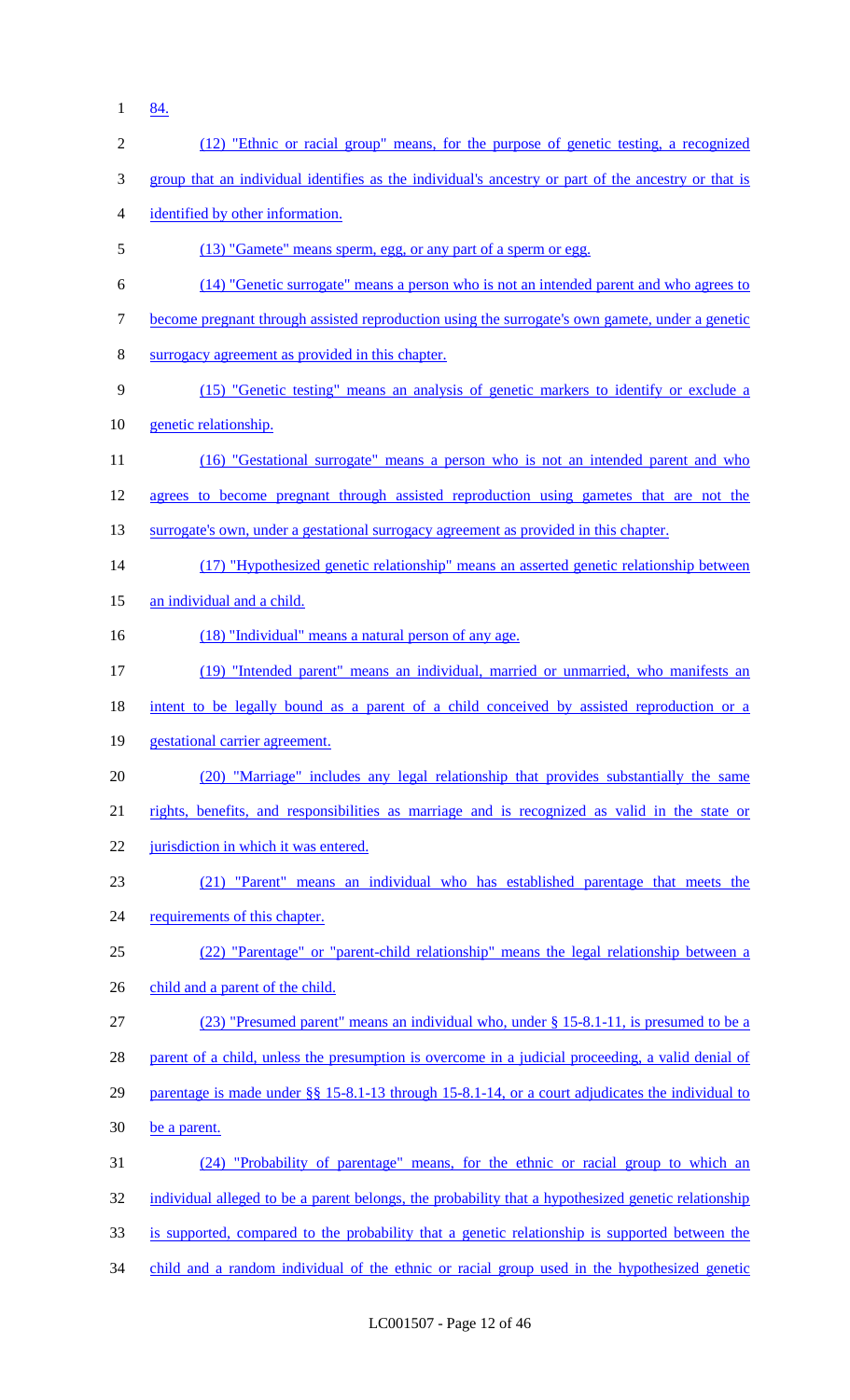relationship, expressed as a percentage incorporating the combined relationship index and a prior probability. (25) "Record" means information that is inscribed on a tangible medium or that is stored in an electronic or other medium and is retrievable in perceivable form. (26) "Relationship index" means a likelihood ratio that compares the probability of a genetic marker given a hypothesized genetic relationship and the probability of the genetic marker given a genetic relationship between the child and a random individual of the ethnic or racial group used in the hypothesized genetic relationship. (27) "Sign" means, with intent to authenticate or adopt a record to: (i) Execute or adopt a tangible symbol; or (ii) Attach to or logically associate with the record an electronic symbol, sound, or process. (28) "Signatory" means an individual who signs a record. (29) "Surrogacy agreement" means an agreement between one or more intended parents and a person who is not an intended parent in which the person agrees to become pregnant 16 through assisted reproduction and which provides that each intended parent is a parent of a child 17 conceived under the agreement. Unless otherwise specified, the term refers to both a gestational 18 surrogacy agreement and a genetic surrogacy agreement. (30) "Transfer" means a procedure for assisted reproduction by which an embryo or sperm is placed in the body of the person who will give birth to the child. (31) "Witnessed" means that at least one individual who is authorized to sign has signed a 22 record to verify that the individual personally observed a signatory sign the record. **15-8.1-3. Scope.** (a) This chapter applies to an adjudication or determination of parentage. (b) This chapter does not create, affect, enlarge, or diminish parental rights or duties 26 under the law of this state other than this chapter. **15-8.1-4. Authorized court.** 28 The family court may adjudicate parentage under this chapter. **15-8.1-5. Applicable law.** The court shall apply the law of this state to adjudicate parentage. The applicable law does not depend on: (1) The place of birth of the child; or (2) The past or present residence of the child. **15-8.1-6. Data privacy.**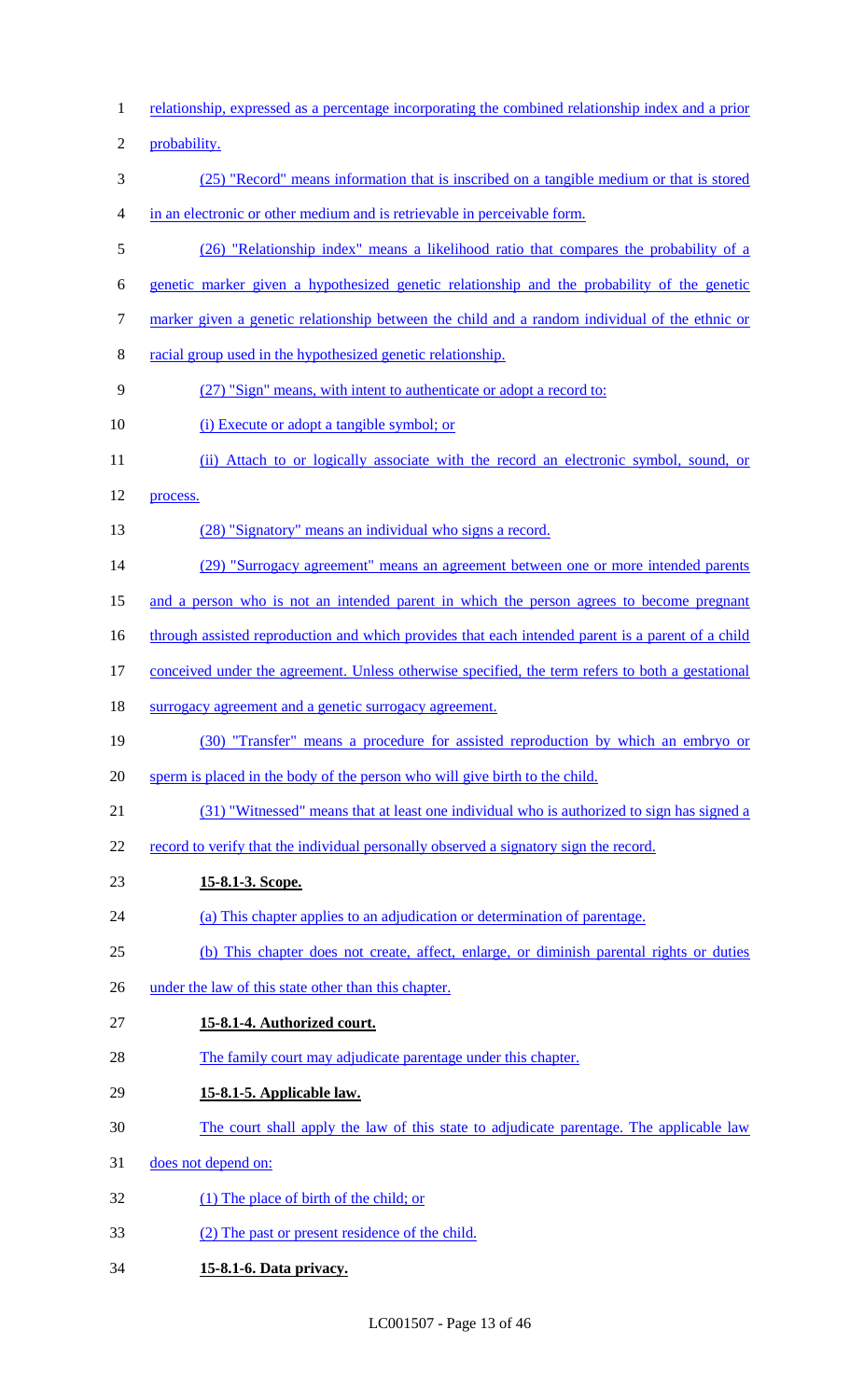| $\mathbf{1}$   | Other than the provisions of this chapter, a proceeding under this chapter is subject to the        |
|----------------|-----------------------------------------------------------------------------------------------------|
| $\mathbf{2}$   | laws of this state, which govern the health, safety, privacy, and liberty of a child or other       |
| $\mathfrak{Z}$ | individual who could be affected by disclosure of information that could identify the child or      |
| $\overline{4}$ | other individual, including address, telephone number, digital contact information, place of        |
| $\mathfrak{S}$ | employment, social security number, and the child's day-care facility or school.                    |
| 6              | 15-8.1-7. Establishment of parentage.                                                               |
| $\overline{7}$ | To the extent practicable, a provision of this chapter applicable to a father-child                 |
| $8\,$          | relationship applies to a mother-child relationship and a provision of this chapter applicable to a |
| 9              | mother-child relationship applies to a father-child relationship. This chapter is intended to allow |
| 10             | access to establish parentage in a gender-neutral manner.                                           |
| 11             | 15-8.1-8. Establishment of parent-child relationship.                                               |
| 12             | (a) A parent-child relationship is established between an individual and a child if:                |
| 13             | (1) The individual gives birth to the child, except as otherwise provided pursuant to $\S$          |
| 14             | 15-8.1-68 through 15-8.1-84;                                                                        |
| 15             | (2) There is a presumption under $\S$ 15-8.1-11 of the individual's parentage of the child,         |
| 16             | unless the presumption is overcome in a judicial proceeding or a valid denial of parentage is made  |
| 17             | under §§ 15-8.1-13 through 15-8.1-14;                                                               |
| 18             | (3) The individual is adjudicated a parent of the child pursuant to §§ 15-8.1-27 through            |
| 19             | $15 - 8.1 - 37$ ;                                                                                   |
| 20             | (4) The individual adopts the child pursuant to chapter 7 of title 15;                              |
| 21             | (5) The individual acknowledges parentage of the child pursuant to $\S$ § 15-8.1-12 through         |
| 22             | 15-8.1-26, unless the acknowledgment is rescinded pursuant to the provisions of $\S$ 15-8.1-19 or   |
| 23             | otherwise successfully challenged pursuant to any authority contained in $\S$ 15-8.1-12 through     |
| 24             | 15-8.1-26, or §§ 15-8.1-38 through 15-8.1-58;                                                       |
| 25             | (6) The individual is adjudicated a de facto parent of the child pursuant to $\S 15-8.1-46$ ; or    |
| 26             | (7) The individual's parentage of the child is established pursuant to $\S$ \$ 15-8.1-59 through    |
| 27             | $15 - 8.1 - 67.$                                                                                    |
| 28             | 15-8.1-9. Nondiscrimination.                                                                        |
| 29             | Every child has the same rights under law as any other child without regard to the marital          |
| 30             | status, sex, or gender of the parents or the circumstances of the birth of the child.               |
| 31             | 15-8.1-10. Consequences of establishing parentage.                                                  |
| 32             | Unless parental rights have been terminated, a parent-child relationship established under          |
| 33             | this chapter applies for all purposes, including the rights and duties of parentage, except as      |
| 34             | otherwise provided by law of this state other than this chapter.                                    |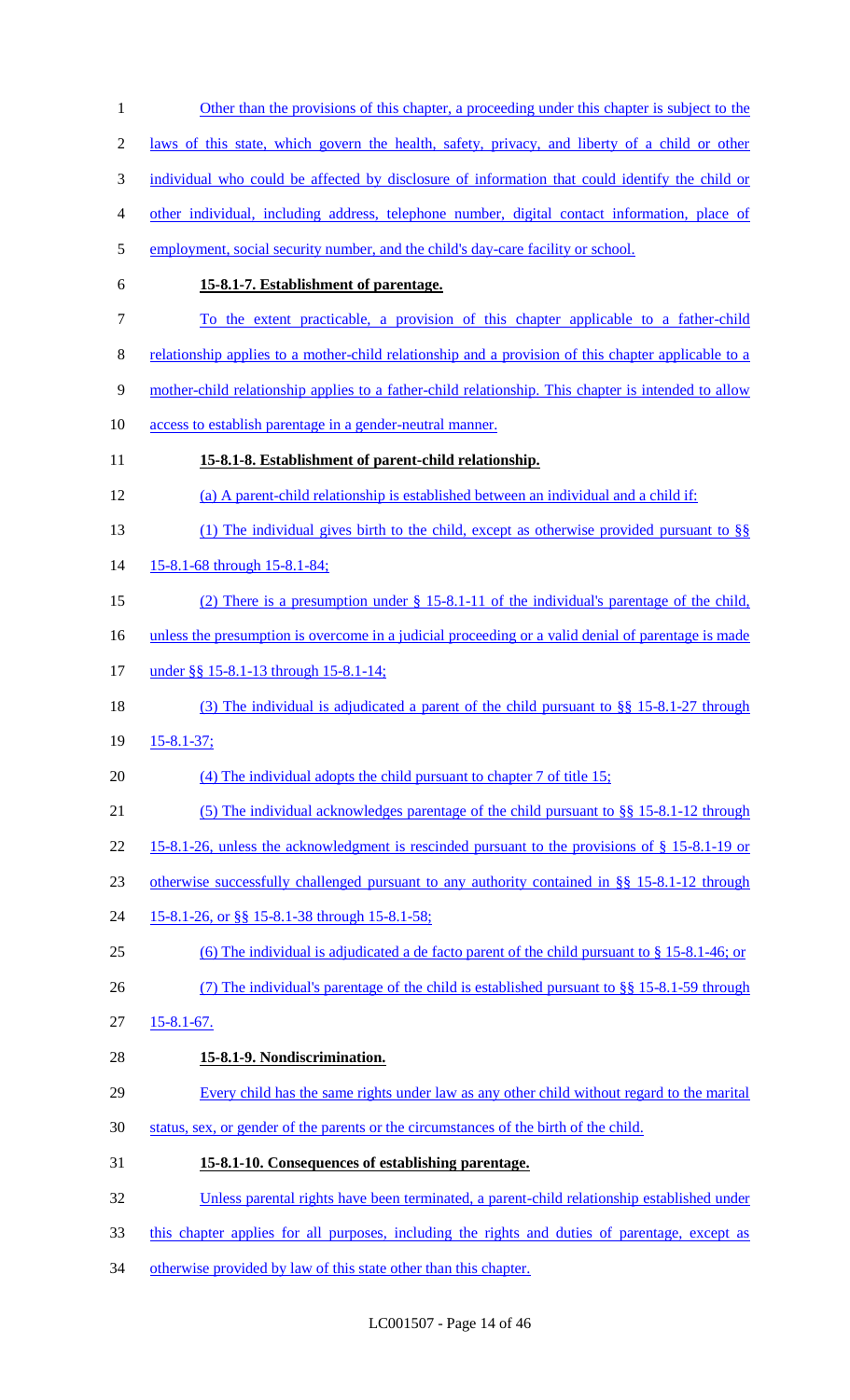| $\mathbf{1}$   | 15-8.1-11. Presumption of parentage.                                                                 |
|----------------|------------------------------------------------------------------------------------------------------|
| $\mathfrak{2}$ | (a) Except as otherwise provided under $\S$ § 15-8.1-68 through 15-8.1-84, an individual is          |
| 3              | presumed to be a parent of a child if:                                                               |
| $\overline{4}$ | (1) The individual and the person who gave birth to the child are married to each other              |
| 5              | and the child is born during the marriage, whether the marriage is or could be declared invalid;     |
| 6              | (2) The individual and the person who gave birth to the child were married to each other             |
| $\tau$         | and the child is born not later than three hundred (300) days after the marriage is terminated by    |
| $8\,$          | death, divorce, or annulment, whether the marriage is or could be declared invalid; or               |
| 9              | (3) The individual and the person who gave birth to the child married each other after the           |
| 10             | birth of the child, whether the marriage is or could be declared invalid, the individual at any time |
| 11             | asserted parentage of the child, and:                                                                |
| 12             | (i) The assertion is in a record filed with the department of health; or                             |
| 13             | (ii) The individual agreed to be and is named as a parent of the child on the birth                  |
| 14             | certificate of the child; or                                                                         |
| 15             | (2) While the child is under the age of majority, the individual, jointly with the person            |
| 16             | who gave birth, received the child into his or her home and openly held out the child as his or her  |
| 17             | child.                                                                                               |
| 18             | (b) A presumption of parentage under this section may be overcome, and competing                     |
| 19             | claims to parentage may be resolved, only by an adjudication under $\S$ § 15-8.1-38 through 15-8.1-  |
| 20             | 58 or a valid denial of parentage under §§ 15-8.1-12 through 15-8.1-26.                              |
| 21             | 15-8.1-12. Voluntary acknowledgment of parentage.                                                    |
| 22             | $(1)$ A person who gave birth to a child;                                                            |
| 23             | (2) An alleged genetic parent;                                                                       |
| 24             | $(3)$ An intended parent under §§ 15-8.1-59 through 15-8.1-67; or                                    |
| 25             | (4) A presumed parent may sign an acknowledgment of parentage to establish the                       |
| 26             | parentage of the child.                                                                              |
| 27             | 15-8.1-13. Execution of acknowledgment of parentage.                                                 |
| 28             | (a) An acknowledgment of parentage under § 15-8.1-12 must:                                           |
| 29             | (1) Be in a record signed by the person who gave birth to the child and by the individual            |
| 30             | seeking to establish a parent-child relationship, and the signatures must be attested by a notary or |
| 31             | witnessed;                                                                                           |
| 32             | (2) State that the child whose parentage is being acknowledged:                                      |
| 33             | (i) Does not have a presumed parent other than the individual seeking to establish the               |
| 34             | parent-child relationship or has a presumed parent whose full name is stated; and                    |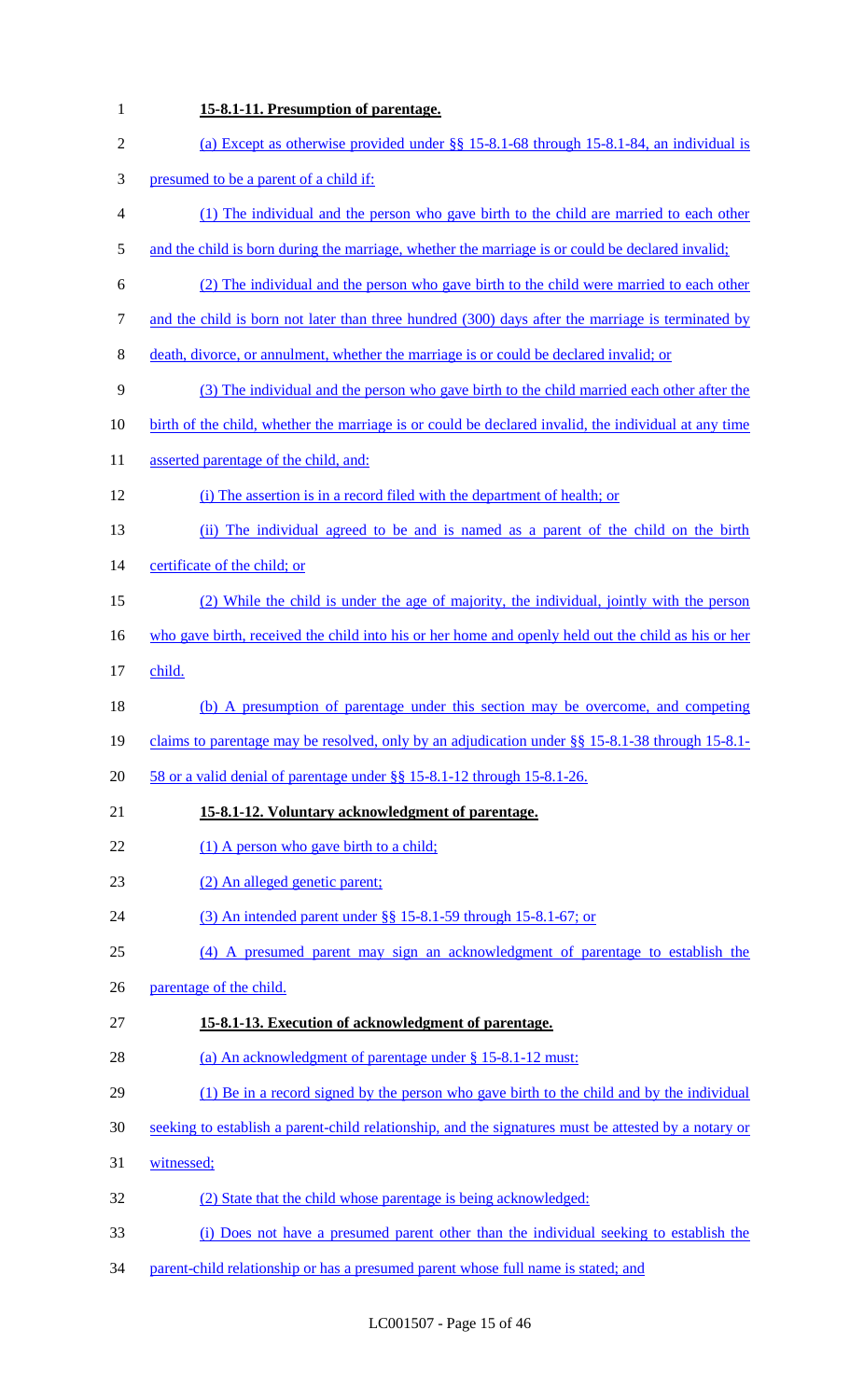| 1              | (ii) Does not have another acknowledged parent, adjudicated parent, or individual who is           |
|----------------|----------------------------------------------------------------------------------------------------|
| $\overline{2}$ | a parent of the child under §§ 15-8.1-59 through 15-8.1-67 other than the person who gave birth    |
| 3              | to the child; and                                                                                  |
| 4              | (3) State that the signatories understand that the acknowledgment is the equivalent of an          |
| 5              | adjudication of parentage of the child and that a challenge to the acknowledgment is permitted     |
| 6              | only under limited circumstances and is barred two (2) years after the effective date of the       |
| 7              | acknowledgment.                                                                                    |
| 8              | (b) An acknowledgment of parentage is void if, at the time of signing:                             |
| 9              | (1) An individual other than the individual seeking to establish parentage is a presumed           |
| 10             | parent, unless a denial of parentage by the presumed parent in a signed record is filed with the   |
| 11             | department of health; or                                                                           |
| 12             | (2) An individual, other than the person who gave birth to the child or the individual             |
| 13             | seeking to establish parentage, is an acknowledged or adjudicated parent or a parent under §§ 15-  |
| 14             | 8.1-59 through 15-8.1-67 or §§ 15-8.1-68 through 15-8.1-84.                                        |
| 15             | 15-8.1-14. Denial of parentage.                                                                    |
| 16             | (a) A presumed parent or alleged genetic parent may sign a denial of parentage in a                |
| 17             | record only in the limited circumstances set forth in this section. A denial of parentage is valid |
| 18             | only if:                                                                                           |
| 19             | (1) An acknowledgment of parentage by another individual has been filed pursuant to this           |
| 20             | chapter;                                                                                           |
| 21             | (2) The signature of the presumed parent or alleged genetic parent is attested by a notary         |
| 22             | or witnessed; and                                                                                  |
| 23             | (3) The presumed parent or alleged genetic parent has not previously:                              |
| 24             | acknowledgment of<br>Completed<br>a valid<br>previous<br>(i)<br>parentage, unless<br>the           |
| 25             | <u>acknowledgment</u> was rescinded pursuant to § 15-8.1-19 or challenged successfully; or         |
| 26             | (ii) Been adjudicated to be a parent of the child.                                                 |
| 27             | 15-8.1-15. Rules for acknowledgment or denial of parentage.                                        |
| 28             | (a) An acknowledgment of parentage and a denial of parentage may be contained in a                 |
| 29             | single document or may be in counterparts and may be filed with the department of health           |
| 30             | separately or simultaneously. If filing of the acknowledgment and denial both are required under   |
| 31             | this chapter, neither is effective until both are filed.                                           |
| 32             | (b) An acknowledgment of parentage or denial of parentage may be signed before or after            |
| 33             | the birth of the child.                                                                            |
|                |                                                                                                    |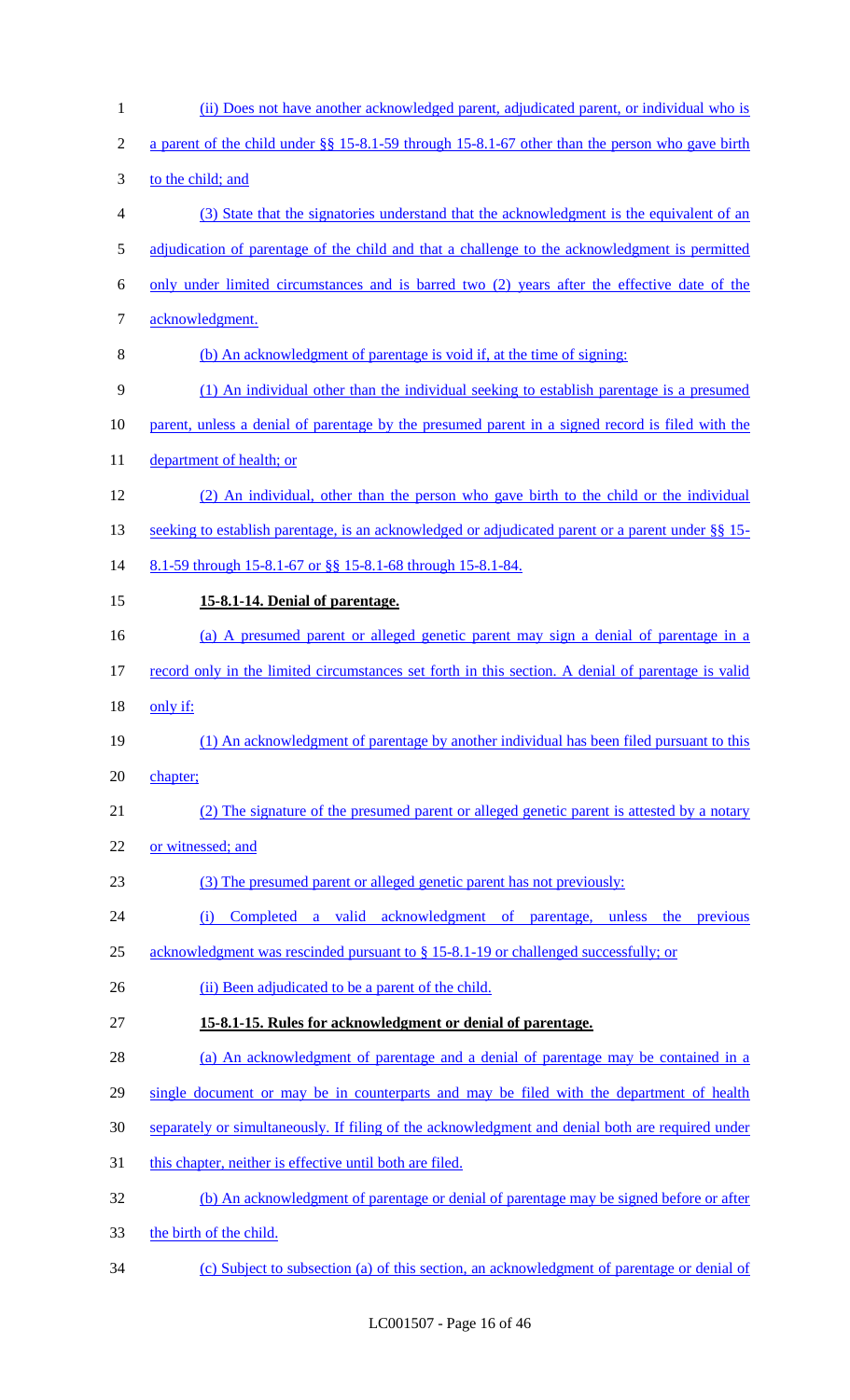parentage takes effect on the birth of the child or filing of the document with the department of health whichever occurs later. (d) An acknowledgment of parentage or denial of parentage signed by a minor is valid if the acknowledgment complies with this chapter. **15-8.1-16. Effect of acknowledgment or denial of parentage.** (a) Except as otherwise provided in §§ 15-8.1-19 and 15-8.1-20, an acknowledgment of 7 parentage that complies with this chapter and is filed with the department of health is equivalent to an adjudication of parentage of the child and confers on the acknowledged parent all rights and duties of a parent. (b) Except as otherwise provided in §§ 15-8.1-19 and 15-8.1-20, a denial of parentage by 11 a presumed parent or alleged genetic parent which complies with this chapter and is filed with the department of health with an acknowledgment of parentage that complies with this chapter is 13 equivalent to an adjudication of the nonparentage of the presumed parent or alleged genetic 14 parent and discharges the presumed parent or alleged genetic parent from all rights and duties of a parent. **15-8.1-17. Filing fees.** The department of health may not charge a fee for filing an acknowledgment of parentage 18 or denial of parentage at a hospital. **15-8.1-18. Ratification barred.** A court conducting a judicial proceeding or an administrative agency conducting an 21 administrative proceeding is not required or permitted to ratify an unchallenged acknowledgment of parentage. **15-8.1-19. Procedure for rescission.** (a) A signatory may rescind an acknowledgment of parentage or denial of parentage by filing with the department of health a rescission in a signed record which is attested by a notary or 26 witnessed, before the earlier of: (1) Sixty (60) days after the effective date under § 15-8.1-15 of the acknowledgment or denial; or (2) The date of the first hearing before a court in a proceeding, to which the signatory is a party, to adjudicate an issue relating to the child, including a proceeding that establishes support. (b) If an acknowledgment of parentage is rescinded under subsection (a) of this section, an associated denial of parentage is invalid, and the department of health shall notify the individual who gave birth to the child and the individual who signed a denial of parentage of the child that the acknowledgment has been rescinded. Failure to give the notice required by this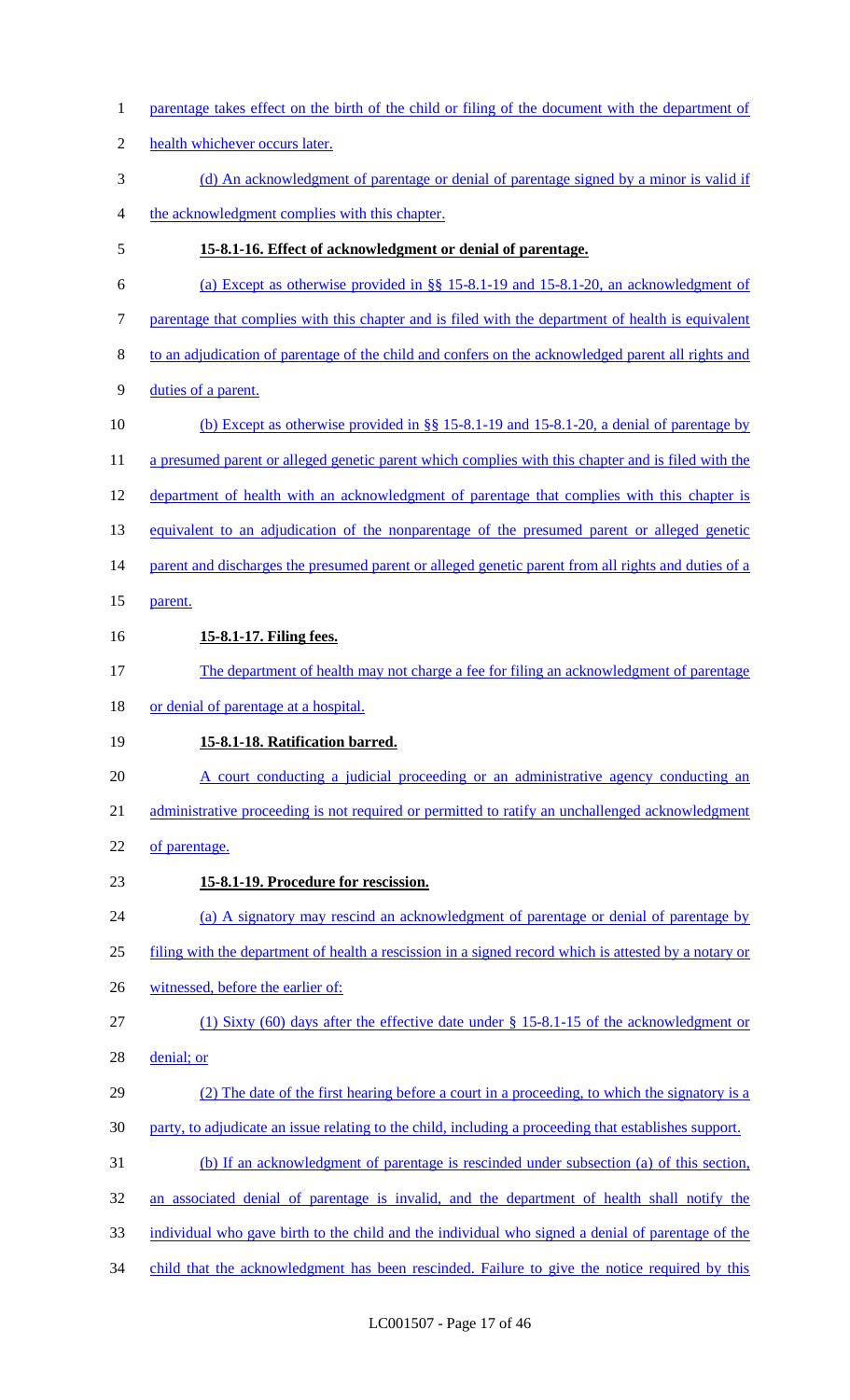| $\mathbf{1}$   | subsection does not affect the validity of the rescission.                                            |
|----------------|-------------------------------------------------------------------------------------------------------|
| $\overline{c}$ | 15-8.1-20. Challenge after expiration of period for rescission.                                       |
| 3              | (a) After the period for rescission under $\S$ 15-8.1-19 expires, but not later than two (2)          |
| $\overline{4}$ | years after the effective date under $\S$ 15-8.1-15 of an acknowledgment of parentage or denial of    |
| 5              | parentage, a signatory of the acknowledgment or denial may commence a proceeding to challenge         |
| 6              | the acknowledgment or denial, including a challenge brought under § 15-8.1-49, only on the basis      |
| $\tau$         | of fraud, duress, or material mistake of fact.                                                        |
| $\,$ 8 $\,$    | (b) A challenge to an acknowledgment of parentage or denial of parentage by an                        |
| 9              | individual who was not a signatory to the acknowledgment or denial is governed by § 15-8.1-47.        |
| 10             | 15-8.1-21. Procedure for challenge by signatory.                                                      |
| 11             | (a) Every signatory to an acknowledgment of parentage and any related denial of                       |
| 12             | parentage must be made a party to a proceeding to challenge the acknowledgment or denial.             |
| 13             | (b) By signing an acknowledgment of parentage or denial of parentage, a signatory                     |
| 14             | submits to personal jurisdiction in this state in a proceeding to challenge the acknowledgment or     |
| 15             | denial, effective on the filing of the acknowledgment or denial with the department of health.        |
| 16             | (c) The court may not suspend the legal responsibilities arising from an acknowledgment               |
| 17             | of parentage, including the duty to pay child support, during the pendency of a proceeding to         |
| 18             | challenge the acknowledgement or a related denial of parentage, unless the party challenging the      |
| 19             | acknowledgment or denial shows good cause.                                                            |
| 20             | (d) A party challenging an acknowledgment of parentage or denial of parentage has the                 |
| 21             | burden of proof by clear and convincing evidence.                                                     |
| 22             | (e) If the court determines that a party has satisfied the burden of proof under subsection           |
| 23             | (d) of this section, the court shall order them to amend the birth record of the child to reflect the |
| 24             | legal parentage of the child.                                                                         |
| 25             | (f) A proceeding to challenge an acknowledgment of parentage or denial of parentage                   |
| 26             | must be conducted pursuant to §§ 15-8.1-38 through 15-8.1-58.                                         |
| 27             | 15-8.1-22. Full faith and credit.                                                                     |
| 28             | This state shall give full faith and credit to an acknowledgment of parentage or denial of            |
| 29             | parentage effective in another state if the acknowledgment or denial was in a signed record and       |
| 30             | otherwise complies with law of the other state.                                                       |
| 31             | 15-8.1-23. Forms for acknowledgment and denial of parentage.                                          |
| 32             | (a) The department of health shall develop forms for an acknowledgment of parentage                   |
| 33             | and denial of parentage consistent with this chapter.                                                 |
| 34             | (b) A valid acknowledgment of parentage or denial of parentage is not affected by a later             |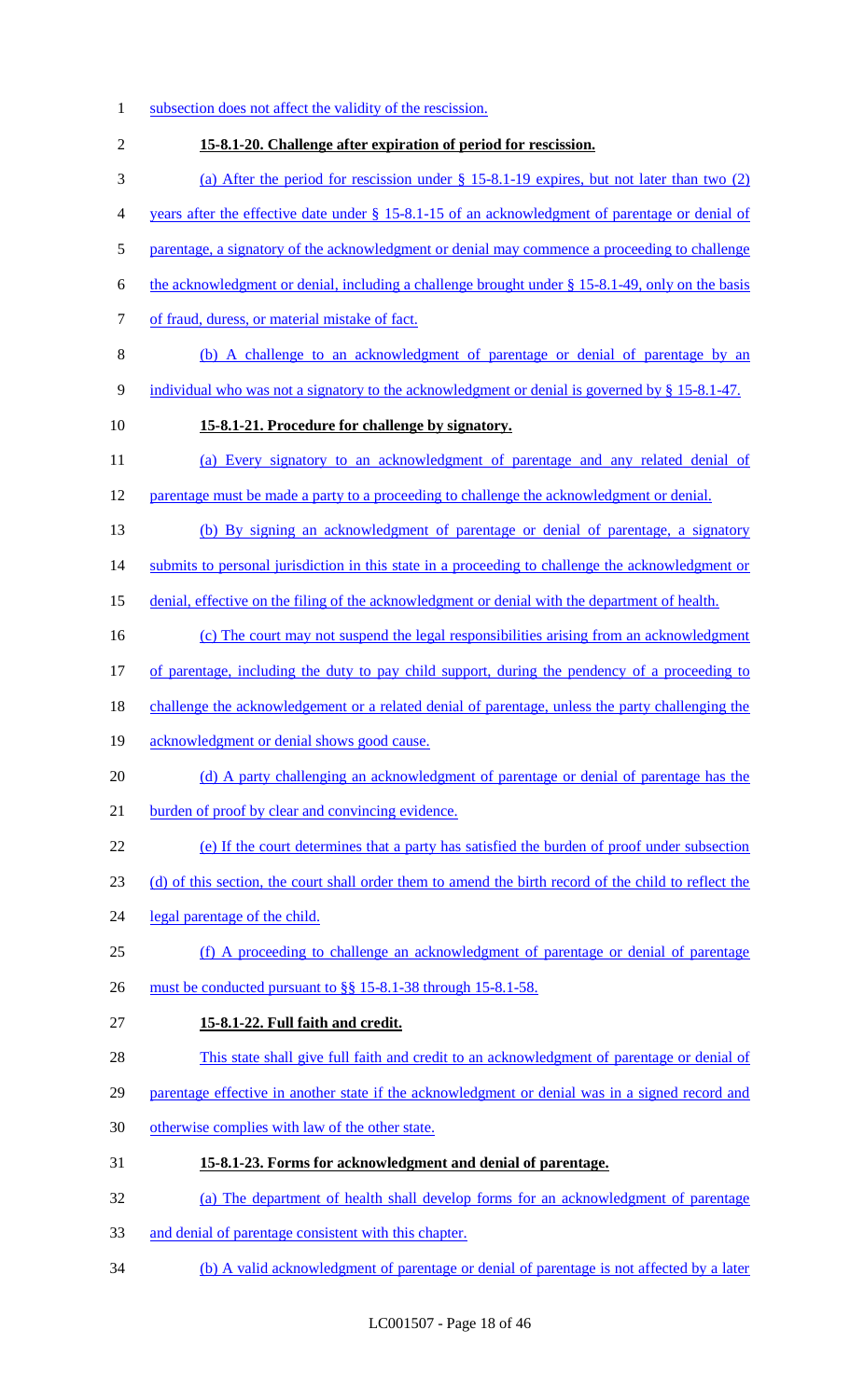| $\mathbf{1}$   | modification of the form under subsection (a) of this section.                                        |
|----------------|-------------------------------------------------------------------------------------------------------|
| $\mathfrak{2}$ | 15-8.1-24. Release of information.                                                                    |
| 3              | The department of health may release information relating to an acknowledgment of                     |
| 4              | parentage or denial of parentage to a signatory of the acknowledgment or denial, the child, a         |
| 5              | court, federal agency, and child-support agency of this or another state.                             |
| 6              | 15-8.1-25. Child's name.                                                                              |
| $\tau$         | The signatories to an acknowledgment of parentage can agree on any name or surname                    |
| 8              | for the child. There shall be no requirement that the child born to an unmarried person giving        |
| 9              | birth must bear the surname of the person giving birth.                                               |
| 10             | 15-8.1-26. Adoption of rules.                                                                         |
| 11             | The department of health may adopt rules to implement this chapter.                                   |
| 12             | 15-8.1-27. Scope; Limitation on use of genetic testing.                                               |
| 13             | (a) This chapter governs genetic testing of an individual in a proceeding to adjudicate               |
| 14             | parentage, whether the individual:                                                                    |
| 15             | (1) Voluntarily submits to testing; or                                                                |
| 16             | (2) Is tested under an order of the court or an administrative order of a child-support               |
| 17             | agency.                                                                                               |
| 18             | (b) Genetic testing may not be used:                                                                  |
| 19             | (1) To challenge the parentage of an individual who is a parent under $\S$ § 15-8.1-59                |
| 20             | through 15-8.1-67 or §§ 15-8.1-68 through 15-8.1-84; or                                               |
| 21             | (2) To establish the parentage of an individual who is a donor.                                       |
| 22             | 15-8.1-28. Authority to order or deny genetic testing.                                                |
| 23             | (a) Except as otherwise provided in $\S$ 15-8.1-38 through 15-8.1-58, in a proceeding                 |
| 24             | under this chapter to determine parentage, the court shall order the child and any other individual   |
| 25             | to submit to genetic testing if a request for testing is supported by the sworn statement of a party: |
| 26             | (1) Alleging a reasonable possibility that the individual is the child's genetic parent; or           |
| 27             | (2) Denying genetic parentage of the child and stating facts establishing a reasonable                |
| 28             | possibility that the individual is not a genetic parent.                                              |
| 29             | (b) A child-support agency may order genetic testing only if there is no presumed,                    |
| 30             | acknowledged, or adjudicated parent of a child other than the individual who gave birth to the        |
| 31             | child.                                                                                                |
| 32             | (c) The court or child-support agency may not order in utero genetic testing.                         |
| 33             | (d) If two (2) or more individuals are subject to court-ordered genetic testing, the court            |
| 34             | may order that testing be completed concurrently or sequentially.                                     |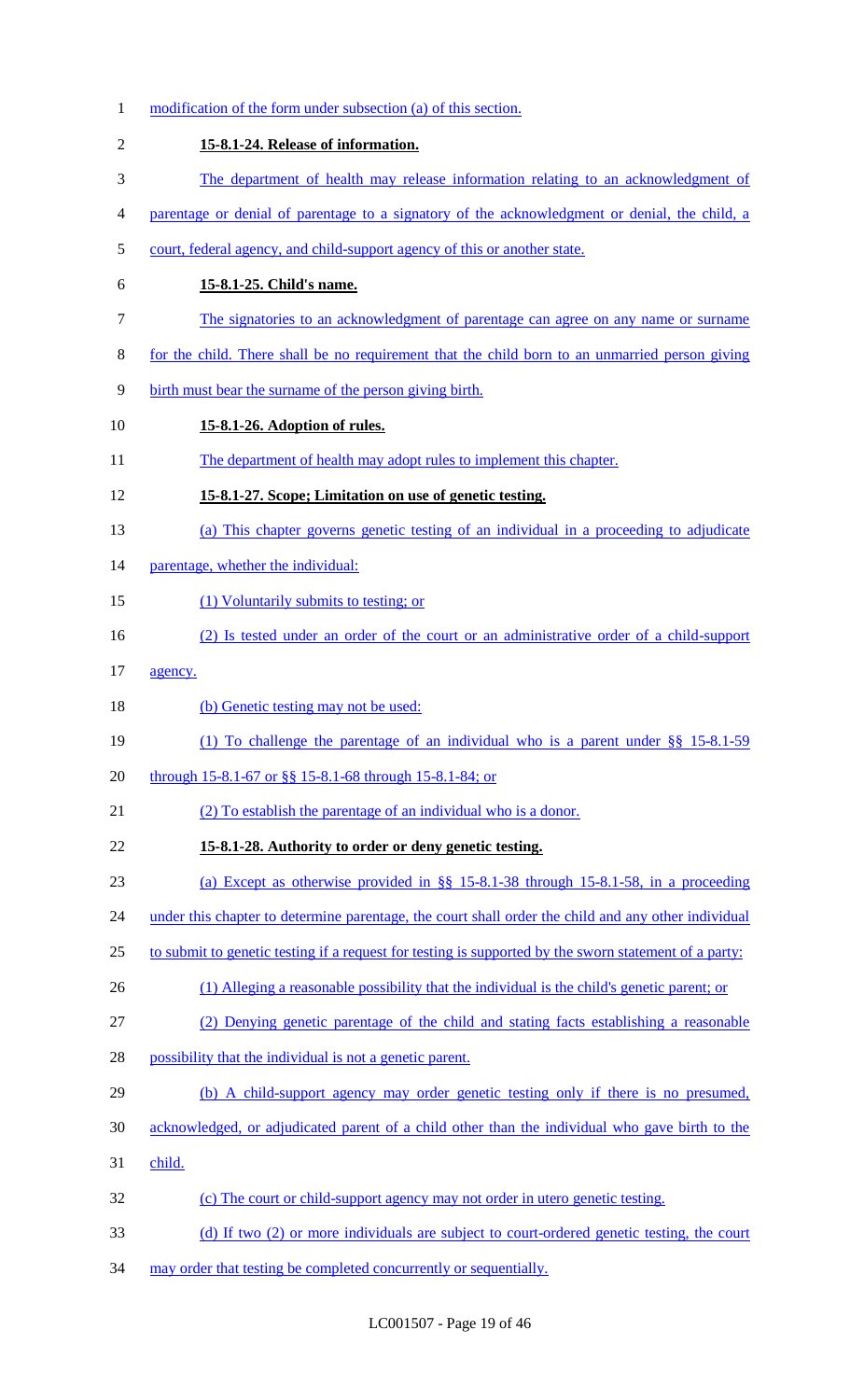(e) Genetic testing of an individual who gave birth to a child is not a condition precedent to testing of the child and an individual whose genetic parentage of the child is being determined. If the individual who gave birth is unavailable or declines to submit to genetic testing, the court may order genetic testing of the child and each individual whose genetic parentage of the child is being adjudicated. (f) In a proceeding to adjudicate the parentage of a child having a presumed parent or an individual who claims to be a parent under § 15-8.1-46, or to challenge an acknowledgment of parentage, the court may deny a motion for genetic testing of the child and any other individual after considering the factors in § 15-8.1-50. (g) If an individual requesting genetic testing is barred under this chapter from 11 establishing the individual's parentage, the court shall deny the request for genetic testing. (h) An order under this section for genetic testing is enforceable by contempt. **15-8.1-29. Requirements for genetic testing.** 14 (a) Genetic testing must be of a type reasonably relied on by experts in the field of 15 genetic testing and performed in a testing laboratory accredited by: 16 (1) The AABB, formerly known as the American Association of Blood Banks, or a 17 successor to its functions; or (2) An accrediting body designated by the secretary of the United States Department of 19 Health and Human Services. (b) A specimen used in genetic testing may consist of a sample or a combination of samples of blood, buccal cells, bone, hair, or other body tissue or fluid. The specimen used in the 22 testing need not be of the same kind for each individual undergoing genetic testing. (c) Based on the ethnic or racial group of an individual undergoing genetic testing, a 24 testing laboratory shall determine the databases from which to select frequencies for use in calculating a relationship index. If an individual or a child-support agency objects to the 26 laboratory's choice, the following rules apply: (1) Not later than thirty (30) days after receipt of the report of the test, the objecting 28 individual or child-support agency may request the court to require the laboratory to recalculate 29 the relationship index using an ethnic or racial group different from that used by the laboratory. (2) The individual or the child-support agency objecting to the laboratory's choice under this subsection shall: (i) If the requested frequencies are not available to the laboratory for the ethnic or racial group requested, provide the requested frequencies compiled in a manner recognized by accrediting bodies; or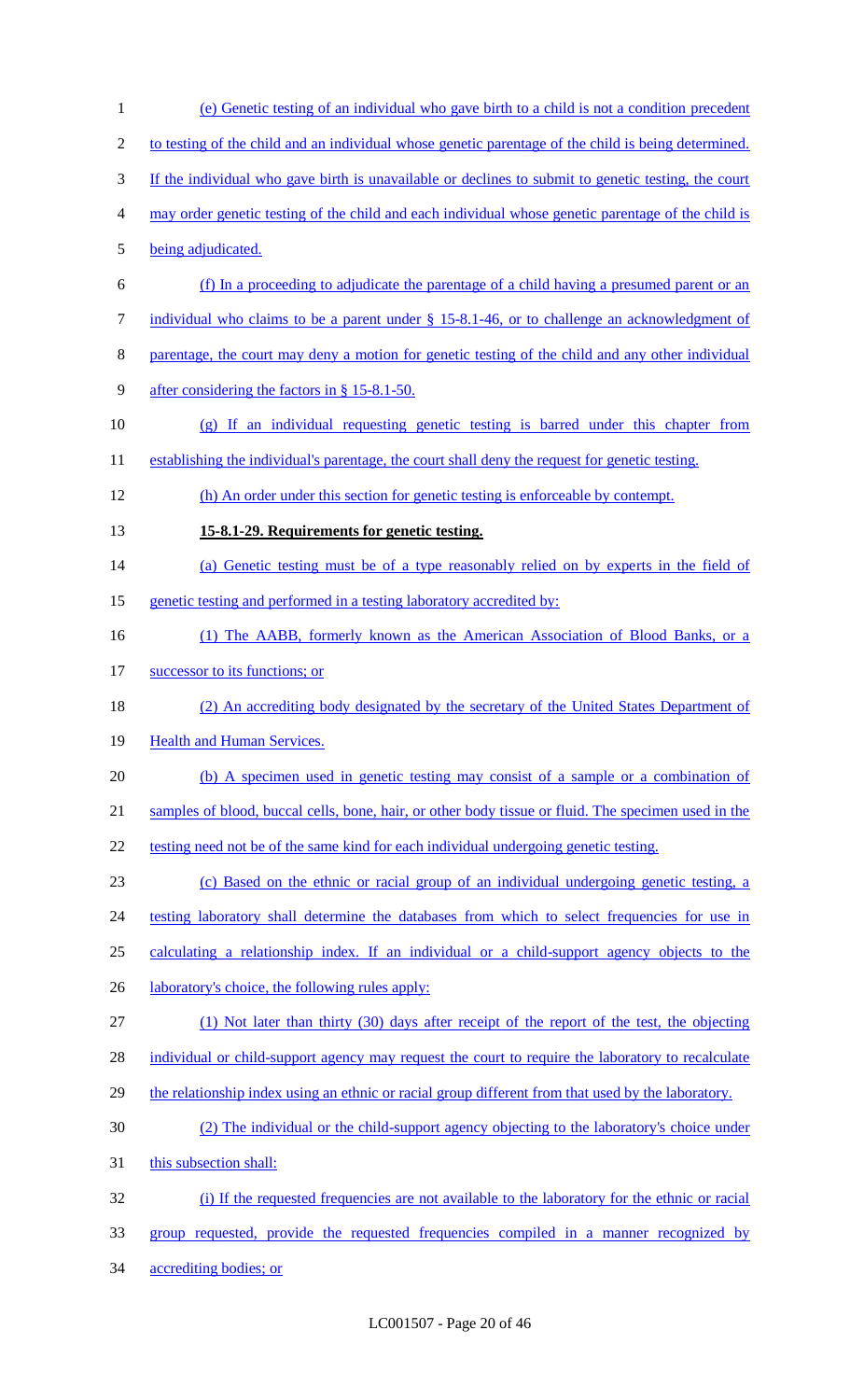(ii) Engage another laboratory to perform the calculations. (3) The laboratory may use its own statistical estimate if there is a question which ethnic or racial group is appropriate. The laboratory shall calculate the frequencies using statistics, if available, for any other ethnic or racial group requested. (d) If, after recalculation of the relationship index under subsection (c) of this section using a different ethnic or racial group, genetic testing does not identify an individual as a genetic 7 parent of a child, the court may require an individual who has been tested to submit to additional genetic testing to identify a genetic parent. **15-8.1-30. Report of genetic testing.** 10 (a) A report of genetic testing must be in a record and signed under penalty of perjury by 11 a designee of the testing laboratory. A report complying with the requirements of this chapter is self-authenticating. 13 (b) Documentation from a testing laboratory of the following information is sufficient to 14 establish a reliable chain of custody and allow the results of genetic testing to be admissible 15 without testimony: 16 (1) The name and photograph of each individual whose specimen has been taken; 17 (2) The name of the individual who collected each specimen; 18 (3) The place and date each specimen was collected; (4) The name of the individual who received each specimen in the testing laboratory; and 20 (5) The date each specimen was received. **15-8.1-31. Genetic testing results; Challenge to results.** (a) Subject to a challenge under subsection (b) of this section, an individual is identified under this chapter as a genetic parent of a child if genetic testing complies with this chapter and 24 the results of the testing disclose: (1) The individual has at least a ninety-nine percent (99%) probability of parentage, using 26 a prior probability of one-half (0.50), as calculated by using the combined relationship index obtained in the testing; and 28 (2) A combined relationship index of at least one hundred (100) to one. (b) An individual identified under subsection (a) of this section as a genetic parent of the child may challenge the genetic testing results only by other genetic testing satisfying the requirements of this chapter which: (1) Excludes the individual as a genetic parent of the child; or (2) Identifies another individual as a possible genetic parent of the child other than: (i) The individual who gave birth to the child; or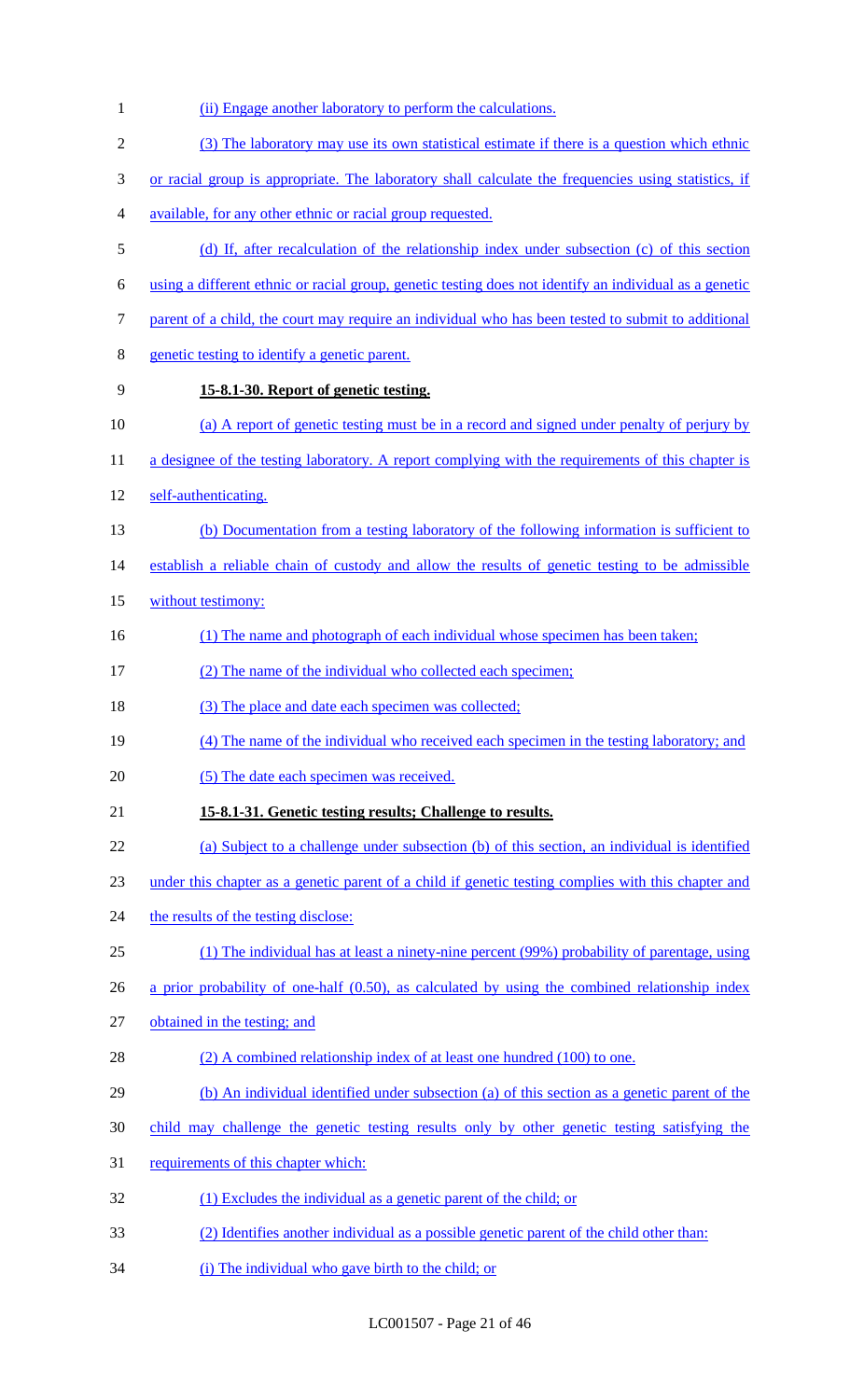(ii) The individual identified under subsection (a) of this section. (c) Except as otherwise provided in § 15-8.1-36, if more than one individual, other than the individual who gave birth, is identified by genetic testing as a possible genetic parent of the 4 child, the court shall order each individual to submit to further genetic testing to identify a genetic parent. **15-8.1-32. Cost of genetic testing.** (a) Subject to assessment of fees, payment of the cost of initial genetic testing must be made in advance: (1) By a child-support agency in a proceeding in which the child-support agency is providing services; 11 (2) By the individual who made the request for genetic testing; (3) As agreed by the parties; or 13 (4) As ordered by the court. 14 (b) If the cost of genetic testing is paid by a child-support agency, the agency may seek 15 reimbursement from the genetic parent whose parent-child relationship is established. **15-8.1-33. Additional genetic testing.** 17 The court or child-support agency shall order additional genetic testing on request of an 18 individual who contests the result of the initial testing under § 15-8.1-31. If initial genetic testing under § 15-8.1-31 identified an individual as a genetic parent of the child, the court or agency may not order additional testing unless the contesting individual pays for the testing in advance. **15-8.1-34. Genetic testing when specimen not available.** (a) Subject to subsection (b) of this section, if a genetic-testing specimen is not available from an alleged genetic parent of a child, an individual seeking genetic testing demonstrates good 24 cause, and the court finds that the circumstances are just, the court may order any of the following individuals to submit specimens for genetic testing: 26 (1) A parent of the alleged genetic parent; (2) A sibling of the alleged genetic parent; and (3) Another relative of the alleged genetic parent as the court deems necessary to complete genetic testing. (b) To issue an order under this section, the court must find that a need for genetic testing outweighs the legitimate interests of the individual sought to be tested. **15-8.1-35. Deceased individual.** If an individual seeking genetic testing demonstrates good cause, the court may order genetic testing of a deceased individual.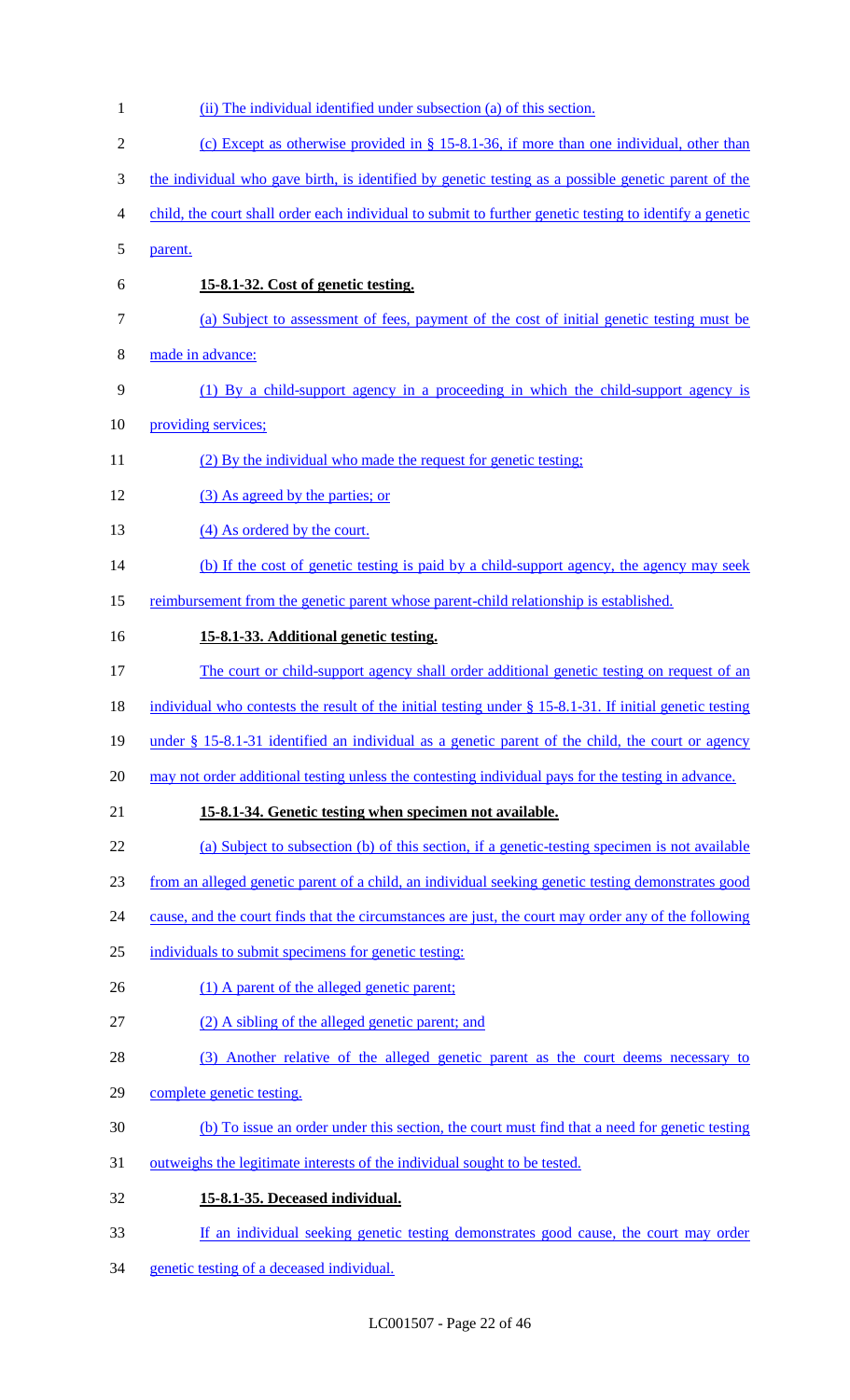| $\mathbf{1}$   | 15-8.1-36. Identical siblings.                                                                      |
|----------------|-----------------------------------------------------------------------------------------------------|
| $\mathfrak{2}$ | (a) If the court finds there is reason to believe that an alleged genetic parent has an             |
| 3              | identical sibling and evidence that the sibling may be a genetic parent of the child, the court may |
| $\overline{4}$ | order genetic testing of the sibling.                                                               |
| 5              | (b) If more than one sibling is identified under $\S$ 15-8.1-31 as a genetic parent of the          |
| 6              | child, the court may rely on nongenetic evidence to adjudicate which sibling is a genetic parent of |
| $\tau$         | the child.                                                                                          |
| 8              | 15-8.1-37. Confidentiality of genetic testing.                                                      |
| 9              | (a) A report of genetic testing for parentage is exempt from public inspection and                  |
| 10             | copying, shall not be a public record, and shall be kept confidential and released only as provided |
| 11             | in this chapter.                                                                                    |
| 12             | (b) A person shall not intentionally release a report of genetic testing or the genetic             |
| 13             | material of another person for a purpose not relevant to a parentage proceeding without the         |
| 14             | written permission of the person who furnished the genetic material or a court order. A person      |
| 15             | who violates this section commits an appropriate level misdemeanor.                                 |
| 16             | 15-8.1-38. Proceeding authorized.                                                                   |
| 17             | (a) A proceeding may be commenced to adjudicate the parentage of a child. Except as                 |
| 18             | otherwise provided in this chapter, the proceeding is governed by the rules of procedure for        |
| 19             | domestic relations.                                                                                 |
| 20             | (b) A proceeding to adjudicate the parentage of a child born under a surrogacy agreement            |
| 21             | is governed by §§ 15-8.1-68 through 15-8.1-84.                                                      |
| 22             | 15-8.1-39. Standing to maintain proceeding.                                                         |
| 23             | Except as otherwise provided in §§ 15-8.1-12 through 15-8.1-26 and §§ 15-8.1-45                     |
| 24             | through 15-8.1-48, a proceeding to adjudicate parentage may be maintained by:                       |
| 25             | $(1)$ The child;                                                                                    |
| 26             | (2) The individual who gave birth to the child, unless a court has adjudicated that the             |
| 27             | individual is not a parent;                                                                         |
| 28             | (3) An individual who is a parent under this chapter;                                               |
| 29             | (4) An individual whose parentage of the child is to be adjudicated;                                |
| 30             | (5) The office of child support services;                                                           |
| 31             | (6) An adoption agency authorized by law of this state other than this chapter or licensed          |
| 32             | child-placement agency; or                                                                          |
| 33             | (7) A representative authorized by law of this state to act for an individual who otherwise         |
| 34             | would be entitled to maintain a proceeding but is deceased, incapacitated, or a minor.              |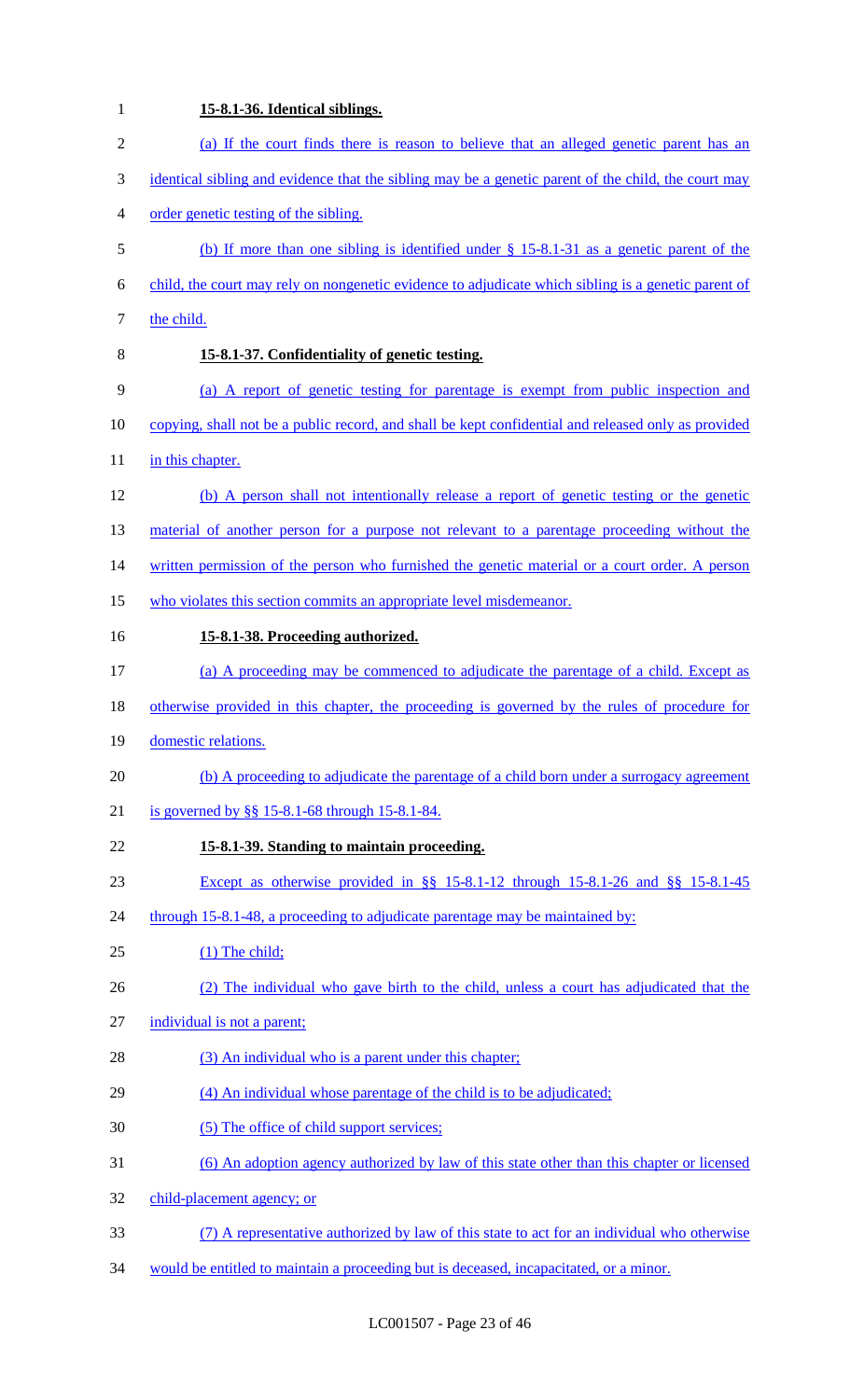| $\mathbf{1}$   | 15-8.1-40. Notice of proceeding.                                                                                  |
|----------------|-------------------------------------------------------------------------------------------------------------------|
| $\overline{2}$ | (a) The petitioner shall give notice of a proceeding to adjudicate parentage to the                               |
| 3              | following individuals:                                                                                            |
| 4              | (1) The individual who gave birth to the child, unless a court has adjudicated that this                          |
| 5              | individual is not a parent;                                                                                       |
| 6              | (2) An individual who is a parent of the child under this chapter;                                                |
| 7              | (3) A presumed, acknowledged, or adjudicated parent of the child;                                                 |
| 8              | (4) The child, if the child is above the age of fourteen (14); and                                                |
| 9              | (5) An individual whose parentage of the child is to be adjudicated.                                              |
| 10             | (b) An individual entitled to notice under subsection (a) of this section has a right to                          |
| 11             | intervene in the proceeding.                                                                                      |
| 12             | (c) Lack of notice required by subsection (a) of this section does not render a judgment                          |
| 13             | void. Lack of notice does not preclude an individual entitled to notice under subsection (a) of this              |
| 14             | section from bringing a proceeding under $\S$ 15-8.1-48(b).                                                       |
| 15             | 15-8.1-41. Personal jurisdiction.                                                                                 |
| 16             | (a) The court may adjudicate an individual's parentage of a child only if the court has                           |
| 17             | personal jurisdiction over the individual.                                                                        |
| 18             | (b) A court of this state with jurisdiction to adjudicate parentage may exercise personal                         |
| 19             | jurisdiction over a nonresident individual, or the guardian or conservator of the individual, if the              |
| 20             | conditions prescribed in § 15-23.1-201 (UIFSA) are satisfied.                                                     |
| 21             | (c) Lack of jurisdiction over one individual does not preclude the court from making an                           |
| 22             | adjudication of parentage binding on another individual.                                                          |
| 23             | 15-8.1-42. Venue.                                                                                                 |
| 24             | Venue for a proceeding to adjudicate parentage is in the county of this state in which:                           |
| 25             | (1) The child resides or is located or is or will be born;                                                        |
| 26             | (2) If the child does not reside in this state, the respondent resides or is located; or                          |
| 27             | (3) A proceeding has been commenced for administration of the estate of an individual                             |
| 28             | who is or may be a parent under this chapter.                                                                     |
| 29             | 15-8.1-43. Admissibility of results of genetic testing.                                                           |
| 30             | (a) Except as otherwise provided in § 15-8.1-27(b), the court shall admit a report of                             |
| 31             | <u>genetic testing ordered by the court under <math>\S</math> 15-8.1-28 as evidence of the truth of the facts</u> |
| 32             | asserted in the report.                                                                                           |
| 33             | (b) A party may object to the admission of a report described in subsection (a) of this                           |
| 34             | section, not later than fourteen (14) days after the party receives the report. The party shall cite              |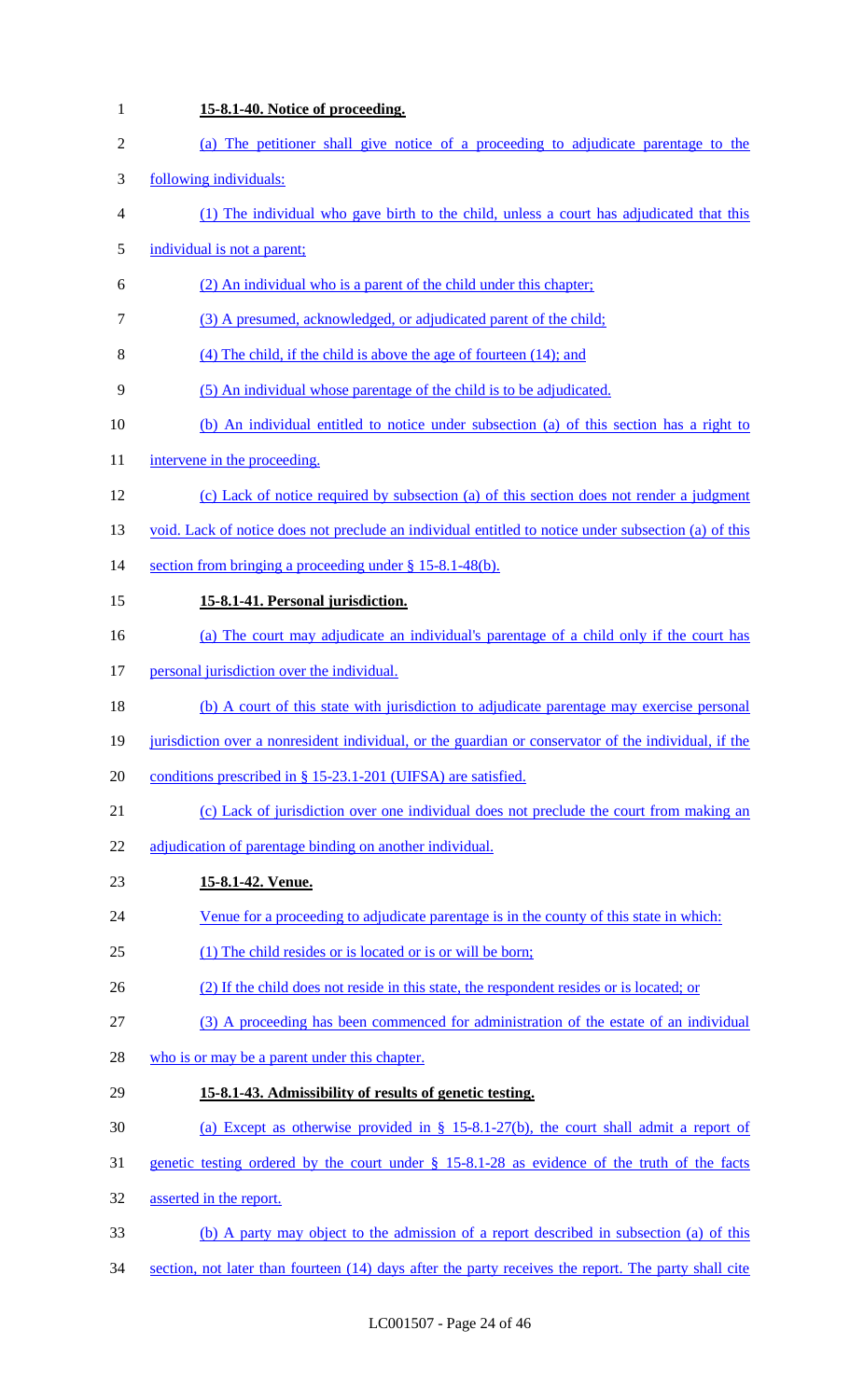1 specific grounds for exclusion.

| $\mathbf{2}$ | (c) A party that objects to the results of genetic testing may call a genetic-testing expert to     |
|--------------|-----------------------------------------------------------------------------------------------------|
| 3            | testify in person or by another method approved by the court. Unless the court orders otherwise,    |
| 4            | the party offering the testimony bears the expense for the expert testifying.                       |
| 5            | (d) Admissibility of a report of genetic testing is not affected by whether the testing was         |
| 6            | performed:                                                                                          |
| 7            | (1) Voluntarily or under an order of the court or a child-support agency; or                        |
| 8            | (2) Before, on, or after commencement of the proceeding.                                            |
| 9            | 15-8.1-44. Adjudicating parentage of child with alleged genetic parent.                             |
| 10           | (a) A proceeding to determine whether an alleged genetic parent, who is not a presumed              |
| 11           | parent, is a parent of a child, may be commenced:                                                   |
| 12           | (1) Before the child becomes an adult; or                                                           |
| 13           | (2) After the child becomes an adult, but only if the child initiates the proceeding.               |
| 14           | (b) Except as otherwise provided in $\S$ 15-8.1-51, this subsection applies in a proceeding         |
| 15           | described in subsection (a) of this section if the person who gave birth to the child is the only   |
| 16           | other individual with a claim to parentage of the child. The court shall adjudicate an alleged      |
| 17           | genetic parent to be a parent of the child if the alleged genetic parent:                           |
| 18           | (1) Is identified under $\S 15-8.1-31$ as a genetic parent of the child and the identification is   |
| 19           | not successfully challenged under § 15-8.1-31;                                                      |
| 20           | (2) Admits parentage in a pleading, when making an appearance, or during a hearing, the             |
| 21           | court accepts the admission, and the court determines the alleged genetic parent to be a parent of  |
| 22           | the child;                                                                                          |
| 23           | (3) Declines to submit to genetic testing ordered by the court or a child-support agency,           |
| 24           | in which case the court may adjudicate the alleged genetic parent to be a parent of the child even  |
| 25           | if the alleged genetic parent denies a genetic relationship with the child;                         |
| 26           | (4) Is in default after service of process and the court determines the alleged genetic             |
| 27           | parent to be a parent of the child; or                                                              |
| 28           | (5) Is neither identified nor excluded as a genetic parent by genetic testing and, based on         |
| 29           | other evidence, the court determines the alleged genetic parent to be a parent of the child.        |
| 30           | (c) For the purpose of this section, if the court declares parentage pursuant to this section,      |
| 31           | the alleged genetic parent's liability for past education and necessary support and maintenance are |
| 32           | limited to a period of six (6) years next preceding the commencement of an action under the         |
| 33           | provisions of this chapter.                                                                         |

34 (d) Except as otherwise provided in § 15-8.1-51 and subject to other limitations in this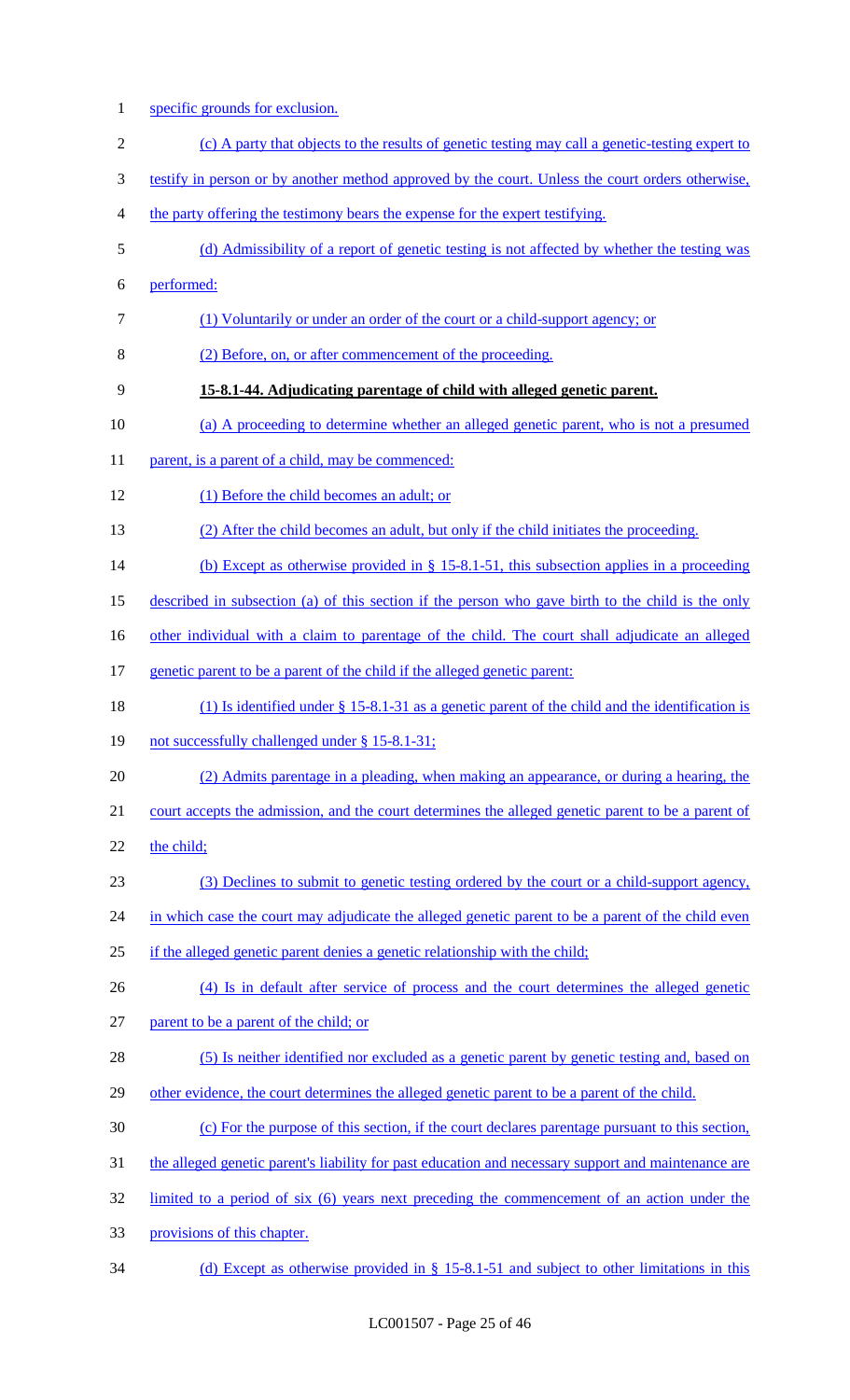- part, if in a proceeding involving an alleged genetic parent, at least one other individual in
- 2 addition to the person who gave birth to the child has a claim to parentage of the child, the court
- shall adjudicate parentage under § 15-8.1-51.
- **15-8.1-45. Adjudicating parentage of child with presumed parent.**
- (a) A proceeding to determine whether a presumed parent is a parent of a child may be
- commenced:
- (1) Before the child becomes an adult; or
- (2) After the child becomes an adult, but only if the child initiates the proceeding.
- (b) A presumption of parentage under § 15-8.1-11 cannot be overcome after the child
- attains two (2) years of age unless the court determines:
- (1) The presumed parent is not a genetic parent, never resided with the child, and never
- held out the child as the presumed parent's child; or
- 13 (2) The child has more than one presumed parent.
- (c) Except as otherwise provided in § 15-8.1-51, the following rules apply in a
- proceeding to adjudicate a presumed parent's parentage of a child if the person who gave birth to
- 16 the child is the only other individual with a claim to parentage of the child:
- (1) If no party to the proceeding challenges the presumed parent's parentage of the child,
- 18 the court shall adjudicate the presumed parent to be a parent of the child.
- (2) If the presumed parent is identified under § 15-8.1-31 as a genetic parent of the child 20 and that identification is not successfully challenged under § 15-8.1-31, the court shall adjudicate 21 the presumed parent to be a parent of the child.
- (3) If the presumed parent is not identified under § 15-8.1-31 as a genetic parent of the
- child and the presumed parent or the person who gave birth to the child challenges the presumed
- 24 parent's parentage of the child, the court shall adjudicate the parentage of the child in the best
- 25 interest of the child based on the factors under  $\S$ § 15-8.1-50(a) and (b).
- 26 (d) Except as otherwise provided in § 15-8.1-51 and subject to other limitations in this
- chapter, if in a proceeding to adjudicate a presumed parent's parentage of a child, another
- 28 individual in addition to the person who gave birth to the child asserts a claim to parentage of the
- child, the court shall adjudicate parentage under § 15-8.1-50.
- 

# **15-8.1-46. Adjudicating claim of de facto parentage of child.**

- (a) A proceeding to establish parentage of a child under this section may be commenced
- only by an individual who:
- (1) Is alive when the proceeding is commenced; and
- (2) Claims to be a de facto parent of the child.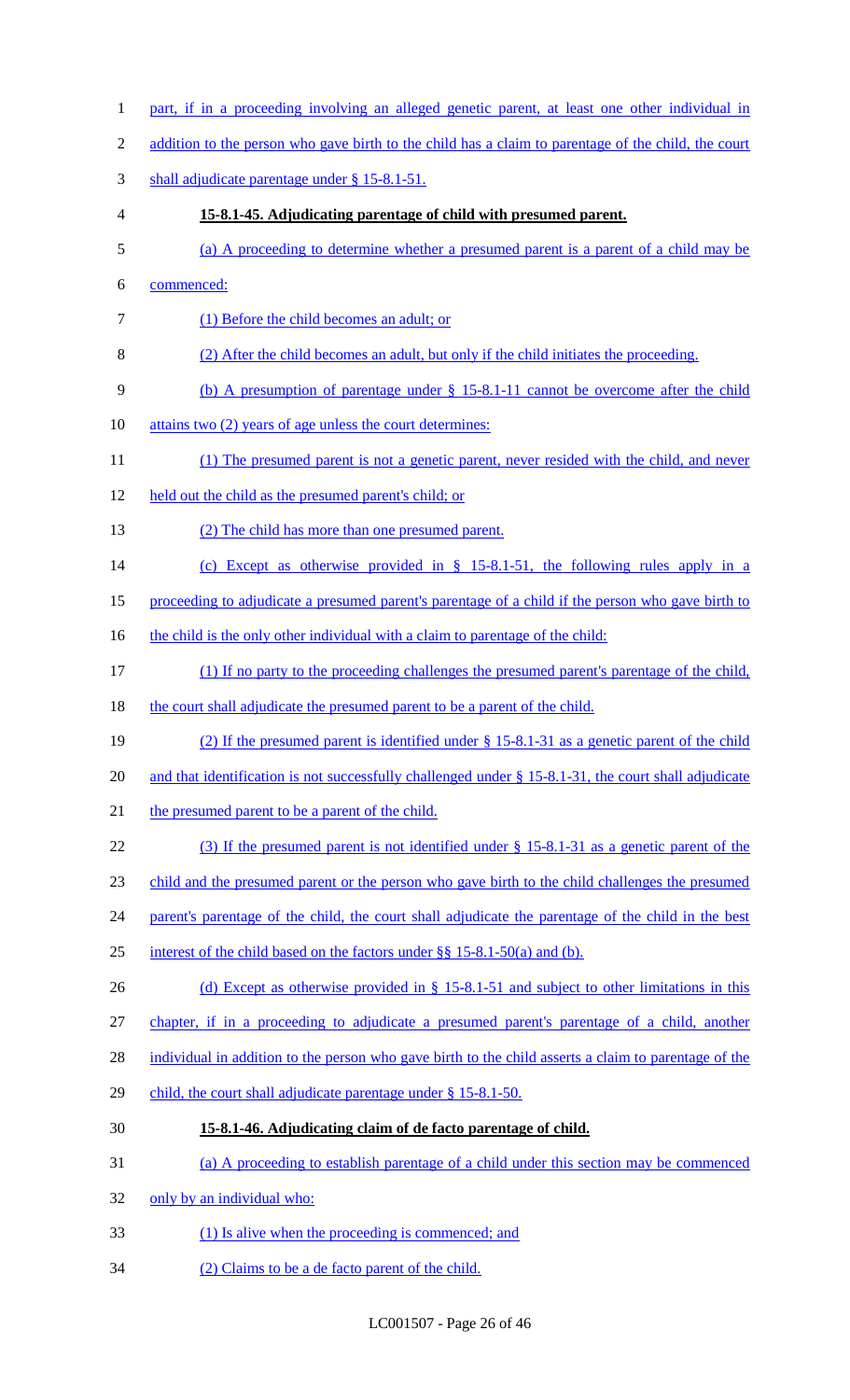| $\mathbf{1}$   | (b) An individual who claims to be a de facto parent of a child must commence a                        |
|----------------|--------------------------------------------------------------------------------------------------------|
| $\mathfrak{2}$ | proceeding to establish parentage of a child under this section:                                       |
| 3              | (1) Before the child attains eighteen (18) years of age; and                                           |
| 4              | (2) While the child is alive.                                                                          |
| 5              | (c) The following rules govern standing of an individual who claims to be a de facto                   |
| 6              | parent of a child to maintain a proceeding under this section:                                         |
| 7              | (1) The individual must file an initial verified pleading alleging specific facts that support         |
| $8\,$          | the claim to parentage of the child asserted under this section. The verified pleading must be         |
| 9              | served on all parents and legal guardians of the child and any other party to the proceeding.          |
| 10             | (2) An adverse party, parent, or legal guardian may file a pleading in response to the                 |
| 11             | pleading filed under subsection (1) of this section. A responsive pleading must be verified and        |
| 12             | must be served on parties to the proceeding.                                                           |
| 13             | (3) Unless the court finds a hearing is necessary to determine disputed facts material to              |
| 14             | the issue of standing, the court shall determine, based on the pleadings under subsections $(d)(1)$    |
| 15             | and $(d)(2)$ of this section, whether the individual has alleged facts sufficient to satisfy by a      |
| 16             | preponderance of the evidence the requirements of subsections $(d)(1)$ through $(d)(7)$ of this        |
| 17             | section. If the court holds a hearing under this subsection, the hearing must be held on an            |
|                |                                                                                                        |
| 18             | expedited basis.                                                                                       |
| 19             | (d) In a proceeding to adjudicate parentage of an individual who claims to be a de facto               |
| 20             | parent of the child, if there is only one other individual who is a parent or has a claim to parentage |
| 21             | of the child, the court shall adjudicate the individual who claims to be a de facto parent to be a     |
| 22             | parent of the child if the individual demonstrates by clear-and-convincing evidence that:              |
| 23             | (1) The individual resided with the child as a regular member of the child's household for             |
| 24             | a significant period;                                                                                  |
| 25             | (2) The individual engaged in consistent caretaking of the child;                                      |
| 26             | (3) The individual undertook full and permanent responsibilities of a parent of the child              |
| 27             | without expectation of financial compensation;                                                         |
| 28             | (4) The individual held out the child as the individual's child;                                       |
| 29             | (5) The individual established a bonded and dependent relationship with the child which                |
| 30             | is parental in nature;                                                                                 |
| 31             | (6) Another parent of the child fostered or supported the bonded and dependent                         |
| 32             | relationship required under subsection $(d)(5)$ of this section; and                                   |
| 33             | (7) Continuing the relationship between the individual and the child is in the best interest           |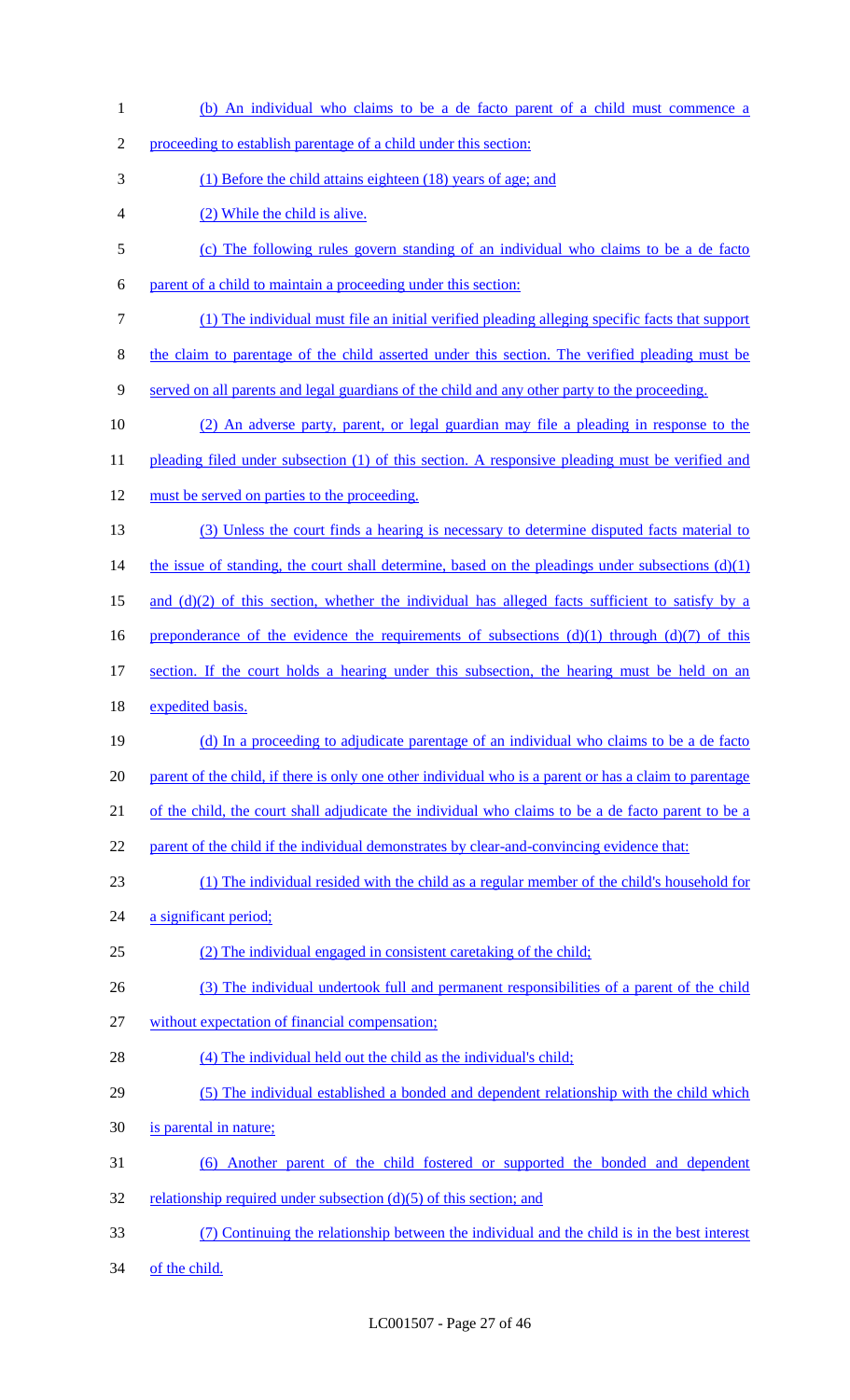| (e) Subject to other limitations in this chapter, if in a proceeding to adjudicate parentage           |
|--------------------------------------------------------------------------------------------------------|
| of an individual who claims to be a de facto parent of the child, there is more than one other         |
| individual who is a parent or has a claim to parentage of the child and the court determines that      |
| the requirements of subsection (d) of this section are satisfied, the court shall adjudicate parentage |
| under § 15-8.1-50.                                                                                     |
| 15-8.1-47. Adjudicating parentage of child with acknowledged parent.                                   |
| (a) If a child has an acknowledged parent, a proceeding to challenge the acknowledgment                |
| of parentage or a denial of parentage, brought by a signatory to the acknowledgment or denial, is      |
| governed by §§ 15-8.1-20 and 15-8.1-21.                                                                |
| (b) If a child has an acknowledged parent, the following rules apply in a proceeding to                |
| challenge the acknowledgment of parentage or a denial of parentage brought by an individual,           |
| other than the child, who has standing pursuant to $\S$ 15-8.1-39 and was not a signatory to the       |
| acknowledgment or denial:                                                                              |
| (1) The individual must commence the proceeding not later than two (2) years after the                 |
| effective date of the acknowledgment.                                                                  |
| (2) The court may permit the proceeding only if the court finds permitting the proceeding              |
| is in the best interest of the child.                                                                  |
| (3) If the court permits the proceeding, the court shall adjudicate parentage under $\S$ 15-           |
| 8.1-48.                                                                                                |
| 15-8.1-48. Adjudicating parentage of child with adjudicated parent.                                    |
|                                                                                                        |
| (a) If a child has an adjudicated parent, a proceeding to challenge the adjudication,                  |
| brought by an individual who was a party to the adjudication or received notice under $\S$ 15-8.1-     |
| 37, is governed by the rules governing a collateral attack on a judgment.                              |
| (b) If a child has an adjudicated parent, the following rules apply to a proceeding to                 |
| challenge the adjudication of parentage brought by an individual, other than the child, who has        |
| standing under $\S$ 15-8.1-39 and was not a party to the adjudication and did not receive notice       |
| under § 15-8.1-40:                                                                                     |
| (1) The individual must commence the proceeding not later than two (2) years after the                 |
| effective date of the adjudication.                                                                    |
| (2) The court may permit the proceeding only if the court finds permitting the proceeding              |
| is in the best interest of the child.                                                                  |
| (3) If the court permits the proceeding, the court shall adjudicate parentage under $\S$ 15-           |
|                                                                                                        |

**15-8.1-49. Adjudicating parentage of child of assisted reproduction.**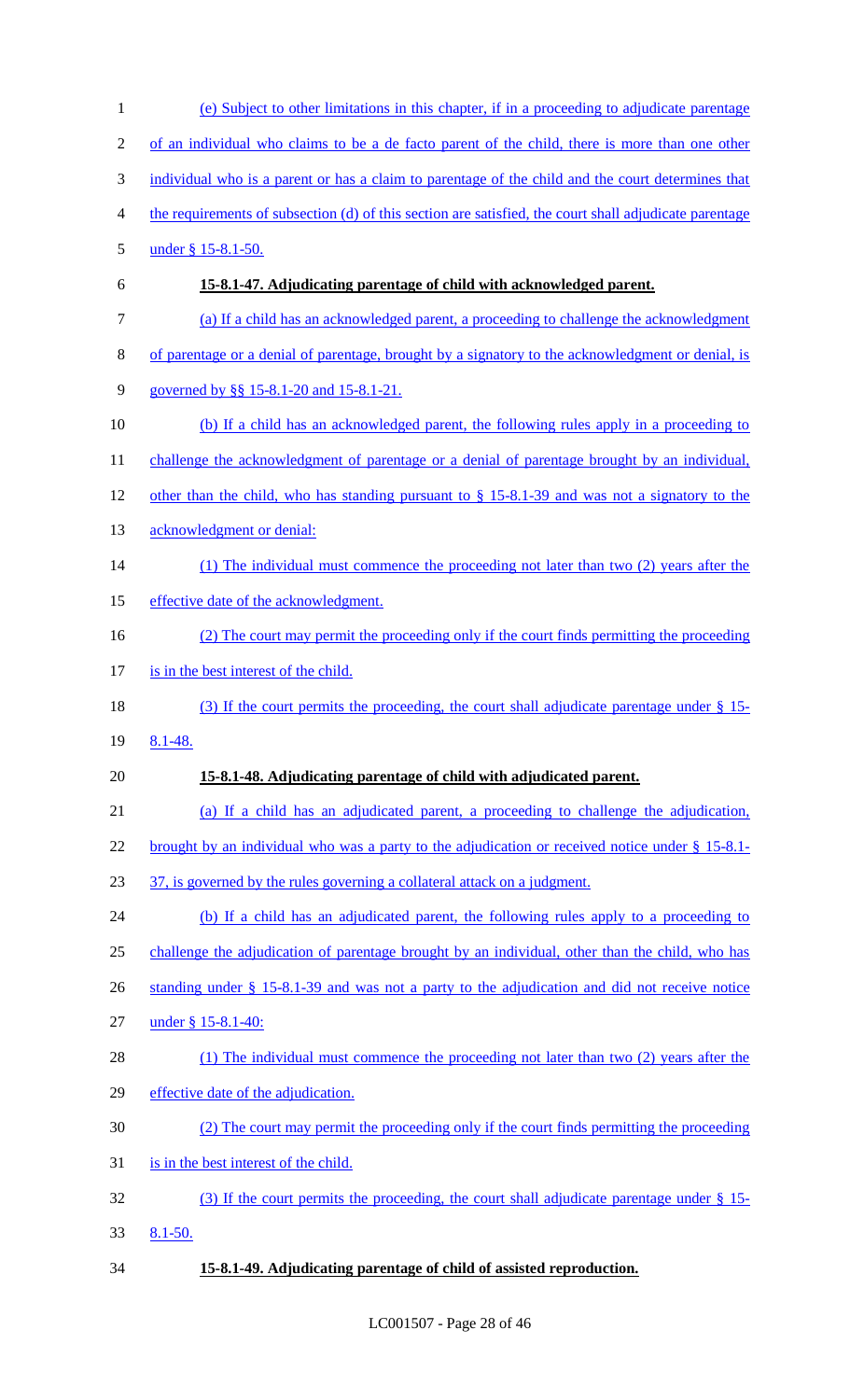| $\mathbf{1}$             | <u>An individual who is a parent under §§ 15-8.1-59 through 15-8.1-67 relating to assisted</u>             |
|--------------------------|------------------------------------------------------------------------------------------------------------|
| $\overline{2}$           | reproduction, or the individual who gave birth to the child may bring a proceeding to adjudicate           |
| 3                        | parentage. If the court determines the individual is a parent under §§ 15-8.1-59 through 15-8.1-67         |
| $\overline{\mathcal{A}}$ | relating to assisted reproduction, the court shall adjudicate the individual to be a parent of the         |
| 5                        | child.                                                                                                     |
| 6                        | 15-8.1-50. Adjudicating competing claims of parentage.                                                     |
| $\tau$                   | (a) Except as otherwise provided in § 15-8.1-51, in a proceeding to adjudicate competing                   |
| $8\,$                    | claims of, or challenges under §§ 15-8.1-45(c), 15-8.1-47, or 15-8.1-48 to, parentage of a child by        |
| $\mathbf{9}$             | two (2) or more individuals, the court shall adjudicate parentage in the best interest of the child,       |
| 10                       | based on:                                                                                                  |
| 11                       | $(1)$ The age of the child;                                                                                |
| 12                       | (2) The length of time during which each individual assumed the role of parent of the                      |
| 13                       | child;                                                                                                     |
| 14                       | (3) The nature of the relationship between the child and each individual;                                  |
| 15                       | (4) The harm to the child if the relationship between the child and each individual is not                 |
| 16                       | recognized;                                                                                                |
| 17                       | (5) The basis for each individual's claim to parentage of the child; and                                   |
| 18                       | (6) Other equitable factors arising from the disruption of the relationship between the                    |
| 19                       | child and each individual or the likelihood of other harm to the child.                                    |
| 20                       | (b) If an individual challenges parentage based on the results of genetic testing, in                      |
| 21                       | addition to the factors listed in subsection (a) of this section, the court shall consider:                |
| 22                       | (1) The facts surrounding the discovery the individual might not be a genetic parent of                    |
| 23                       | the child; and                                                                                             |
| 24                       | (2) The length of time between the time that the individual was placed on notice that the                  |
| 25                       | individual might not be a genetic parent and the commencement of the proceeding.                           |
| 26                       | (c) The court may adjudicate a child to have more than two (2) parents under this act if                   |
| 27                       | the court finds that it is in the best interests of the child to do so. A finding of best interests of the |
| 28                       | child under this subsection does not require a finding of unfitness of any parent or person seeking        |
| 29                       | an adjudication of parentage.                                                                              |
| 30                       | 15-8.1-51. Precluding establishment of parentage by perpetrator of sexual assault.                         |
| 31                       | (a) In this section, "sexual assault" shall include first-degree sexual assault as defined in $\S$         |
| 32                       | 11-37-2 and similar offenses in other jurisdictions.                                                       |
| 33                       | (b) In a proceeding in which a person is alleged to have committed a sexual assault that                   |
| 34                       | resulted in the birth of a child, the person giving birth may seek to preclude the establishment of        |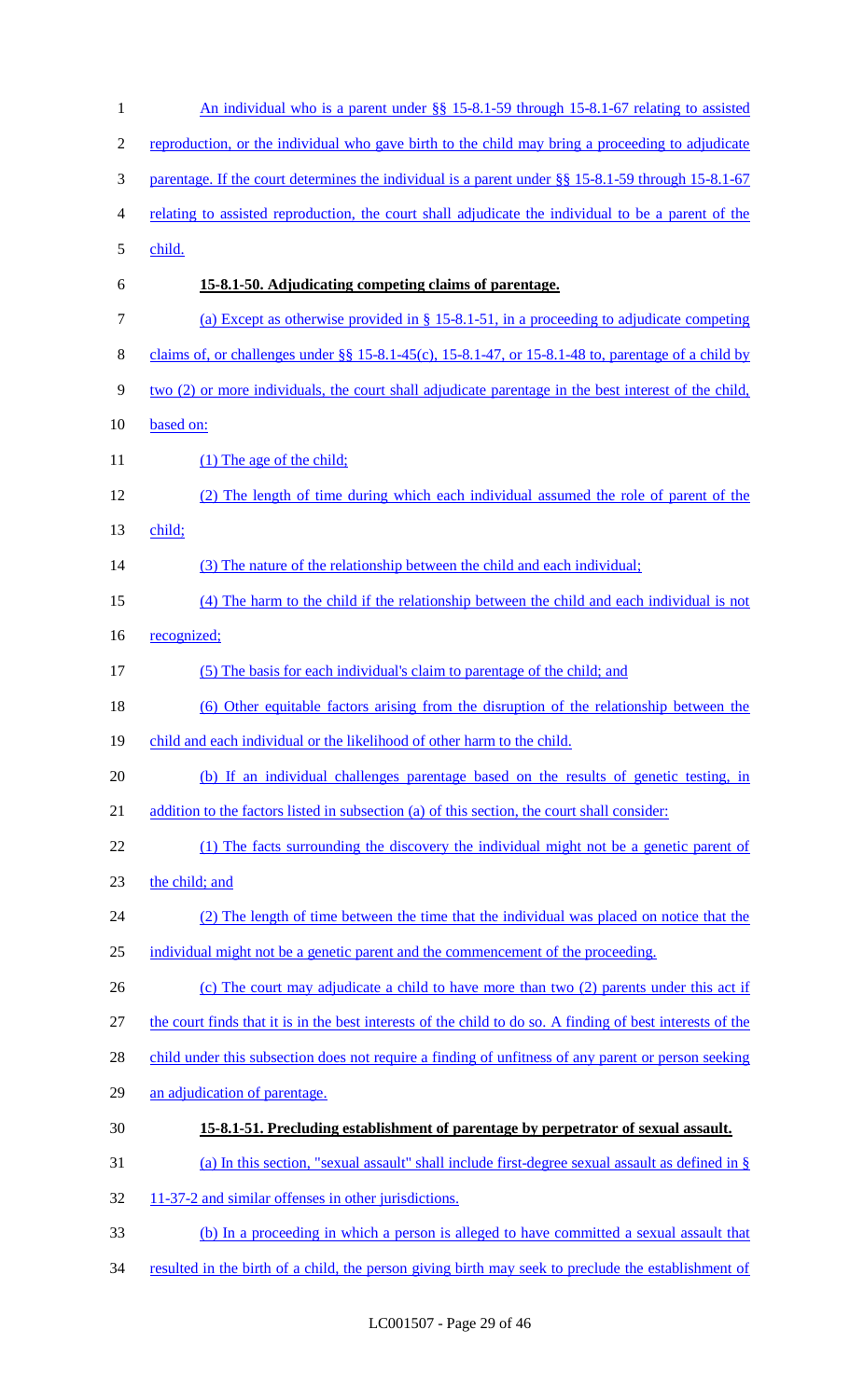| $\mathbf{1}$   | the other person's parentage.                                                                       |
|----------------|-----------------------------------------------------------------------------------------------------|
| $\mathfrak{2}$ | (c) This section shall not apply if:                                                                |
| 3              | (1) The person alleged to have committed the sexual assault has previously been                     |
| 4              | adjudicated to be a parent of the child; or                                                         |
| $\mathfrak s$  | (2) After the birth of the child, the person alleged to have committed the sexual assault           |
| 6              | established a bonded and dependent relationship with the child which is parental in nature.         |
| $\tau$         | (d) Unless $\S$ $\S$ 15-8.1-20 or 15-8.1-44 applies, a person giving birth must file a pleading     |
| $8\,$          | making an allegation under subsection (b) of this section not later than two (2) years after the    |
| 9              | birth of the child. The person giving birth may file the pleading only in a proceeding to establish |
| 10             | parentage under this act.                                                                           |
| 11             | (e) An allegation under subsection (b) of this section may be proved by:                            |
| 12             | (1) Evidence that the person alleged to have committed the sexual assault was convicted             |
| 13             | of a sexual assault, or a comparable crime in another jurisdiction, against the person giving birth |
| 14             | and the child was born not later than three hundred (300) days after the sexual assault; or         |
| 15             | (2) Clear and convincing evidence that the person sexually assaulted the person who gave            |
| 16             | birth to the child and the child was born not later than three hundred (300) days after the sexual  |
| 17             | assault, regardless of whether criminal charges were brought against the person.                    |
| 18             | (f) Subject to subsections (a) through (d) of this section, if the court determines that an         |
| 19             | allegation has been proved under subsection (e) of this section, the court shall:                   |
| 20             | (1) Adjudicate that the person alleged to have committed the sexual assault is not a parent         |
| 21             | of the child;                                                                                       |
| 22             | (2) Require the department of health to amend the birth certificate if requested by the             |
| 23             | person giving birth; and                                                                            |
| 24             | (3) Require the person alleged to have committed the sexual assault to pay child support,           |
| 25             | birth-related costs, or both, unless the person giving birth requests otherwise.                    |
| 26             | 15-8.1-52. Temporary order.                                                                         |
| 27             | (a) In a proceeding under this chapter, the court may issue a temporary order for child             |
| 28             | support if the order is consistent with law of this state and the individual ordered to pay support |
| 29             | <u>is:</u>                                                                                          |
| 30             | (1) A presumed parent of the child;                                                                 |
| 31             | (2) Petitioning to be adjudicated a parent;                                                         |
| 32             | (3) Identified as a genetic parent through genetic testing under § 15-8.1-31;                       |
| 33             | (4) An alleged genetic parent who has declined to submit to genetic testing;                        |
| 34             | (5) Shown by a preponderance of the evidence to be a parent of the child; or                        |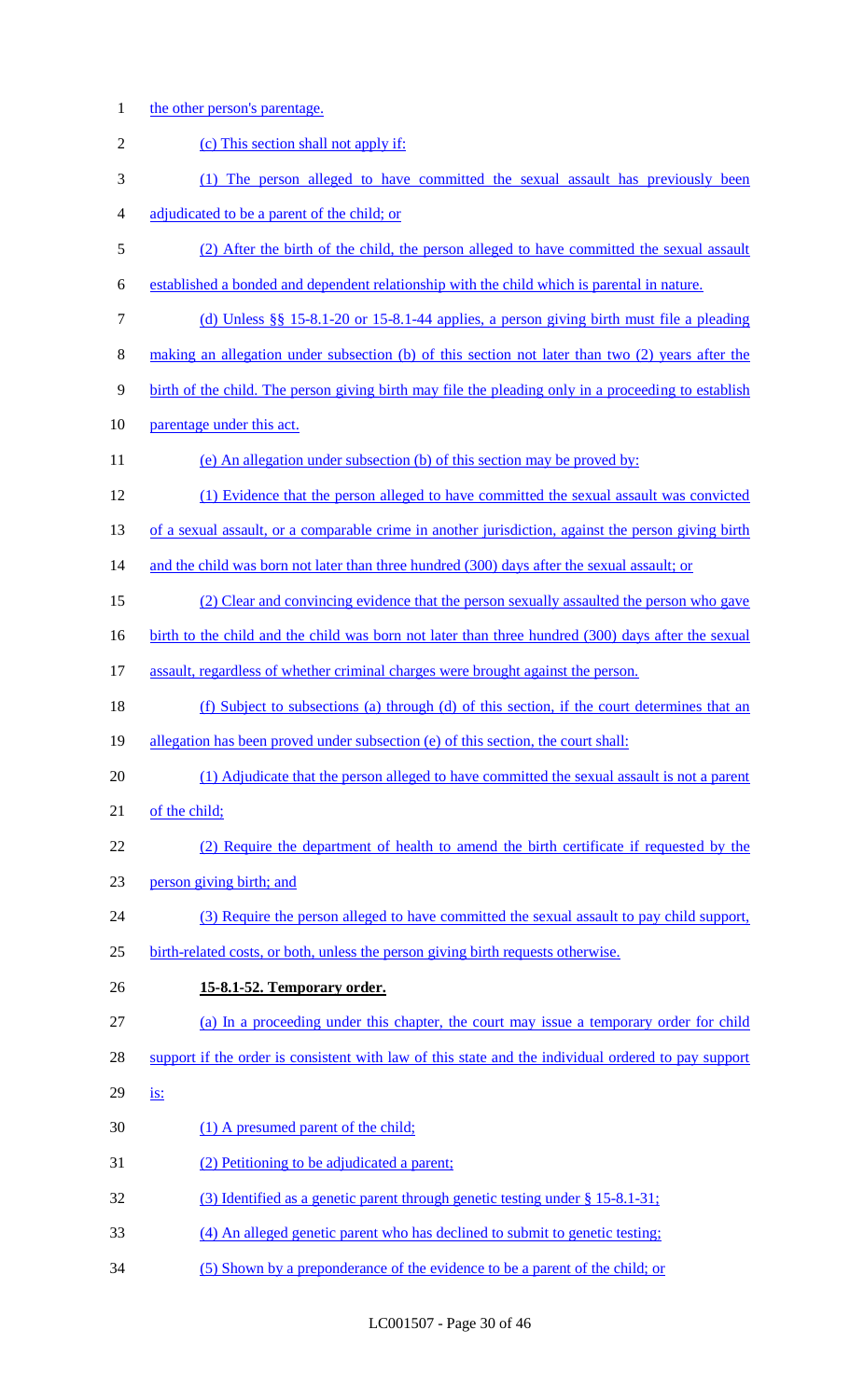- (6) A parent under this chapter. (b) A temporary order may include a provision for custody and visitation under title 15. **15-8.1-53. Combining proceedings.** (a) Except as otherwise provided in subsection (b) of this section, the court may combine a proceeding to adjudicate parentage under this chapter with a proceeding for adoption, termination of parental rights, child custody or visitation, child support, divorce, annulment, administration of an estate, or other appropriate proceeding. (b) A respondent may not combine a proceeding described in subsection (a) with a proceeding to adjudicate parentage brought under the Uniform Interstate Family Support Act, 10 pursuant to chapter 23.1 of title 15. **15-8.1-54. Proceeding before birth.** Except as otherwise provided in §§ 15-8.1-68 through 15-8.1-84, a proceeding to 13 adjudicate parentage may be commenced before the birth of the child and an order or judgment 14 may be entered before birth, but enforcement of the order or judgment must be stayed until the 15 birth of the child. **15-8.1-55. Hearing; Inspection of records.** (a) On request of a party and for good cause, the court may close a proceeding under this 18 chapter to the public. (b) A final order in a proceeding under this chapter shall be available for public inspection. Other papers and records are available for public inspection only with the consent of 21 the parties or by court order. **15-8.1-56. Dismissal for want of prosecution.** The court may dismiss a proceeding under this chapter for want of prosecution only 24 without prejudice. An order of dismissal for want of prosecution purportedly with prejudice is void and has only the effect of a dismissal without prejudice. **15-8.1-57. Order adjudicating parentage.** (a) In a proceeding under this chapter, the court shall issue a final judgment adjudicating whether a person alleged or claiming to be a parent is the parent of a child. (b) A final judgment under subsection (a) of this section shall identify the child by name and date of birth. (c) On request of a party and for good cause, the court in a proceeding under this chapter may order the name of the child changed. (d) If the final judgment pursuant to this section is at variance with the child's birth
- certificate, the court shall order the department of health to issue an amended birth certificate.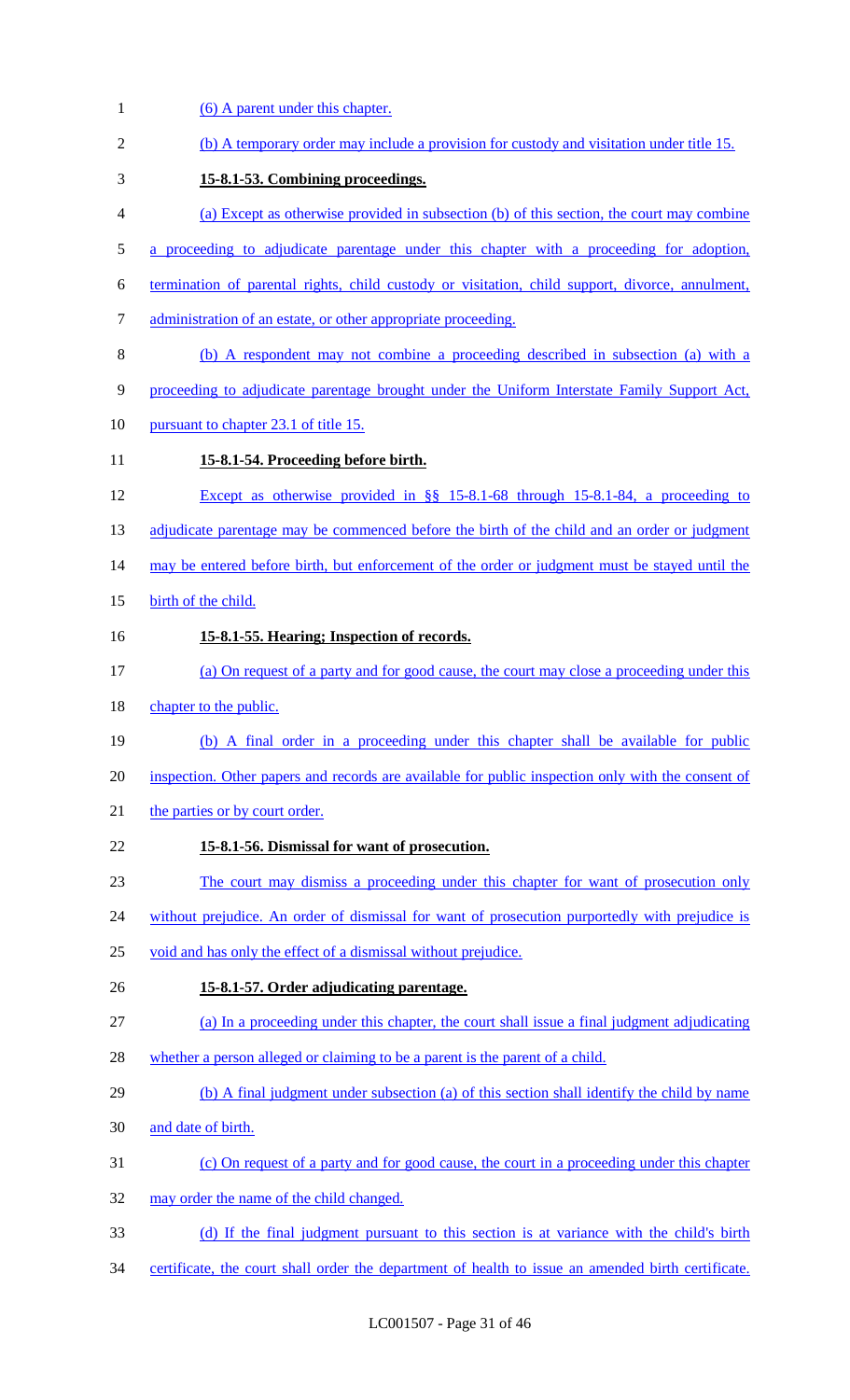| $\mathbf{1}$   | The fact that the parent-child relationship was declared after the child's birth shall not be        |
|----------------|------------------------------------------------------------------------------------------------------|
| $\overline{2}$ | ascertainable from the new certificate, but the actual place and date of birth shall be shown on it. |
| $\mathfrak{Z}$ | If the person giving birth was not married at the time of conception or birth, there shall be no     |
| $\overline{4}$ | requirement that the child bear the surname of the person giving birth.                              |
| $\mathfrak{S}$ | 15-8.1-58. Binding effect of determination of parentage.                                             |
| 6              | (a) Except as otherwise provided in subsection (b) of this section:                                  |
| $\tau$         | (1) A signatory to an acknowledgment of parentage or denial of parentage is bound by                 |
| $8\,$          | the acknowledgment and denial as provided pursuant to $\S$ $\S$ 15-8.1-12 through 15-8.1-26; and     |
| 9              | (2) A party to an adjudication of parentage by a court, acting under circumstances that              |
| 10             | satisfy the jurisdiction requirements of § 15-23.1-201 Uniform Interstate Family Support Act         |
| 11             | (UIFSA), and any individual who received notice of the proceeding are bound by the                   |
| 12             | adjudication.                                                                                        |
| 13             | (b) A child is not bound by a determination of parentage under this chapter unless:                  |
| 14             | (1) The determination was based on an unrescinded acknowledgment of parentage and                    |
| 15             | the acknowledgment is consistent with the results of genetic testing;                                |
| 16             | (2) The determination was based on a finding consistent with the results of genetic                  |
| 17             | testing, and the consistency is declared in the determination or otherwise shown;                    |
| 18             | (3) The determination of parentage was made under §§ 15-8.1-59 through 15-8.1-84; or                 |
| 19             | (4) The child was a party or was represented by an attorney, guardian ad litem, or similar           |
| 20             | individual in the proceeding in which the child's parentage was adjudicated.                         |
| 21             | (c) In a proceeding for divorce or annulment, the court is deemed to have made an                    |
| 22             | adjudication of parentage of a child if the court acts, under circumstances that satisfy the         |
| 23             | jurisdiction requirements of § 15-23.1-201 UIFSA, and the final order:                               |
| 24             | (1) Expressly identifies the child as a "child of the marriage" or "issue of the marriage" or        |
| 25             | includes similar words indicating that both spouses are parents of the child; or                     |
| 26             | (2) Provides for support of the child by a spouse unless that spouse's parentage is                  |
| 27             | disclaimed specifically in the order.                                                                |
| 28             | (d) Except as otherwise provided in subsection (b) of this section or $\S$ 15-8.1-48, a              |
| 29             | determination of parentage may be asserted as a defense in a subsequent proceeding seeking to        |
| 30             | adjudicate parentage of an individual who was not a party to the earlier proceeding.                 |
| 31             | (e) A party to an adjudication of parentage may challenge the adjudication only under law            |
| 32             | of this state, other than this chapter, relating to appeal, vacation of judgment, or other judicial  |
| 33             | review.                                                                                              |
| 34             | 15-8.1-59. Surrogacy agreements; Scope.                                                              |

LC001507 - Page 32 of 46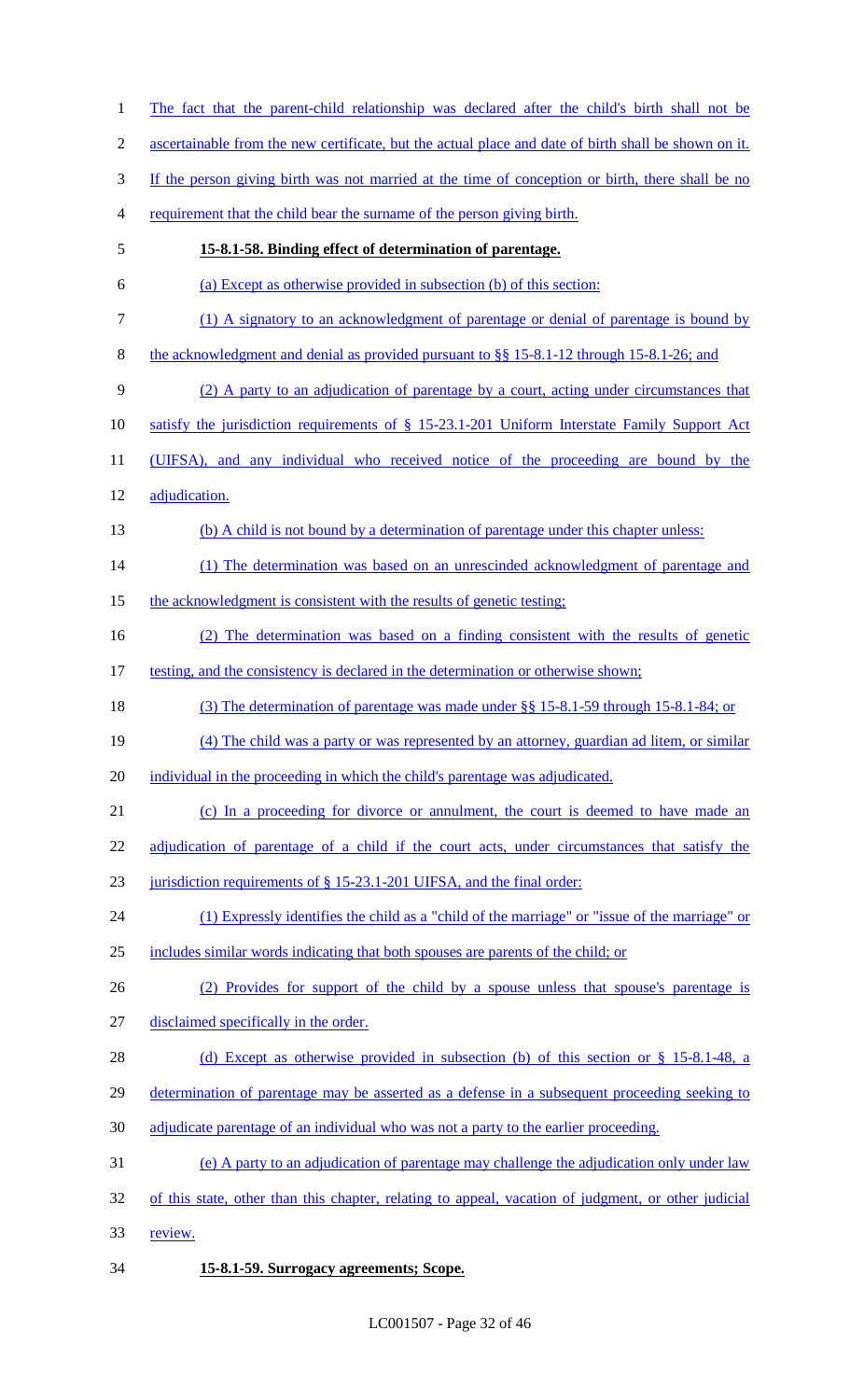The provisions contained in §§ 15-8.1-59 through 15-8.1-67 do not apply to the birth of a 2 child conceived by sexual intercourse or assisted reproduction under a surrogacy agreement. **15-8.1-60. Parental status of donor.** A donor is not a parent of a child conceived through assisted reproduction. **15-8.1-61. Parentage of child of assisted reproduction.** An individual who consents under § 15-8.1-62 to assisted reproduction by a person with 7 the intent to be a parent of a child conceived by the assisted reproduction is a parent of the child. **15-8.1-62. Consent to assisted reproduction.** (a) Except as otherwise provided in subsection (b) of this section, the consent described 10 in § 15-8.1-61, must be in a record signed by a person giving birth to a child conceived by 11 assisted reproduction and an individual who intends to be a parent of the child. (b) Failure to consent in a record as required by subsection (a) of this section, before, on, 13 or after birth of the child, does not preclude the court from finding consent to parentage if the 14 court finds by a preponderance of the evidence that: (1) Prior to conception of the child, the parties agreed that they both intended to be the 16 parents of the child; or (2) With the agreement of the person giving birth, the intended parent consented to the 18 procedures that resulted in the conception of the child. **15-8.1-63. Limitation on spouse's dispute of parentage.** (a) Except as otherwise provided in subsection (b) of this section, an individual who, at 21 the time of a child's birth, is the spouse of the person who gave birth to the child by assisted 22 reproduction may not challenge the individual's parentage of the child unless: (1) Not later than two (2) years after the birth of the child, the spouse commences a 24 proceeding to adjudicate the individual's parentage of the child; and (2) The court finds the spouse did not consent to the assisted reproduction, before, on, or 26 after birth of the child, or withdrew consent under § 15-8.1-65. (b) A proceeding to adjudicate a spouse's parentage of a child born by assisted 28 reproduction may be commenced at any time if the court determines: (1) The spouse neither provided a gamete for, nor consented to, the assisted reproduction; (2) The spouse and the person who gave birth to the child have not cohabited since the probable time of assisted reproduction; and (3) The spouse never openly held out the child as the spouse's child. (c) This section applies to a spouse's dispute of parentage even if the spouse's marriage is declared invalid after assisted reproduction occurs.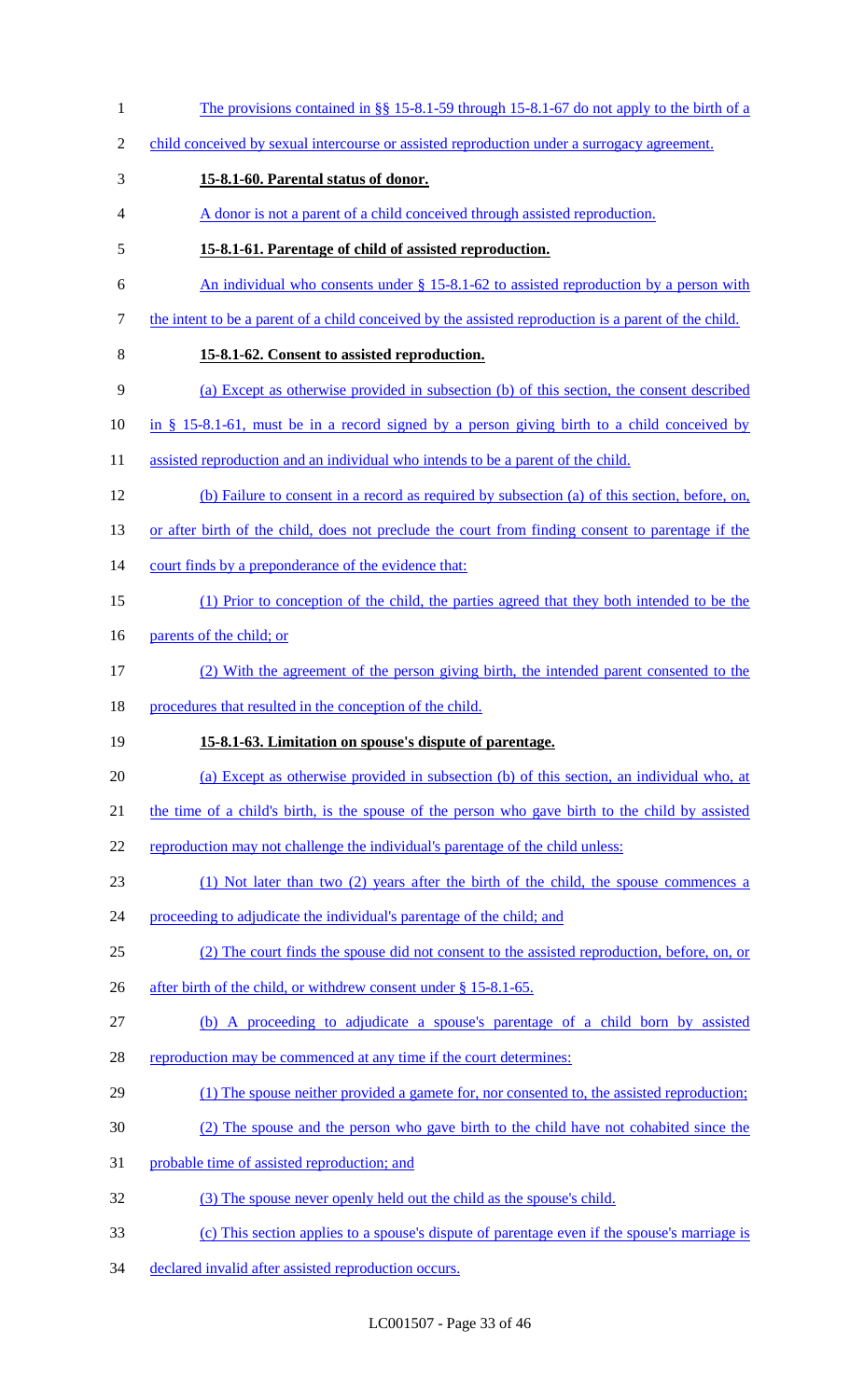1 **15-8.1-64. Effect of certain legal proceedings regarding marriage.** 2 If a marriage of a person who gives birth to a child conceived by assisted reproduction is 3 terminated through divorce or annulment before transfer of gametes or embryos to the person 4 giving birth, a former spouse of the person giving birth is not a parent of the child unless the 5 former spouse consented in a record that the former spouse would be a parent of the child if 6 assisted reproduction were to occur after a divorce or annulment, and the former spouse did not 7 withdraw consent under § 15-8.1-65. 8 **15-8.1-65. Withdrawal of consent.** 9 (a) An individual who consents pursuant to § 15-8.1-62 to assisted reproduction may 10 withdraw consent any time before a transfer or implantation of gametes or embryos that results in 11 a pregnancy, by giving notice in a record of the withdrawal of consent to the person who agreed 12 to give birth to a child conceived by assisted reproduction and to any clinic or health care 13 provider who may be facilitating the assisted reproduction. Failure to give notice to the clinic or 14 health care provider does not affect a determination of parentage under this chapter. 15 (b) An individual who withdraws consent under subsection (a) of this section is not a 16 parent of the child under this chapter. 17 **15-8.1-66. Parental status of deceased individual.** 18 (a) If an individual who intends to be a parent of a child conceived by assisted 19 reproduction dies during the period between the transfer of a gamete or embryo and the birth of 20 the child, the individual's death does not preclude the establishment of the individual's parentage 21 of the child if the individual otherwise would be a parent of the child under this chapter. 22 (b) If an individual who consented in a record to assisted reproduction by a person who 23 agreed to give birth to a child dies before a transfer of gametes or embryos, the deceased 24 individual is a parent of a child conceived by the assisted reproduction only if: 25 (1) Either the individual consented in a record that if assisted reproduction were to occur 26 after the death of the individual, the individual would be a parent of the child; or 27 (2) The individual's intent to be a parent of a child conceived by assisted reproduction 28 after the individual's death is established by a preponderance of the evidence; and: 29 (i) Either the embryo is in utero not later than thirty-six (36) months after the individual's 30 death; or 31 (ii) The child is born not later than forty-five (45) months after the individual's death. 32 **15-8.1-67. Laboratory error.** 33 If due to a laboratory error the child is not genetically related to either of the intended 34 parents, the intended parent or parents are the parents of the child unless otherwise determined by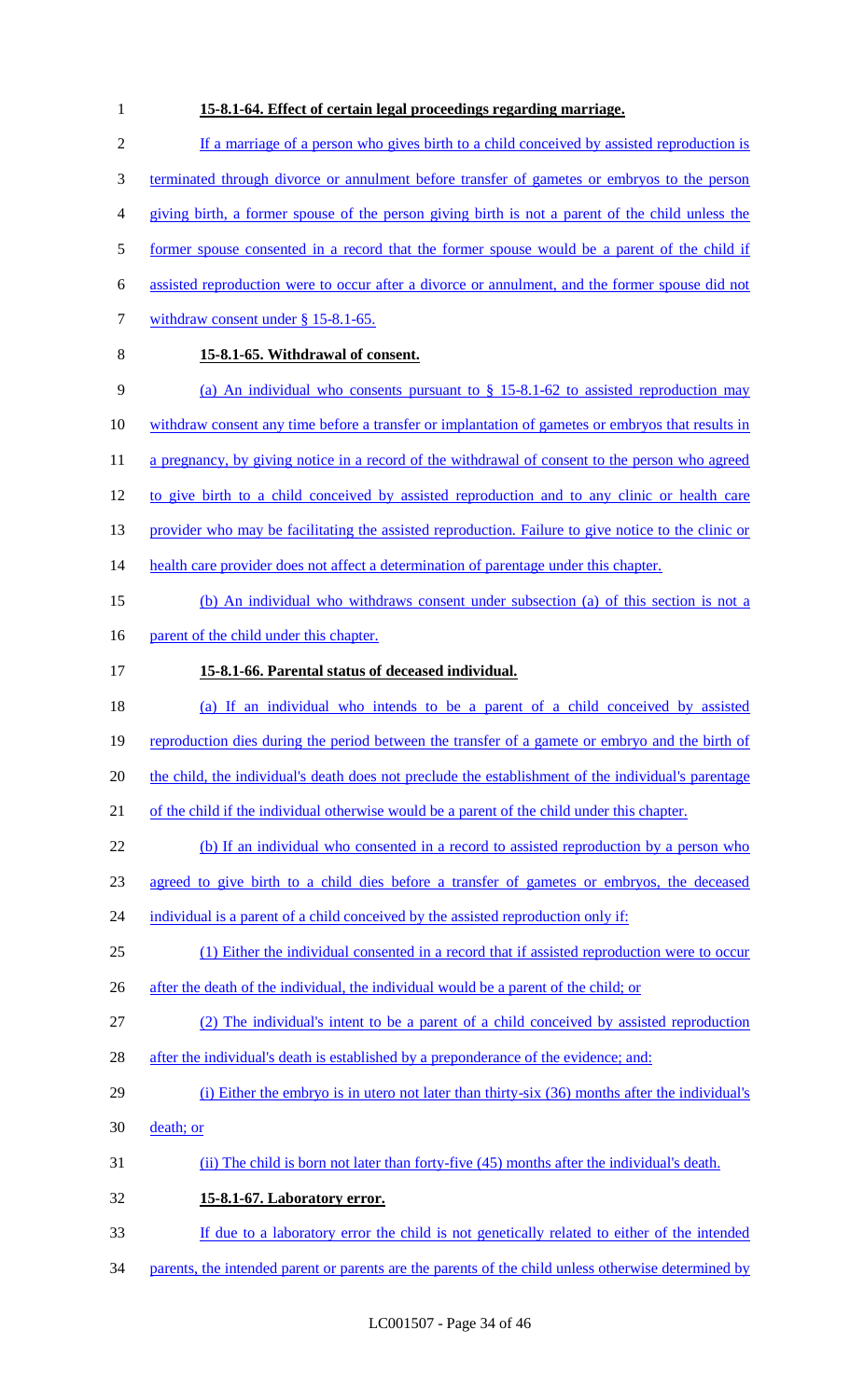| $\mathbf{1}$   | the court.                                                                                      |
|----------------|-------------------------------------------------------------------------------------------------|
| $\overline{2}$ | 15-8.1-68. Eligibility to enter gestational or genetic surrogacy agreement.                     |
| 3              | (a) To execute an agreement to act as a gestational or genetic surrogate, a person must:        |
| 4              | (1) Be at least twenty-one $(21)$ years of age;                                                 |
| 5              | (2) Previously have given birth to at least one child;                                          |
| 6              | (3) Complete a medical evaluation related to the surrogacy arrangement by a licensed            |
| $\tau$         | medical doctor;                                                                                 |
| 8              | (4) Complete a mental health consultation by a licensed mental health professional; and         |
| 9              | (5) Have independent legal representation of the person's choice throughout the surrogacy       |
| 10             | arrangement regarding the terms of the surrogacy agreement and the potential legal consequences |
| 11             | of the agreement and that is paid for by the intended parent or parents.                        |
| 12             | (b) To execute a surrogacy agreement, each intended parent, whether or not genetically          |
| 13             | related to the child, must:                                                                     |
| 14             | (1) Be at least twenty-one $(21)$ years of age;                                                 |
| 15             | (2) Complete a medical evaluation related to the surrogacy arrangement by a licensed            |
| 16             | medical doctor;                                                                                 |
| 17             | (3) Complete a mental health consultation by a licensed mental health professional; and         |
| 18             | (4) Have independent legal representation of the intended parent's choice throughout the        |
| 19             | surrogacy arrangement regarding the terms of the surrogacy agreement and the potential legal    |
| 20             | consequences of the agreement.                                                                  |
| 21             | 15-8.1-69. Requirements of gestational or genetic surrogacy agreement; Process.                 |
| 22             | A surrogacy agreement must be executed in compliance with the following rules:                  |
| 23             | (1) At least one party must be a resident of this state or, if no party is a resident of this   |
| 24             | state, at least one medical evaluation or procedure or mental health consultation under the     |
| 25             | agreement must occur in this state, or birth is anticipated to or does occur in this state.     |
| 26             | (2) A surrogate and each intended parent must meet the requirements of $\S$ 15-8.1-68.          |
| 27             | (3) Each intended parent, the surrogate, and the surrogate's spouse, if any, must be parties    |
| 28             | to the agreement.                                                                               |
| 29             | (4) The agreement must be in a record signed by each party listed in subsection (3) of this     |
| 30             | section.                                                                                        |
| 31             | (5) The surrogate and each intended parent must acknowledge in a record receipt of a            |
| 32             | copy of the agreement.                                                                          |
| 33             | (6) The signature of each party to the agreement must be attested by a notary or                |
| 34             | witnessed.                                                                                      |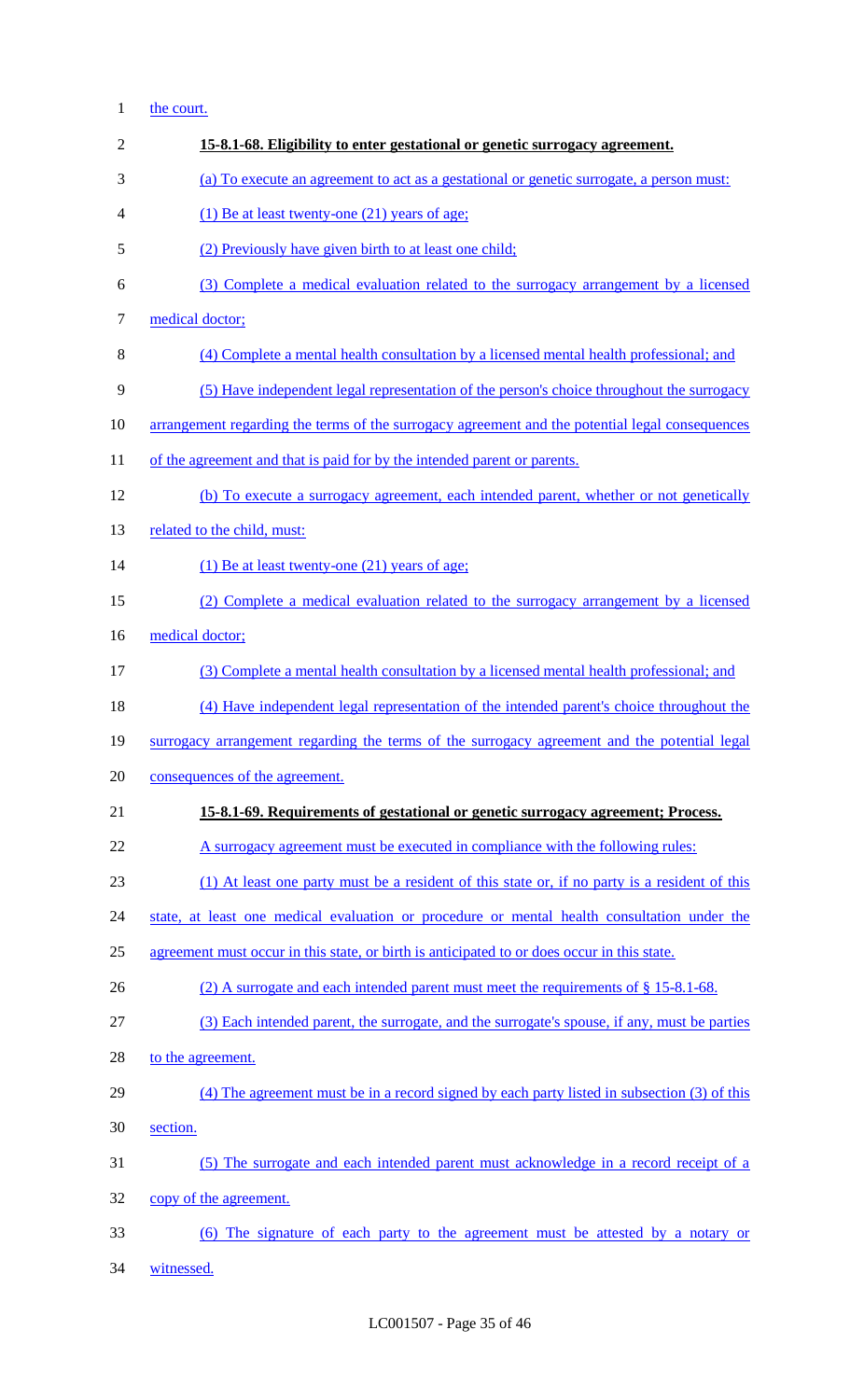| $\mathbf{1}$   | (7) The surrogate and the intended parent or parents must have independent legal                      |
|----------------|-------------------------------------------------------------------------------------------------------|
| $\overline{2}$ | representation regarding the terms of the surrogacy agreement and the potential legal                 |
| 3              | consequences of the agreement, and each counsel must be identified in the surrogacy agreement.        |
| $\overline{4}$ | (8) The intended parent or parents must pay for independent legal representation for the              |
| 5              | surrogate.                                                                                            |
| 6              | (9) The agreement must be executed before a medical procedure occurs related to the                   |
| $\tau$         | surrogacy agreement, other than the medical evaluation and mental health consultation required        |
| $8\,$          | by $$15-8.1-68.$                                                                                      |
| 9              | 15-8.1-70. Requirements of gestational or genetic surrogacy agreement; Content.                       |
| 10             | (a) A surrogacy agreement must comply with the following requirements:                                |
| 11             | (1) A surrogate agrees to attempt to become pregnant by means of assisted reproduction.               |
| 12             | (2) Except as otherwise provided in §§ 15-8.1-77, 15-8.1-80 and 15-8.1-81, the surrogate              |
| 13             | and the surrogate's spouse or former spouse, if any, have no claim to parentage of a child            |
| 14             | conceived by assisted reproduction under the agreement.                                               |
| 15             | (3) The surrogate's spouse, if any, must acknowledge and agree to comply with the                     |
| 16             | obligations imposed on the surrogate by the agreement.                                                |
| 17             | (4) Except as otherwise provided in $\S$ 15-8.1-77, 15-8.1-80 and 15-8.1-81, the intended             |
| 18             | parent or, if there are two (2) intended parents, each one jointly and severally, immediately upon    |
| 19             | birth will be the exclusive parent or parents of the child, regardless of the number of children born |
| 20             | or gender or mental or physical condition of each child.                                              |
| 21             | $(5)$ Except as otherwise provided in §§ 15-8.1-77, 15-8.1-80 and 15-8.1-81, the intended             |
| 22             | parent or, if there are two (2) intended parents, each parent jointly and severally, immediately      |
| 23             | upon birth will assume responsibility for the financial support of the child, regardless of the       |
| 24             | number of children born or gender or mental or physical condition of each child.                      |
| 25             | (6) The agreement must include information providing that the intended parent(s) will be              |
| 26             | responsible for the surrogacy-related expenses, including medical expenses, of the surrogate and      |
| 27             | the medical expenses of the child.                                                                    |
| 28             | (7) The agreement must permit the surrogate to make all health and welfare decisions                  |
| 29             | regarding herself and her pregnancy. This chapter does not enlarge or diminish the surrogate's        |
| 30             | right to terminate her pregnancy.                                                                     |
| 31             | (8) The agreement must include information about each party's right under this chapter to             |
| 32             | terminate the surrogacy agreement.                                                                    |
| 33             | (b) A surrogacy agreement may provide for:                                                            |
| 34             | (1) Payment of consideration, which must be reasonable and negotiated in good faith;                  |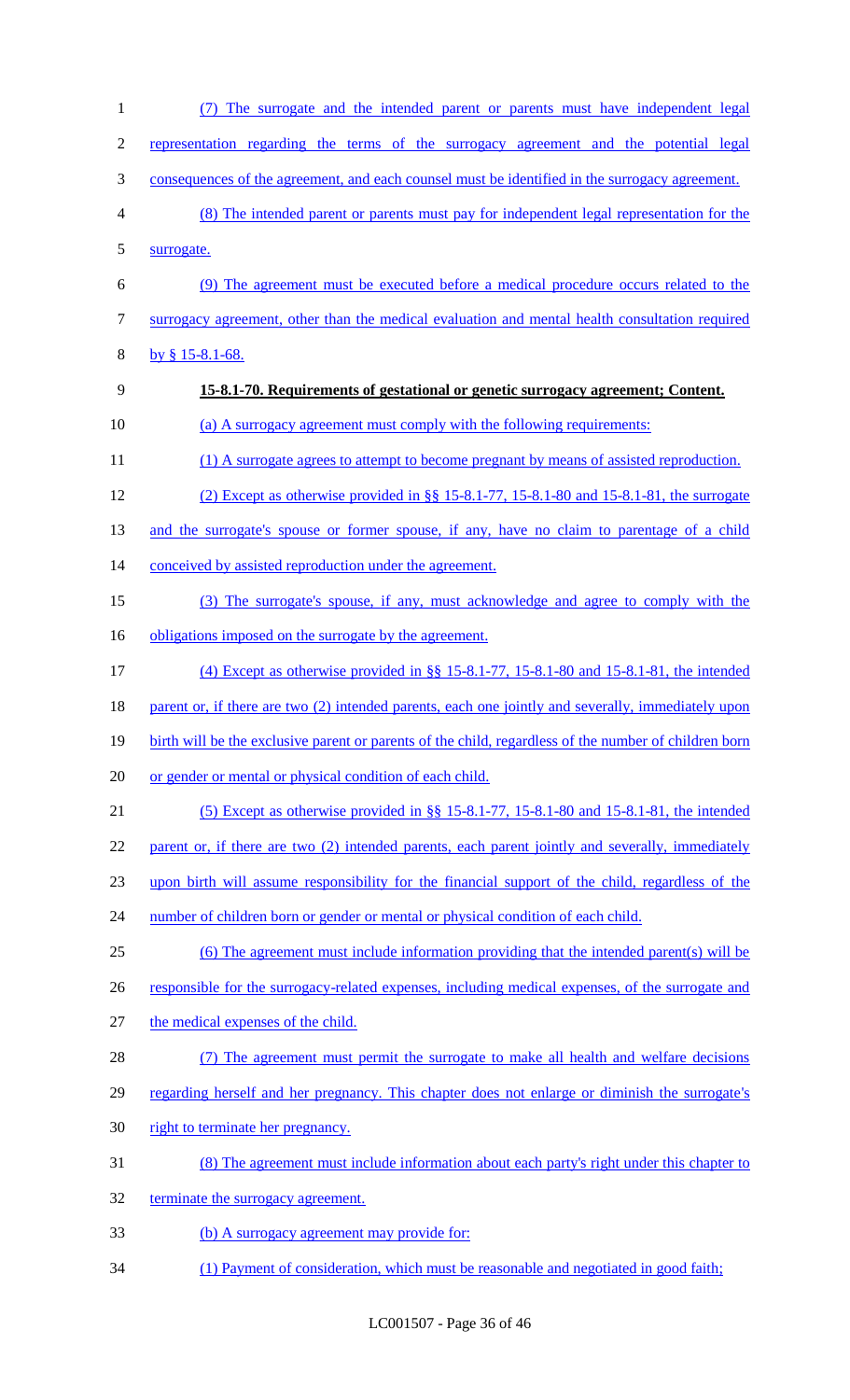(2) Payment of reasonable expenses; and (3) Reimbursement of specific expenses if the agreement is terminated under this chapter. (c) A right created under a surrogacy agreement is not assignable and there is no third- party beneficiary of the agreement other than the child. **15-8.1-71. Surrogacy agreement; Effect of subsequent change of marital status.** (a) Unless a surrogacy agreement expressly provides otherwise: (1) The subsequent marriage of a surrogate after the agreement is signed by all parties does not affect the validity of the agreement; her spouse's consent to the agreement is not required; and her spouse is not a presumed parent of a child conceived by assisted reproduction under the agreement; and (2) The divorce or annulment of the surrogate after the agreement is signed by all parties does not affect the validity of the agreement. (b) Unless a surrogacy agreement expressly provides otherwise: 14 (1) The marriage of an intended parent after the agreement is signed by all parties does not affect the validity of a surrogacy agreement, the consent of the spouse of the intended parent is not required, and the spouse of the intended parent is not, based on the agreement, a parent of a 17 child conceived by assisted reproduction under the agreement; and (2) The divorce or annulment of an intended parent after the agreement is signed by all parties does not affect the validity of the agreement and, except as otherwise provided in § 15- 20 8.1-80, the intended parents are the parents of the child. **15-8.1-72. Inspection of documents.** Unless the court orders otherwise, a petition and any other document related to a surrogacy agreement filed with the court under this chapter are not open to inspection by any 24 individual other than the parties to the proceeding, a child conceived by assisted reproduction under the agreement, or his or her attorneys. A court may not authorize an individual to inspect a 26 document related to the agreement, unless required by exigent circumstances. The individual seeking to inspect the document may be required to pay the expense of preparing a copy of the document to be inspected. **15-8.1-73. Exclusive; Continuing jurisdiction.** 30 During the period after the execution of a surrogacy agreement until ninety (90) days after the birth of a child conceived by assisted reproduction under the agreement, a court of this 32 state conducting a proceeding under this chapter has exclusive, continuing jurisdiction over all matters arising out of the agreement. This section does not give the court jurisdiction over a child custody or child support proceeding if jurisdiction is not otherwise authorized by law of this state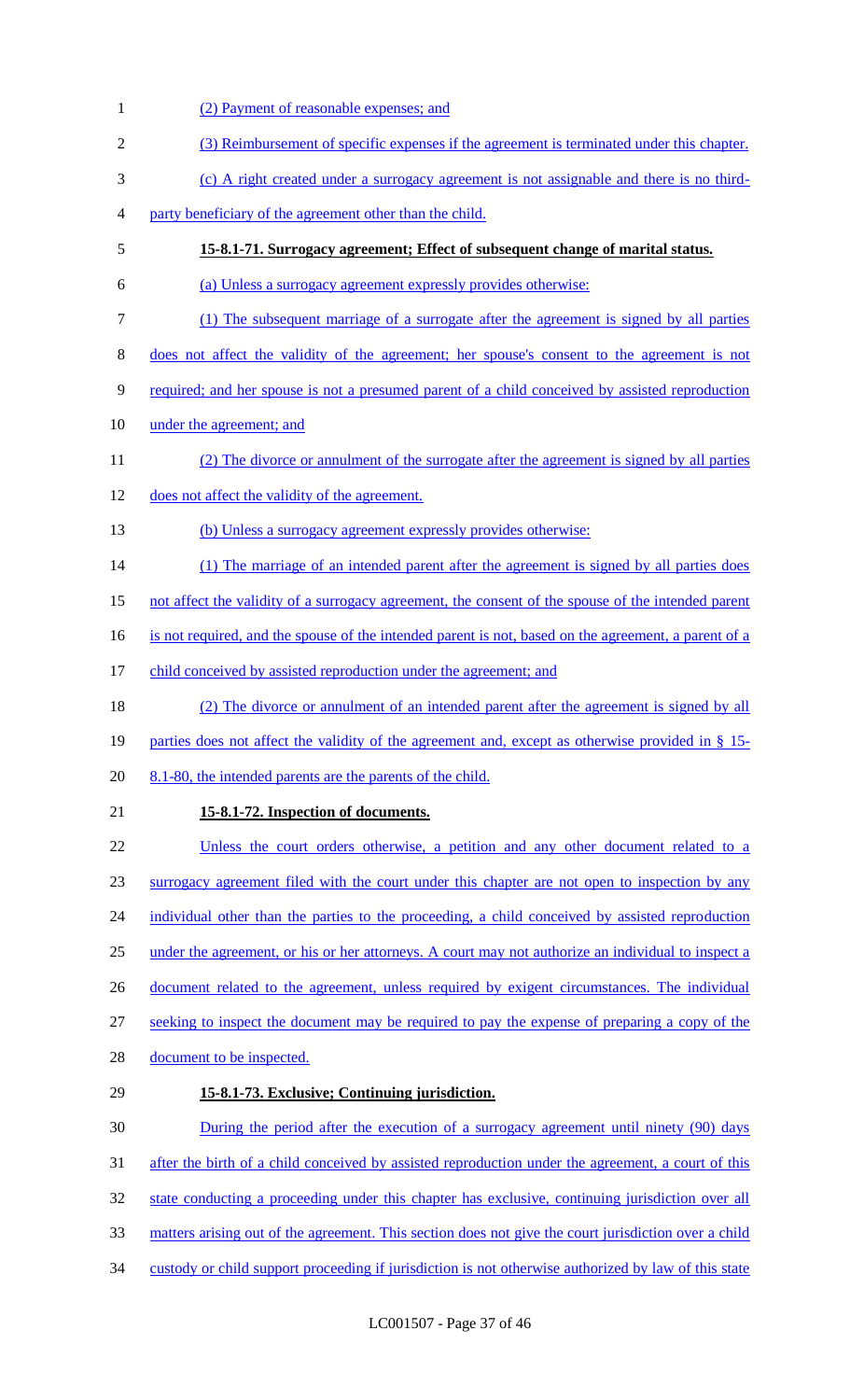# 1 other than this chapter.

| $\overline{2}$           | 15-8.1-74. Termination of gestational surrogacy agreement.                                            |
|--------------------------|-------------------------------------------------------------------------------------------------------|
| 3                        | (a) A party to a gestational surrogacy agreement may terminate the agreement, at any                  |
| $\overline{\mathcal{A}}$ | time before an embryo transfer, by giving notice of termination in a record to all other parties. If  |
| 5                        | an embryo transfer does not result in a pregnancy, a party may terminate the agreement at any         |
| 6                        | time before a subsequent embryo transfer.                                                             |
| $\tau$                   | (b) Unless a gestational surrogacy agreement provides otherwise, on termination of the                |
| $8\,$                    | agreement under subsection (a) of this section, the parties are released from the agreement, except   |
| $\mathbf{9}$             | that each intended parent remains responsible for expenses that are reimbursable under the            |
| 10                       | agreement and incurred by the gestational surrogate through the date of termination.                  |
| 11                       | (c) Except in a case involving fraud, neither a gestational surrogate nor the surrogate's             |
| 12                       | spouse or former spouse, if any, is liable to the intended parent or parents for a penalty or         |
| 13                       | liquidated damages, for terminating a gestational surrogacy agreement under this section.             |
| 14                       | 15-8.1-75. Parentage under gestational surrogacy agreement.                                           |
| 15                       | (a) Except as otherwise provided in subsection (c) of this section or $\S$ 15-8.1-76(b) or            |
| 16                       | 15-8.1-78, upon birth of a child conceived by assisted reproduction under a gestational surrogacy     |
| 17                       | agreement, each intended parent is, by operation of law, a parent of the child.                       |
| 18                       | (b) Except as otherwise provided in subsection (c) of this section or $\S$ 15-8.1-78, neither a       |
| 19                       | gestational surrogate nor the surrogate's spouse or former spouse, if any, is a parent of the child.  |
| 20                       | (c) If a child is alleged to be a genetic child of the person who agreed to be a gestational          |
| 21                       | surrogate, the court shall order genetic testing of the child. If the child is a genetic child of the |
| 22                       | person who agreed to be a gestational surrogate, parentage must be determined based on                |
| 23                       | provisions contained in §§ 15-8.1-1 through 15-8.1-58.                                                |
| 24                       | (d) Except as otherwise provided in subsection (c) of this section or $\S$ 15-8.1-76(b) or            |
| 25                       | 15-8.1-78, if, due to a clinical or laboratory error, a child conceived by assisted reproduction      |
| 26                       | under a gestational surrogacy agreement is not genetically related to an intended parent or a donor   |
| 27                       | who donated to the intended parent or parents, each intended parent, and not the gestational          |
| 28                       | surrogate and the surrogate's spouse or former spouse, if any, is a parent of the child, subject to   |
| 29                       | any claim of parentage.                                                                               |
| 30                       | 15-8.1-76. Gestational surrogacy agreement; Parentage of deceased intended parent.                    |
| 31                       | (a) Section 15-8.1-75 applies to an intended parent even if the intended parent died                  |
| 32                       | during the period between the transfer of a gamete or embryo and the birth of the child.              |
| 33                       | (b) Except as otherwise provided in $\S$ 15-8.1-78, an intended parent is not a parent of a           |
| 34                       | child conceived by assisted reproduction under a gestational surrogacy agreement if the intended      |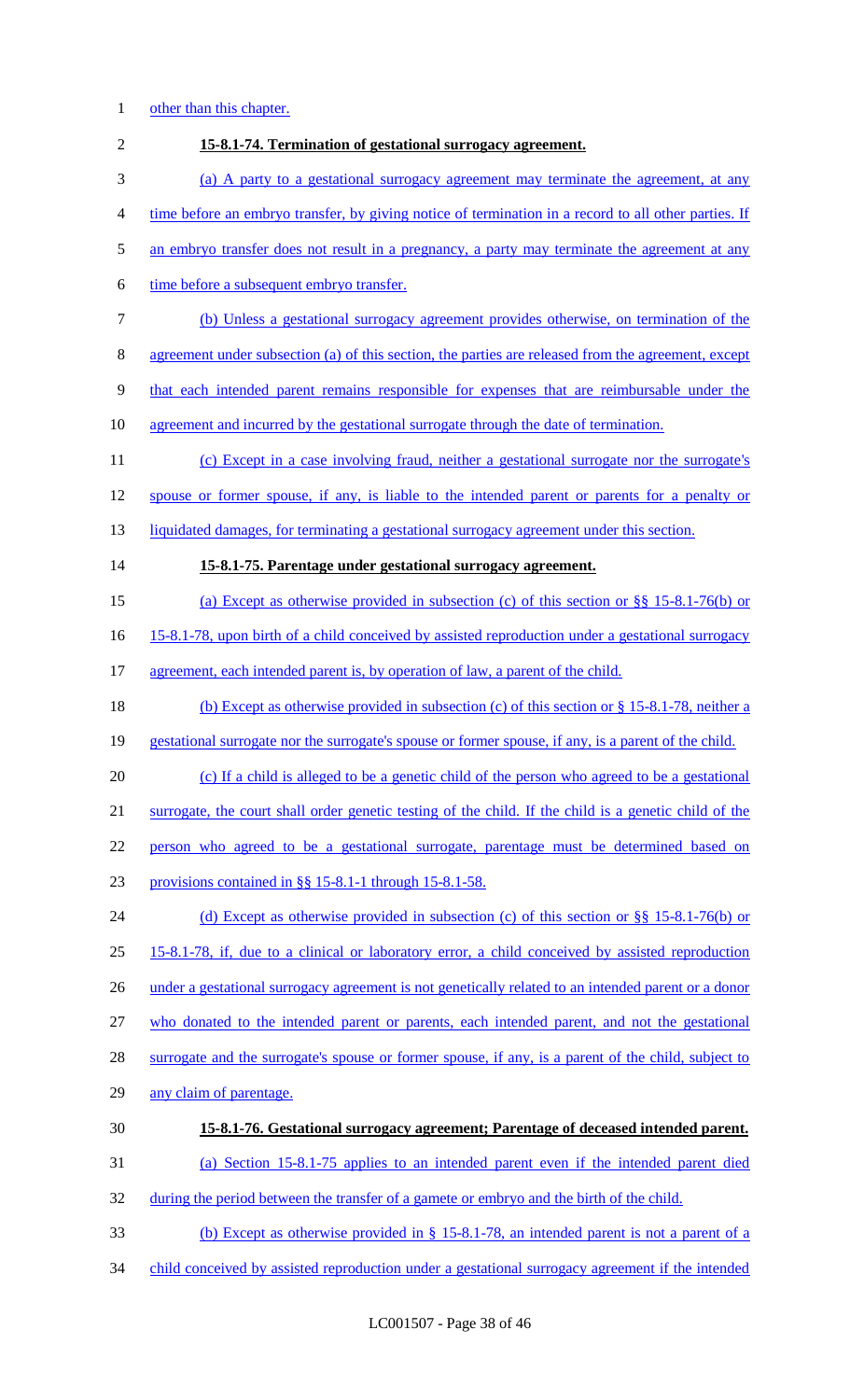1 parent dies before the transfer of a gamete or embryo unless: 2 (1) The agreement provides otherwise; and (2) The transfer of a gamete or embryo occurs not later than thirty-six (36) months after the death of the intended parent or birth of the child occurs not later than forty-five (45) months after the death of the intended parent. **15-8.1-77. Gestational surrogacy agreement; Order of parentage.** (a) Except as otherwise provided in §§ 15-8.1-75 or 15-8.1-78, before, upon, or after the birth of a child conceived by assisted reproduction under a gestational surrogacy agreement, a party to the agreement may commence a proceeding in the family court for an order or judgment: (1) Declaring that each intended parent is a parent of the child and ordering that parental 11 rights and duties vest immediately upon the birth of the child exclusively in each intended parent; (2) Declaring that the gestational surrogate and the surrogate's spouse or former spouse, if 13 any, are not the parents of the child; 14 (3) Designating the content of the birth record in accordance with chapter 3 of title 23, 15 and directing the department of health to designate each intended parent as a parent of the child; 16 (4) To protect the privacy of the child and the parties, declaring that the court record is 17 not open to inspection except as authorized under § 15-8.1-72; (5) If necessary, that the child be surrendered to the intended parent or parents; and (6) For other relief the court determines necessary and proper. (b) The court may issue an order or judgment under subsection (a) of this section before 21 the birth of the child. The court shall stay enforcement of the order or judgment until the birth of the child. (c) Neither this state nor the department of health is a necessary party to a proceeding 24 under subsection (a) of this section. (d) Sworn affidavits of the parties and the assisted reproductive physician demonstrating 26 there exists an agreement in substantial compliance with §§ 15-8.1-68, 15-8.1-69 and 15-8.1-70, the intent of the parties for the intended parent(s) to be the sole legal parent(s) of the child, and 28 that the child was born pursuant to assisted reproduction shall be sufficient to permit such a finding, and a hearing shall not be required unless the court requires additional information which cannot reasonably be ascertained without a hearing. (e) The court shall, within thirty (30) days of the filing of the petition, grant the petition upon a finding that the intent of the parties was for the intended parent(s) to be the sole legal parent(s) of the child and that the child was conceived through assisted reproduction pursuant to a gestational surrogacy agreement. Such parentage orders issued under this section shall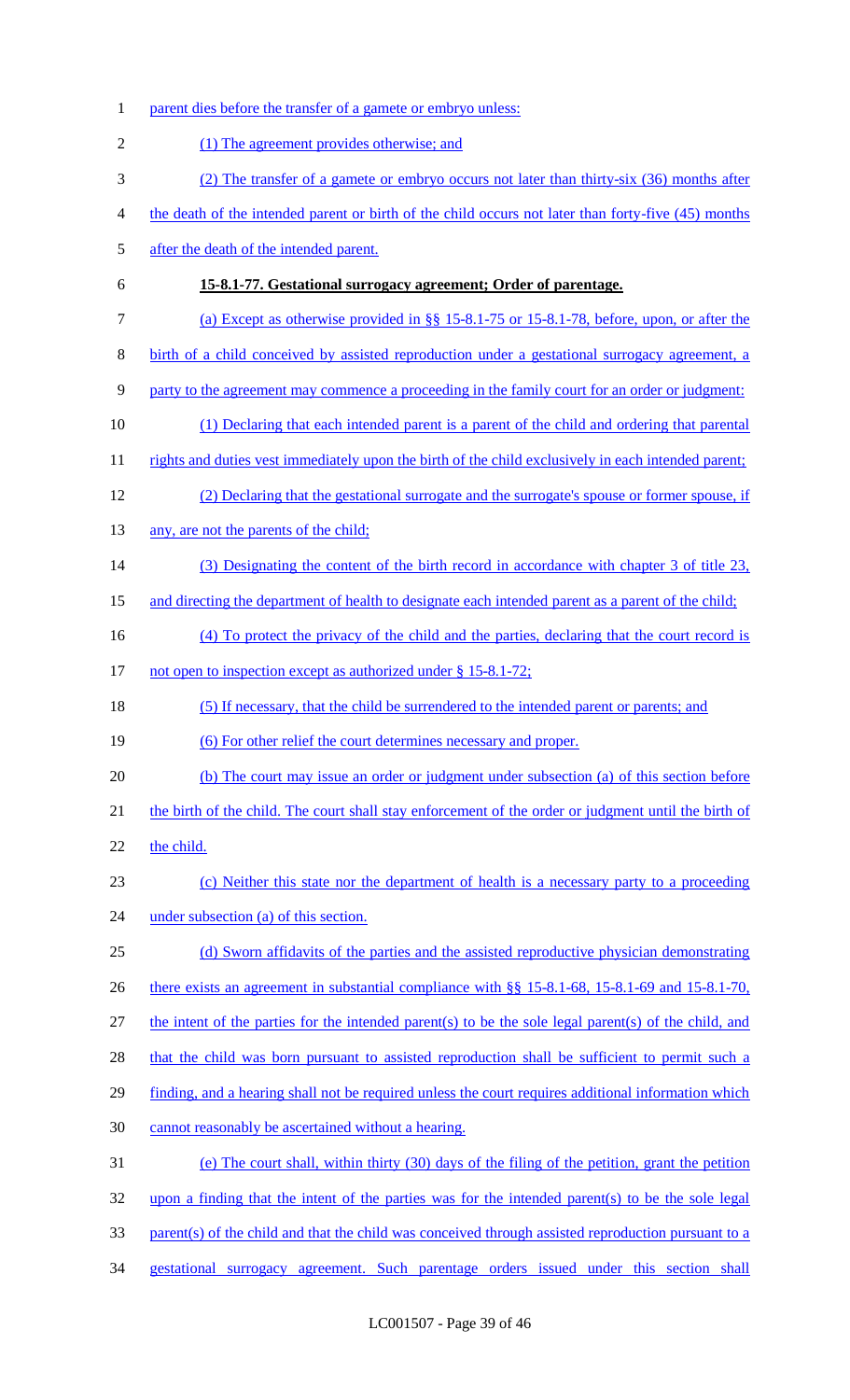| $\mathbf{1}$   | conclusively establish or affirm, where applicable, the parent-child relationship.                   |
|----------------|------------------------------------------------------------------------------------------------------|
| $\overline{2}$ | 15-8.1-78. Effect of gestational surrogacy agreement.                                                |
| 3              | (a) A gestational surrogacy agreement that substantially complies with $\S$ 15-8.1-68, 15-           |
| 4              | 8.1-69 and 15-8.1-70 is enforceable.                                                                 |
| 5              | (b) If a child was conceived by assisted reproduction under a gestational surrogacy                  |
| 6              | agreement that does not substantially comply with §§ 15-8.1-68, 15-8.1-69 and 15-8.1-70, the         |
| 7              | court shall determine the rights and duties of the parties to the agreement consistent with the      |
| 8              | intent of the parties at the time of execution of the agreement. Each party to the agreement and     |
| 9              | any individual who at the time of the execution of the agreement was a spouse of a party to the      |
| 10             | agreement has standing to maintain a proceeding to adjudicate an issue related to the enforcement    |
| 11             | of the agreement.                                                                                    |
| 12             | (c) Except as expressly provided in a gestational surrogacy agreement or subsection (d)              |
| 13             | or (e) of this section, if the agreement is breached by the gestational surrogate or one or more     |
| 14             | intended parents, the non-breaching party is entitled to the remedies available at law or in equity. |
| 15             | (d) Specific performance is not a remedy available for breach by a gestational surrogate             |
| 16             | of a provision in the agreement that the gestational surrogate be impregnated, terminate or not      |
| 17             | terminate a pregnancy, or submit to medical procedures.                                              |
| 18             | (e) Except as otherwise provided in subsection (d) of this section, if an intended parent is         |
| 19             | determined to be a parent of the child, specific performance is a remedy available for:              |
| 20             | (1) Breach of the agreement by a gestational surrogate which prevents the intended parent            |
| 21             | from exercising immediately on birth of the child the full rights of parentage; or                   |
| 22             | (2) Breach by the intended parent which prevents the intended parent's acceptance,                   |
| 23             | immediately on birth of the child conceived by assisted reproduction under the agreement, of the     |
| 24             | duties of parentage.                                                                                 |
| 25             | 15-8.1-79. Requirements to validate genetic surrogacy agreement.                                     |
| 26             | (a) Except as otherwise provided in $\S$ 15-8.1-82, to be enforceable, a genetic surrogacy           |
| 27             | agreement must be validated by the family court. A proceeding to validate the agreement must be      |
| 28             | commenced before assisted reproduction related to the surrogacy agreement.                           |
| 29             | (b) The court shall issue an order validating a genetic surrogacy agreement if the court             |
| 30             | finds that:                                                                                          |
| 31             | (1) There has been substantial compliance with $\S$ $\S$ 15-8.1-68, 15-8.1-69 and 15-8.1-70;         |
| 32             | and                                                                                                  |
| 33             | (2) All parties entered into the agreement voluntarily and understand its terms.                     |
| 34             | (c) An individual who terminates a genetic surrogacy agreement, pursuant to $\S$ 15-8.1-80,          |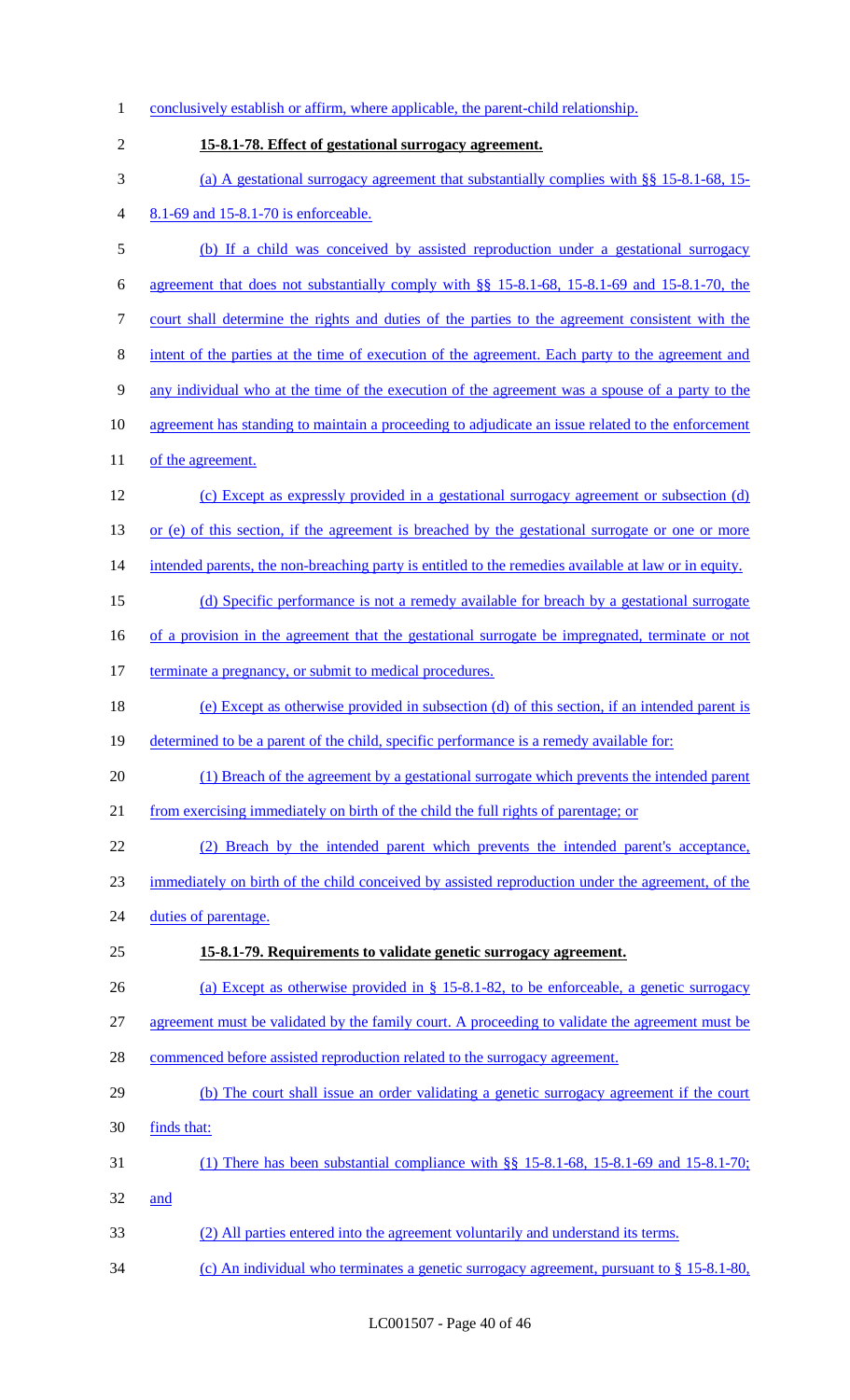- 1 shall file notice of the termination with the court. On receipt of the notice, the court shall vacate
- 2 any order issued under subsection (b) of this section. An individual who does not notify the court
- of the termination of the agreement is subject to sanctions.
- 

# **15-8.1-80. Termination of genetic surrogacy agreement.**

- (a) A party to a genetic surrogacy agreement may terminate the agreement as follows:
- (1) An intended parent who is a party to the agreement may terminate the agreement at any time before a gamete or embryo transfer by giving notice of termination in a record to all other parties. If a gamete or embryo transfer does not result in a pregnancy, a party may terminate
- the agreement at any time before a subsequent gamete or embryo transfer. The notice of
- 10 termination must be attested by a notary or witnessed.
- (2) A genetic surrogate who is a party to the agreement may withdraw consent to the agreement any time before seventy-two (72) hours after the birth of a child conceived by assisted 13 reproduction under the agreement. To withdraw consent, the genetic surrogate must execute a 14 notice of termination in a record stating the surrogate's intent to terminate the agreement. The notice of termination must be attested by a notary or witnessed and be delivered to each intended 16 parent any time before seventy-two (72) hours after the birth of the child.
- (b) On termination of the genetic surrogacy agreement under subsection (a) of this 18 section, the parties are released from all obligations under the agreement except that each intended parent remains responsible for all expenses incurred by the surrogate through the date of 20 termination which are reimbursable under the agreement. Unless the agreement provides otherwise, the surrogate is not entitled to any non-expense related compensation paid for serving as a surrogate. (c) Except in a case involving fraud, neither a genetic surrogate nor the surrogate's spouse
- 24 or former spouse, if any, is liable to the intended parent or parents for a penalty or liquidated
- damages, for terminating a genetic surrogacy agreement under this section.
- 

# **15-8.1-81. Parentage under validated genetic surrogacy agreement.**

(a) Unless a genetic surrogate exercises the right under § 15-8.1-80 to terminate a genetic

surrogacy agreement, each intended parent is a parent of a child conceived by assisted

- reproduction under an agreement validated under § 15-8.1-79.
- (b) Unless a genetic surrogate exercises the right under § 15-8.1-80 to terminate the
- genetic surrogacy agreement, on proof of a court order issued under § 15-8.1-79 validating the
- agreement, the court shall make an order:
- (1) Declaring that each intended parent is a parent of a child conceived by assisted
- 34 reproduction under the agreement and ordering that parental rights and duties vest exclusively in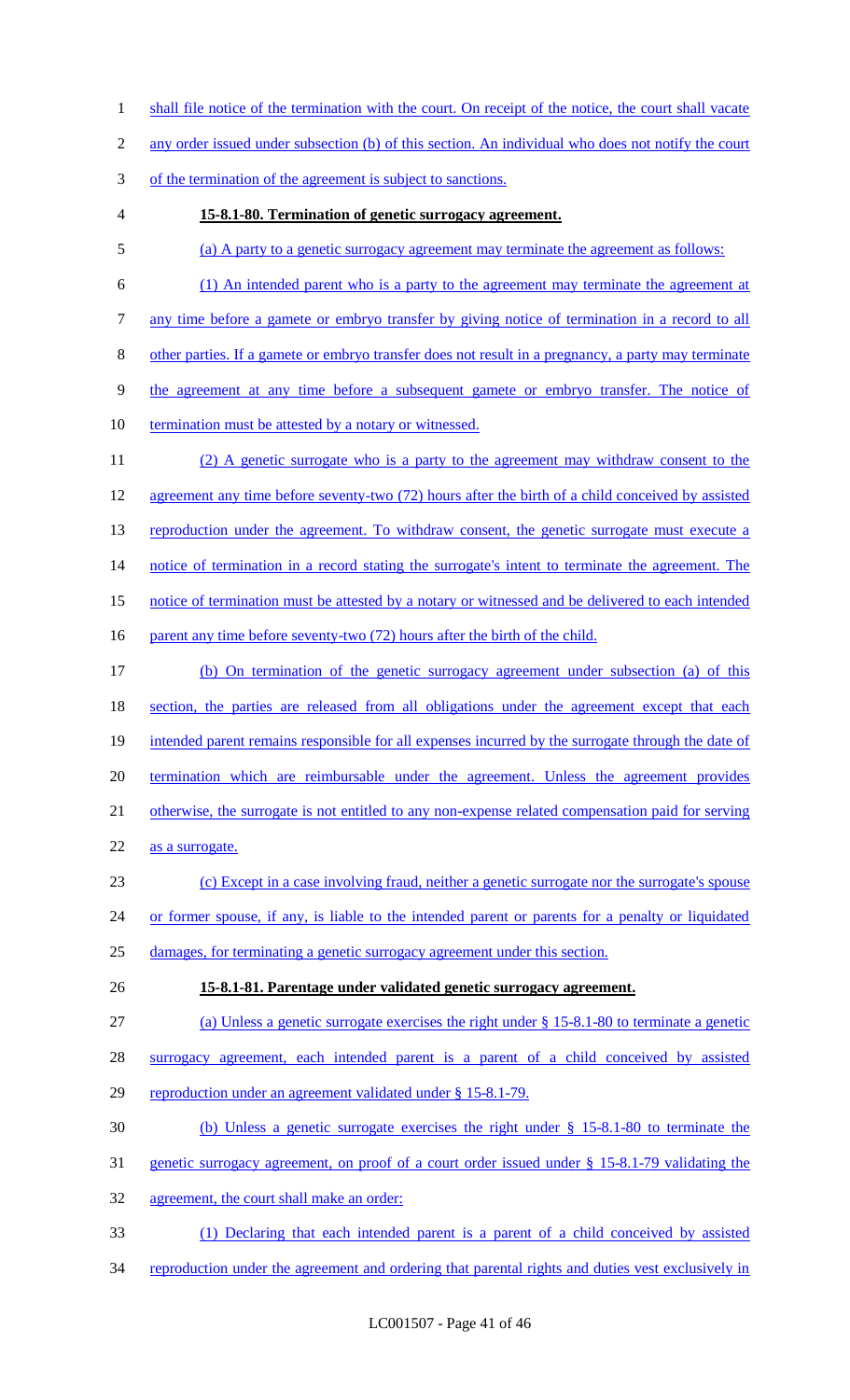- 1 each intended parent;
- 2 (2) Declaring that the gestational surrogate and the surrogate's spouse or former spouse, if 3 any, are not parents of the child;
- 4 (3) Designating the contents of the birth certificate in accordance with § 23-3-10 and
- 5 directing the department of health to designate each intended parent as a parent of the child;
- 6 (4) To protect the privacy of the child and the parties, declaring that the court record is
- 7 not open to inspection except as authorized under § 15-8.1-72;
- 8 (5) If necessary, that the child be surrendered to the intended parent or parents; and
- 9 (6) For other relief the court determines necessary and proper.
- 10 (c) If a genetic surrogate terminates under § 15-8.1-78(a)(2) a genetic surrogacy

11 agreement, parentage of the child conceived by assisted reproduction under the agreement must

- 12 be determined pursuant to the provisions in §§ 15-8.1-1 through 15-8.1-58.
- 13 (d) If a child born to a genetic surrogate is alleged not to have been conceived by assisted

14 reproduction, the court shall order genetic testing to determine the genetic parentage of the child.

15 If the child was not conceived by assisted reproduction, parentage must be determined pursuant to

16 the provisions in §§ 15-8.1-1 through 15-8.1-58. Unless the genetic surrogacy agreement provides

17 otherwise, if the child was not conceived by assisted reproduction the surrogate is not entitled to

18 any non-expense related compensation paid for serving as a surrogate.

 (e) Unless a genetic surrogate exercises the right under § 15-8.1-80 to terminate the genetic surrogacy agreement, if an intended parent fails to file notice required, the genetic surrogate or department of health may file with the court, not later than sixty (60) days after the 22 birth of a child conceived by assisted reproduction under the agreement, notice that the child has been born to the genetic surrogate. Unless the genetic surrogate has properly exercised the right 24 under § 15-8.1-80 to withdraw consent to the agreement, on proof of a court order validating the agreement, the court shall order issued pursuant to § 15-8.1-79 that each intended parent is a

26 parent of the child.

### 27 **15-8.1-82. Effect of nonvalidated genetic surrogacy agreement.**

28 (a) A genetic surrogacy agreement, whether or not in a record, that is not validated under

- 29 § 15-8.1-79 is enforceable only to the extent provided in this section and § 15-8.1-84.
- 30 (b) If all parties agree, a court may validate a genetic surrogacy agreement after assisted
- 31 reproduction has occurred but before the birth of a child conceived by assisted reproduction under
- 32 the agreement.
- 33 (c) If a child conceived by assisted reproduction under a genetic surrogacy agreement that
- 34 is not validated under § 15-8.1-79 is born and the genetic surrogate, consistent with § 15-8.1-80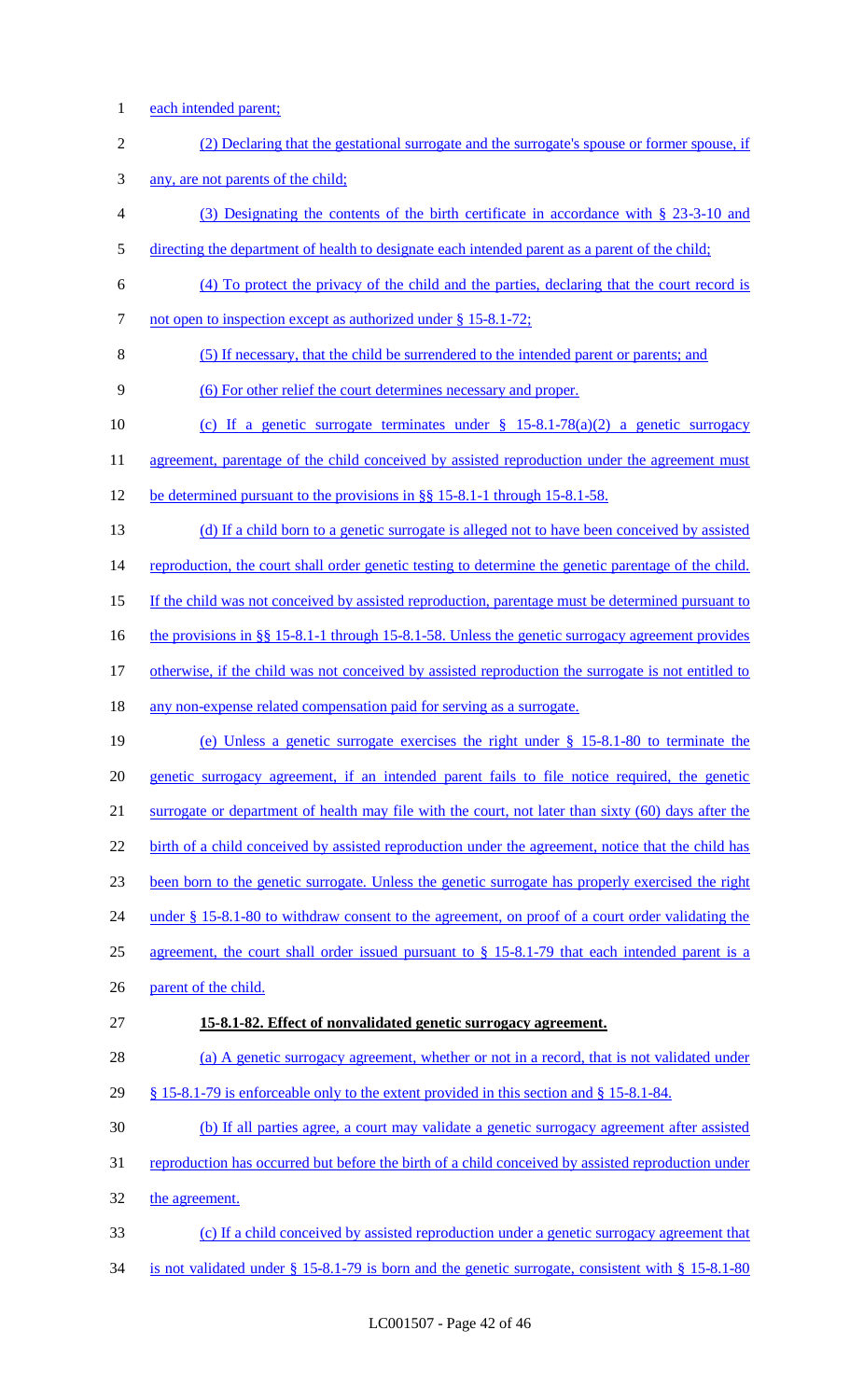(a)(2), withdraws her consent to the agreement before seventy-two (72) hours after the birth of the 2 child, the court shall adjudicate the parentage of the child under this chapter. 3 (d) If a child conceived by assisted reproduction under a genetic surrogacy agreement that is not validated under § 15-8.1-79 is born and a genetic surrogate does not withdraw her 5 consent to the agreement, consistent with § 15-8.1-80 (a)(2), before seventy-two (72) hours after the birth of the child, the genetic surrogate is not automatically a parent and the court shall adjudicate parentage of the child based on the best interest of the child, taking into account the factors in § 15-8.1-50(a) and the intent of the parties at the time of the execution of the agreement. (e) The parties to a genetic surrogacy agreement have standing to maintain a proceeding 11 to adjudicate parentage under this section. **15-8.1-83. Genetic surrogacy agreement: Parentage of deceased intended parent.** (a) Except as otherwise provided in §§ 15-8.1-81 or 15-8.1-82 on birth of a child 14 conceived by assisted reproduction under a genetic surrogacy agreement, each intended parent is, by operation of law, a parent of the child, notwithstanding the death of an intended parent during 16 the period between the transfer of a gamete or embryo and the birth of the child. (b) Except as otherwise provided in §§ 15-8.1-81 or 15-8.1-82, an intended parent is not a 18 parent of a child conceived by assisted reproduction under a genetic surrogacy agreement if the intended parent dies before the transfer of a gamete or embryo unless: 20 (1) The agreement provides otherwise; and (2) The transfer of the gamete or embryo occurs not later than thirty-six (36) months after 22 the death of the intended parent, or birth of the child occurs not later than forty-five (45) months after the death of the intended parent. **15-8.1-84. Breach of genetic surrogacy agreement.** (a) Subject to § 15-8.1-80, if a genetic surrogacy agreement is breached by a genetic 26 surrogate or one or more intended parents, the non-breaching party is entitled to the remedies available at law or in equity. (b) Specific performance is not a remedy available for breach by a genetic surrogate of a 29 requirement of a validated or non-validated genetic surrogacy agreement that the surrogate be impregnated, terminate or not terminate a pregnancy, or submit to medical procedures. (c) Except as otherwise provided in subsection (b), specific performance is a remedy available for: (1) Breach of a validated genetic surrogacy agreement by a genetic surrogate of a 34 requirement which prevents an intended parent from exercising the full rights of parentage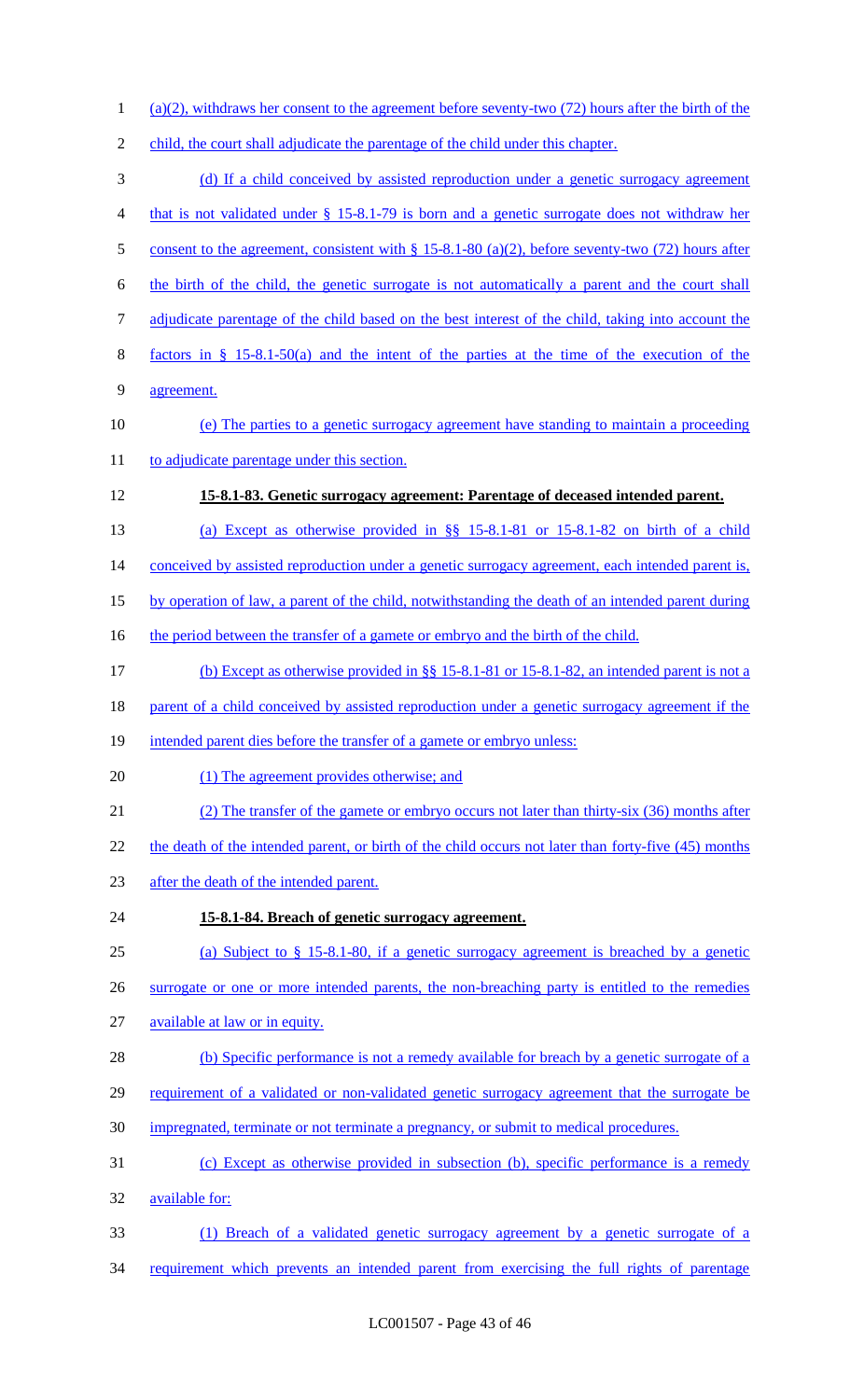- seventy-two (72) hours after the birth of the child; or
- (2) Breach by an intended parent which prevents the intended parent's acceptance of
- duties of parentage seventy-two (72) hours after the birth of the child.
- **15-8.1-85. Uniformity of application and construction.**
- In applying and construing this chapter, consideration must be given to the need to
- promote uniformity of the law with respect to its subject matter among states that enact it.
- **15-8.1-86. Transitional provision.**
- This chapter applies to a pending proceeding to adjudicate parentage commenced before the effective date of this chapter for an issue on which a judgment has not been entered.
- **15-8.1-87. Severability.**
- 11 If any provision of this chapter or its application to any person or circumstances is held invalid, the invalidity does not affect other provisions or applications of this chapter which can be 13 given effect without the invalid provision or application, and to this end the provisions of this
- 14 chapter are severable.
- SECTION 3. Section 23-3-10 of the General Laws in Chapter 23-3 entitled "Vital Records" is hereby amended to read as follows:
- 

### **23-3-10. Birth registration.**

 (a) A certificate of birth for each live birth which occurs in this state shall be filed with the state registrar of vital records, or as otherwise directed by the state registrar, within four (4) days after that birth.

 (b) When a birth occurs in an institution, the person in charge of the institution, or his or her designated representative, shall obtain the personal data; prepare the certificate; secure the signatures required by the certificate; and file it with the state registrar of vital records, or as otherwise directed by the state registrar. The physician and/or midwife in attendance, or his or her authorized designee as defined in department regulations, shall certify to the facts of birth and provide the medical information required by the certificate within three (3) days after the birth.

- (c) When a birth occurs outside an institution, the certificate shall be prepared and filed by one of the following in the indicated order of priority:
- (1) The physician in attendance at, or immediately after, the birth, or in the absence of a physician;
- (2) Any other person in attendance at, or immediately after, the birth, or in the absence of any person in attendance at or immediately after the birth;
- (3) The father, the mother, or, in the absence of the father and the inability of the mother, the person in charge of the premises where the birth occurred.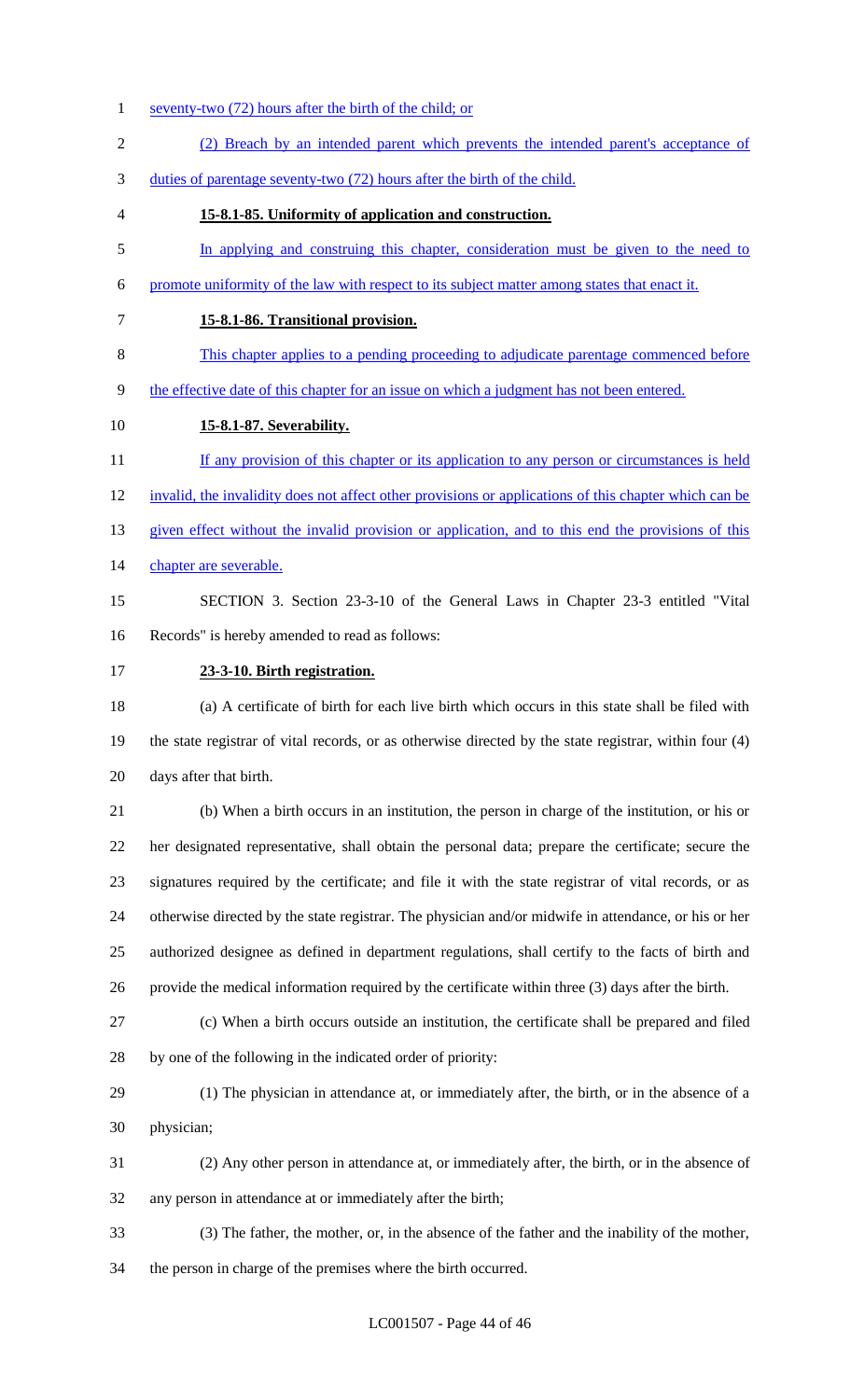- (4) When a birth occurs in a moving conveyance, the place of birth shall be that address in the city or town where the child is first removed from the conveyance.
- (d)(1) If the mother was married either at the time of conception or birth, the name of the husband shall be entered on the certificate as the father of the child unless paternity has been determined otherwise by a court of competent jurisdiction, in which case the name of the father as
- determined by the court shall be entered.
- (2) If the mother was not married either at the time of conception or birth, the child shall
- bear the mother's surname and the name of the father shall not be entered on the certificate of
- birth without the written consent of the mother and the person to be named as the father unless a
- 10 determination of paternity has been made by a court of competent jurisdiction, in which case the
- 11 name of the father as determined by the court shall be entered on the birth certificate.
- (e) The state registrar shall not decline to register and/or issue any birth certificate or certified copy of any birth certificate on the grounds that medical or health information collected for statistical purposes has not been supplied.
- SECTION 4. This act shall take effect on July 1, 2020.

======== LC001507 ========